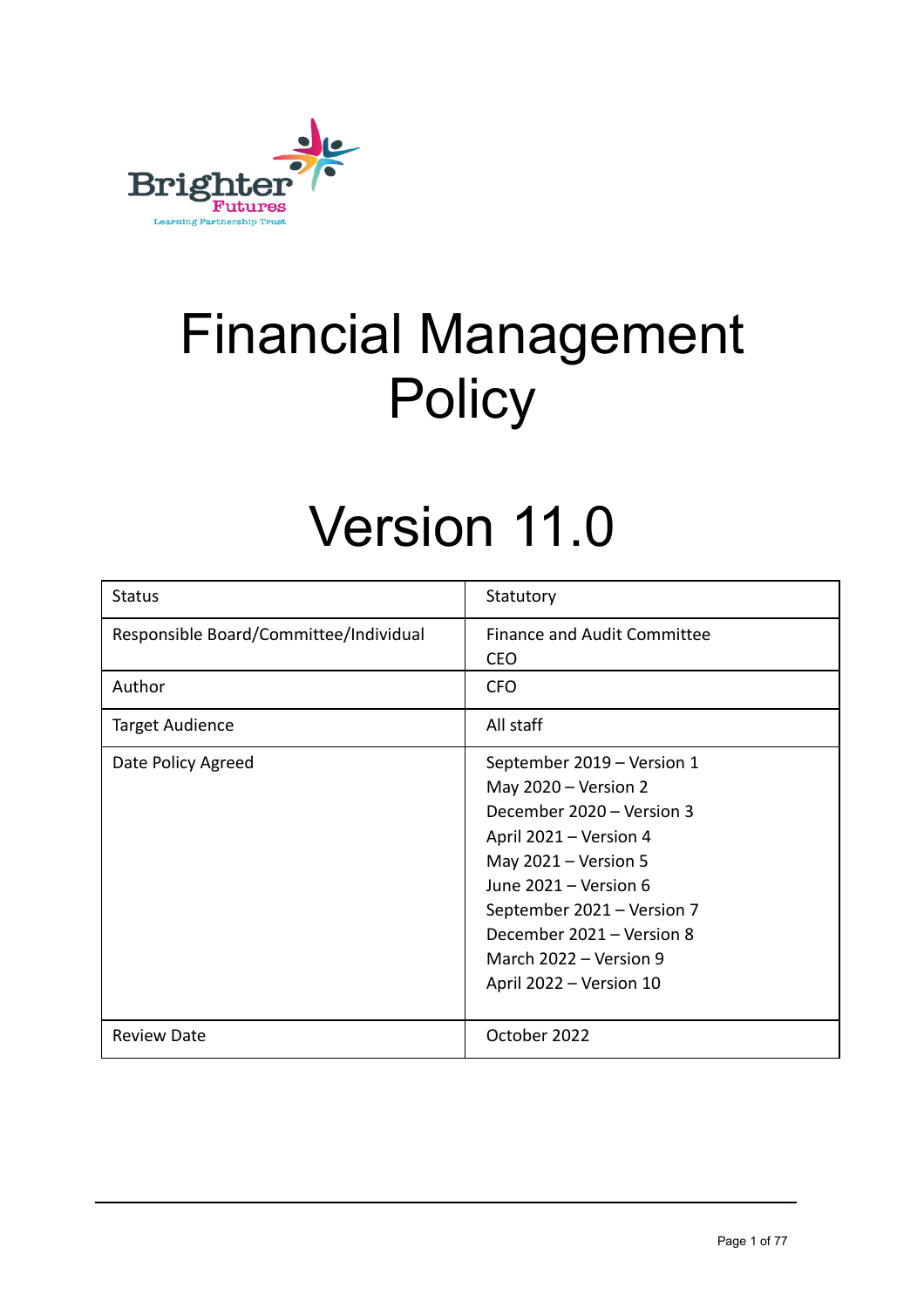## **Contents**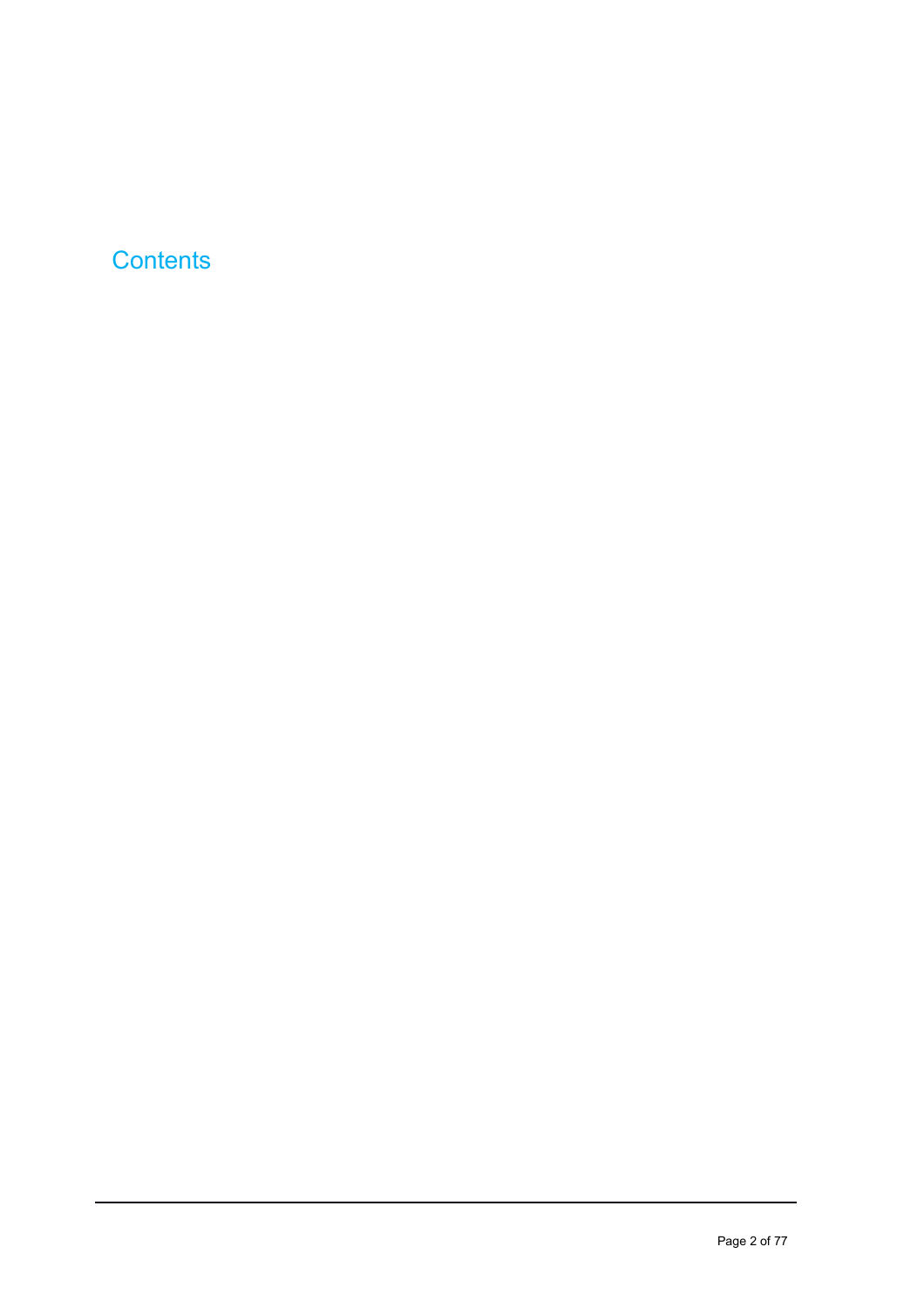### **INTRODUCTION**

The purpose of this policy is to ensure that the Brighter Futures Learning Partnership Trust (BFLPT) maintains and develops systems of financial control which conform with the requirements both of propriety and of good financial management. It is essential that these systems operate properly to meet the requirements of our funding agreement with the Secretary of State.

The Trust must comply with the principles of financial control outlined in the guidance published by the Education and Skills Funding Agency in the Academy Trust Handbook (ESFA Sept 2021). This policy expands on that and provides detailed information on the academy's accounting procedures. The policy should be read by all staff involved with financial systems. All members and trustees of the academy trust, all local governors, Headteachers, Business Managers, HR Managers and finance teams have been provided with a copy of the Academy Trust Handbook (ESFA Sept 2021) along with a copy of this policy.

The Trust takes its responsibility for handling public funds with the utmost importance and strives to continuously provide high-quality education and safe learning environments, whilst securing a strong financial standing.

All trustees have been given access to

- Governance Scheme of Delegation
- Governance Handbook
- Academy Trust Handbook (ESFA Sept 2021)

This policy operates in conjunction with the following school policies:

Teachers' pay and conditions document Conflicts of Interest Policy Data Protection Policy

#### **ROLES and RESPONSIBILITIES**

#### **Introduction**

The Trust has defined the responsibilities of each person involved in the administration of each academy's/UTC's finances to avoid the duplication or omission of functions and to provide a framework of accountability for governors and staff.

#### **Proper and regular use of public funds**

In accordance with the Academy Trust Handbook, each academy must ensure that:

- Spending has been for the purpose intended.
- No trustee, governor, employee or related party has benefited personally from the use of funds.
- All trustees and local governors have completed the register of business interests and there are measures in place to manage any conflicts of interest.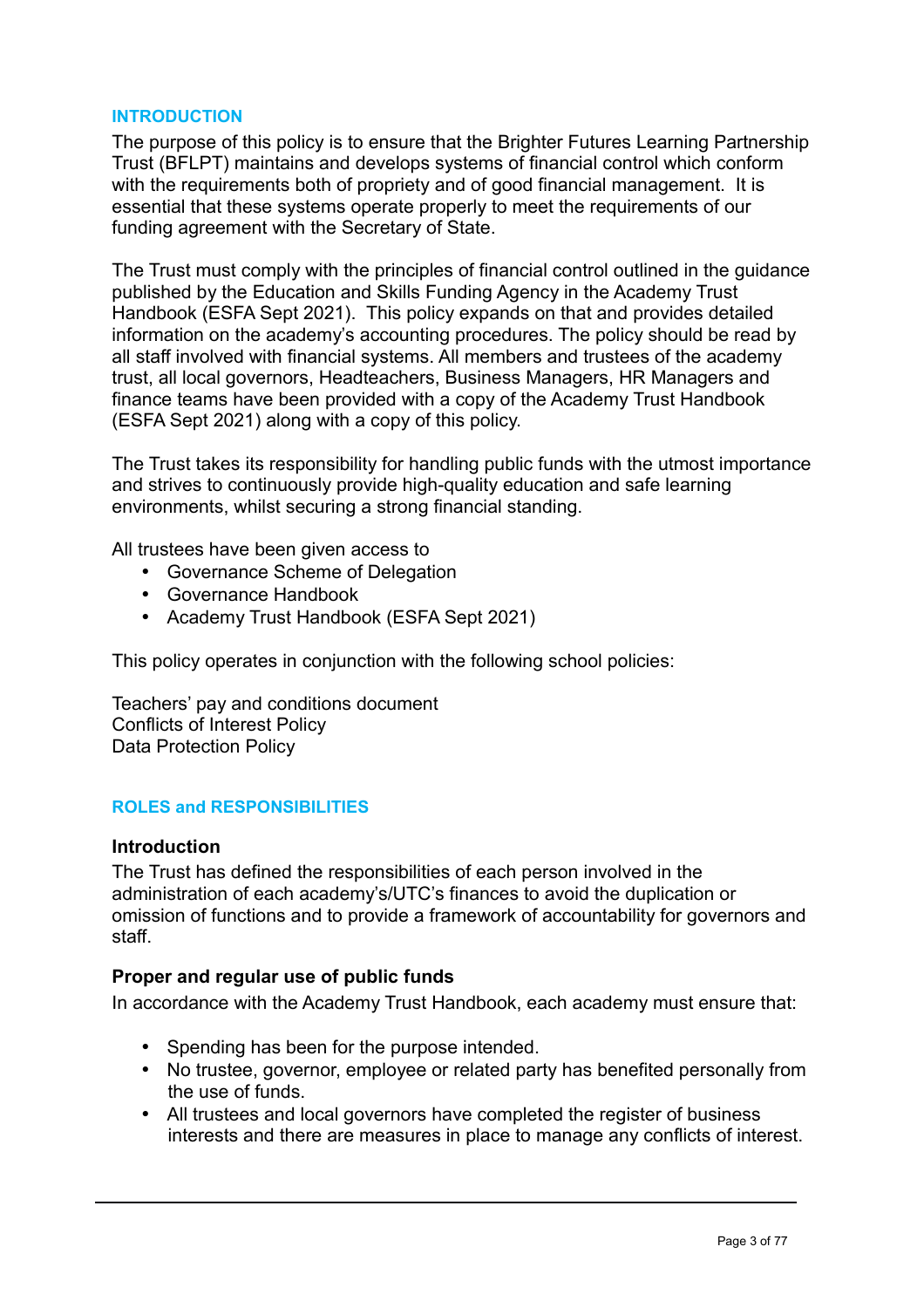- There are no payments to any trustee unless such payment is permitted by the articles and, where applicable, comply with the terms of any relevant agreement entered into with the Education Secretary.
- Their senior officers' payroll arrangements fully meet their tax obligations and comply with the Treasury's directions regarding the employment and contract arrangements of individuals on the avoidance of tax.
- There is probity in the use of public funds.
- A competitive tendering policy is in place and applied.
- There is no disposal of publicly funded assets without the Education Secretary's consent, where such consent is required.
- •

## **Members**

The members of the academy trust are:

Mr Robert Young, Mr Michael Wilkinson Mr Ian Clennon Mr Richard Walsh Dr Stephen Newman

Members are not employed by the Trust nor do they occupy any unpaid staff roles. Members of the Trust are the subscribers to the Memorandum of Association and acknowledge that they are aware of their responsibilities as set out in the Companies Act and include the duty to:

- Amend the Articles of Association
- Appoint new member or remove existing members
- Appoint trustees and remove trustees
- Appointing the Trust's auditors and receiving the Trust's audited annual accounts
- Conducting the business of the trust in accordance with company and charity law, adhering to the Trust's Funding Agreement with the Secretary of State.
- •

## **Board of Trustees**

The Board of Trustees are responsible for ensuring the Trust's funds are used only in accordance with the law. The main responsibilities of the Board of Trustees are prescribed in the Funding Agreement between the academy and the Secretary of State. (A copy of this is available on the academy website or from the Chief Finance Officer).

The Board of Trustees focus on 3 core functions:

- Ensuring clarity of vision, ethos and strategic direction
- Holding executive leaders to account for the educational performance of the **Trust**
- Overseeing and ensuring effective financial performance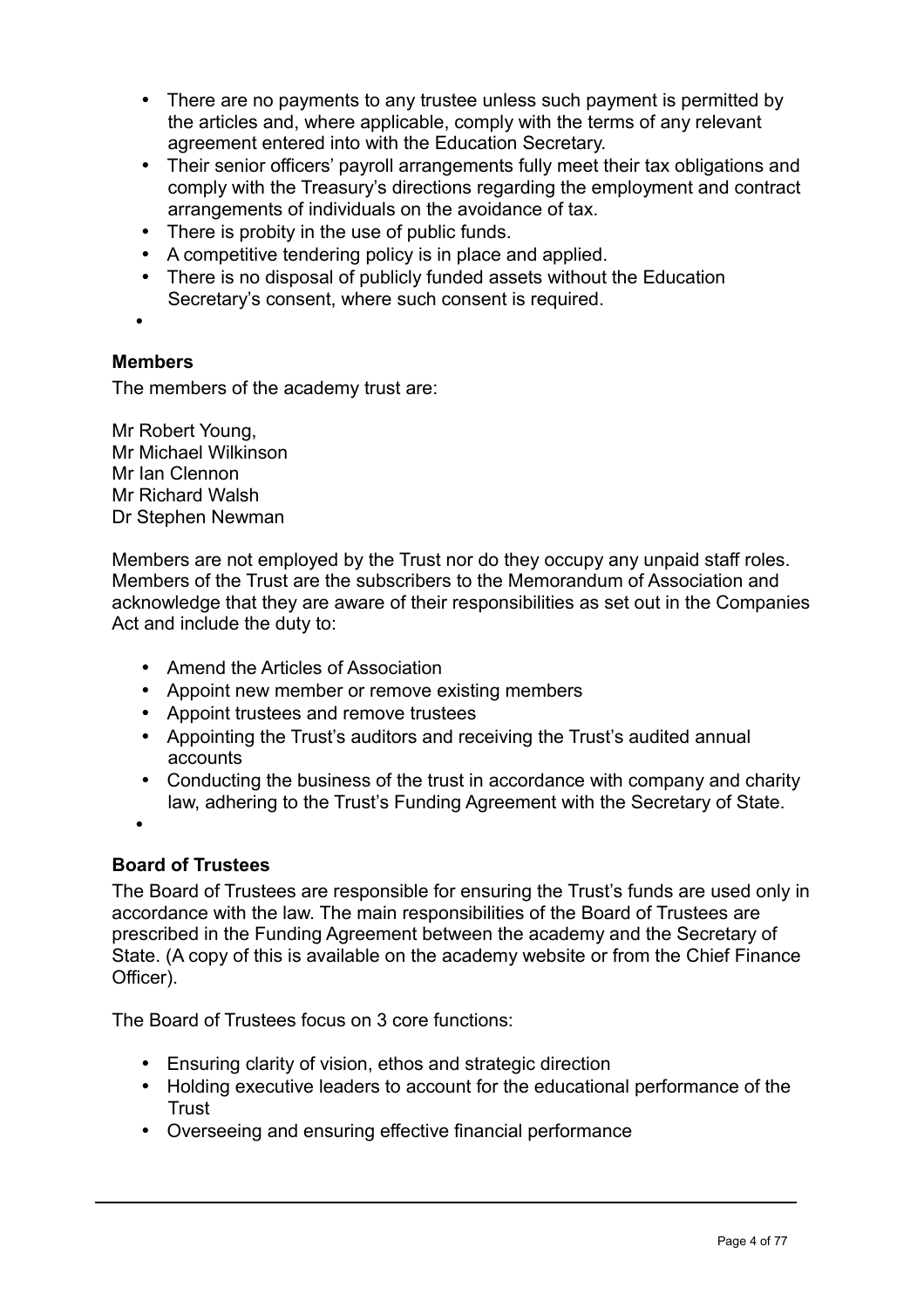Trustees apply the highest standard of conduct to ensure robust governance following features of the Governance Handbook and the Academy Trust Handbook. They:

- Apply the highest of standards of governance, taking ownership of the Trust's financial sustainability and its ability to act as a going concern
- Refer to the competency framework for governance to determine if any skills gaps are apparent and take steps to mitigate these.
- Comply with the Trust's charitable objects, with company and charitable law, as set out in the Articles of Association and the Funding Agreement.
- Ensure that funds are received according to the academies funding agreement and are only used for the purpose intended
- Oversee the financial performance of the Trust, making sure monies are well spent
- Ensure that there is an appropriate Scheme of Delegation is in place
- Ensure the Trust complies with any financial notice to improve issued to it by the EFSA
- Report on the Trust's financial activities.
- Act with integrity and avoid any personal conflicts of interest.
- Approve the Central Trust Budget
- Approve the MAT's three-year financial plan
- Ensure assets are effectively managed
- Appointing appropriate and suitably skilled CEO and CFO, in writing
- Appointing an appropriate Accounting Officer who is also the senior executive leader (Ensure the role of senior executive leader and accounting officer do not rotate)
- Approving severance and compensation payments up to £50,000, after which EFSA approval must be sought
- Ensure decisions made about executive levels of pay follow a robust evidence-based process and are reflective of an individual's role and responsibilities
- Act prudently in the financial management of the charity, avoiding putting the assets, funds or reputation of the charity at risk.
- Exercise reasonable care and skill, using personal knowledge and experience to ensure the charity is well run and efficient.
- Act responsibly, obtaining advice from others, including professional advisers, where appropriate.
- Have the power to appoint trustees (also known as Company Directors)
- Exercise their powers only for a proper purpose
- Promote the academy's success
- Exercise independent judgement
- Exercise care, skill and diligence
- Avoid conflicts of interest
- Not accept benefits from third parties
- Declare interest in proposed transactions or arrangements

The following committee structure is in place at Brighter Futures Learning Partnership Trust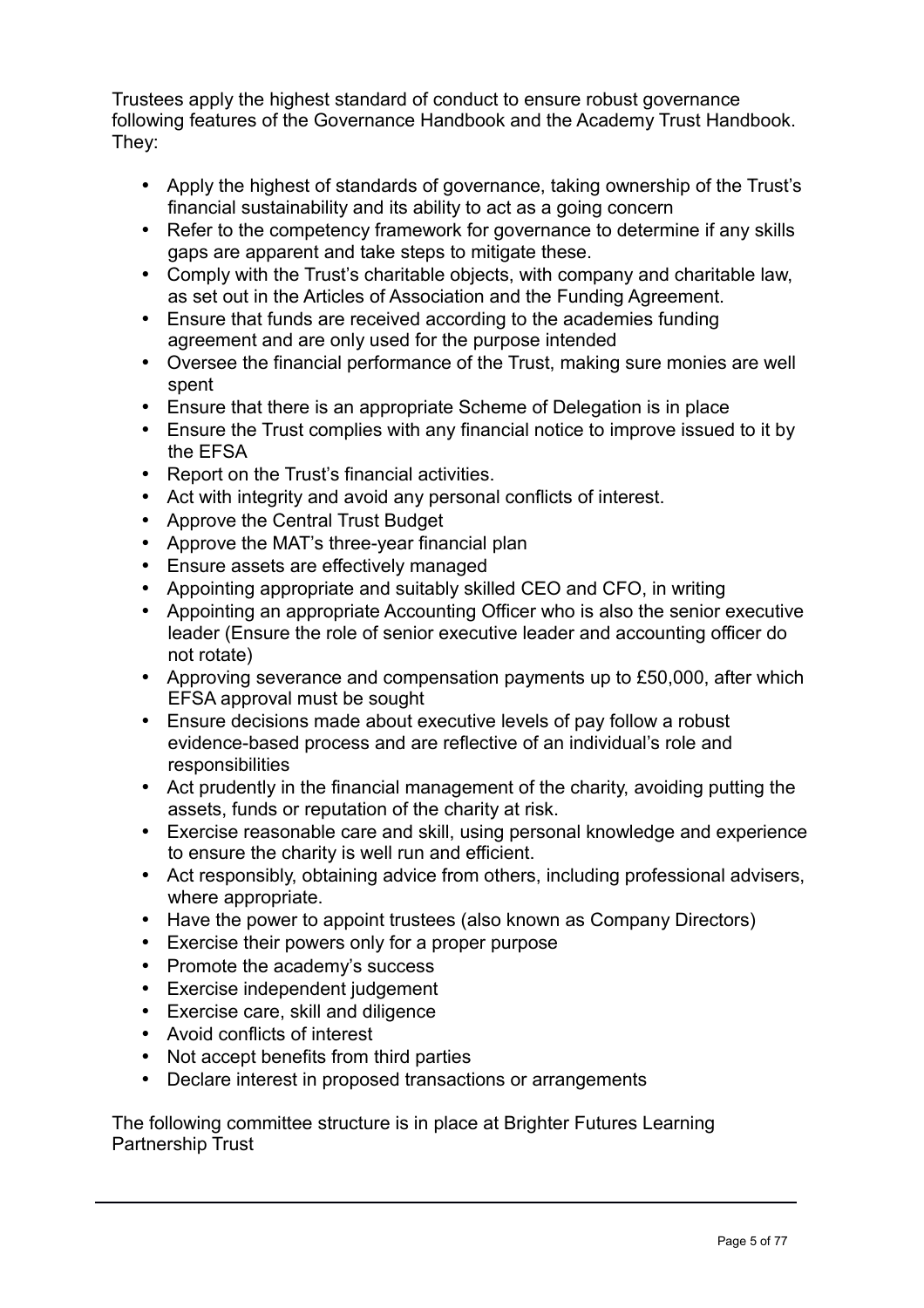- The Finance, Audit and Risk Committee
- The Remuneration Committee
- The Standards and Outcomes Committee

Each school within the academy trust has a Local Governing Board (the Kirk Sandall Infant and Junior Schools share the same Local Governing Board)

The membership of the Board of Trustees is detailed in Appendix A, it is noted the Trust does not have any de facto trustees (shadow directors as defined in section 251(1) of the Companies Act 2006)

In the interests of transparency, the Trust publishes on the website up-to-date details of its governance arrangements in a readily accessible format the following information:

- The structure and remit of the Members, Board of Trustees, Local Governing Bodies, Committees and the full name of the Chair
- For each Member who has served at any point during the previous 12 months, their full names, date of appointment, date stepped down (where applicable), and relevant business and pecuniary interests including governance roles in other educational institutions
- For each Trustee who has served at any point during the previous 12 months, their full names, date of appointment, term of office, date they stepped down (where applicable), who appointed them (in accordance with the trust's articles), and relevant business and pecuniary interests including governance roles in other educational institutions. If the Trust's Accounting Officer is not a Trustee their relevant business and pecuniary interests must still be published.
- For each Member and Trustee, their attendance records at board and committee meetings over the last academic year
- For each Local Governor their attendance records at Local Governing Body meetings over the last academic year

The Trust notifies the ESFA of:

- The vacating or filling of the positions of Chair of Governors, Accounting Officer and Chief Financial Officer
- The appointment of all Members and Trustees

## **within 14 days of the change via the ESFA's Information Exchange on Get Information About Schools.**

## **The Finance Audit and Risk Committee**

The Board of Trustees has established a Finance Audit and Risk Committee, which meets at least once per term, or more frequently if necessary. This committee is responsible for monitoring and making recommendations to the Board of Trustees on matters related to Finance. The Board of Trustees has:

- defined its terms of reference including the functions of an audit committee;
- prescribed the extent of its delegated authority;
- ensured it receives minutes of the committee's meetings.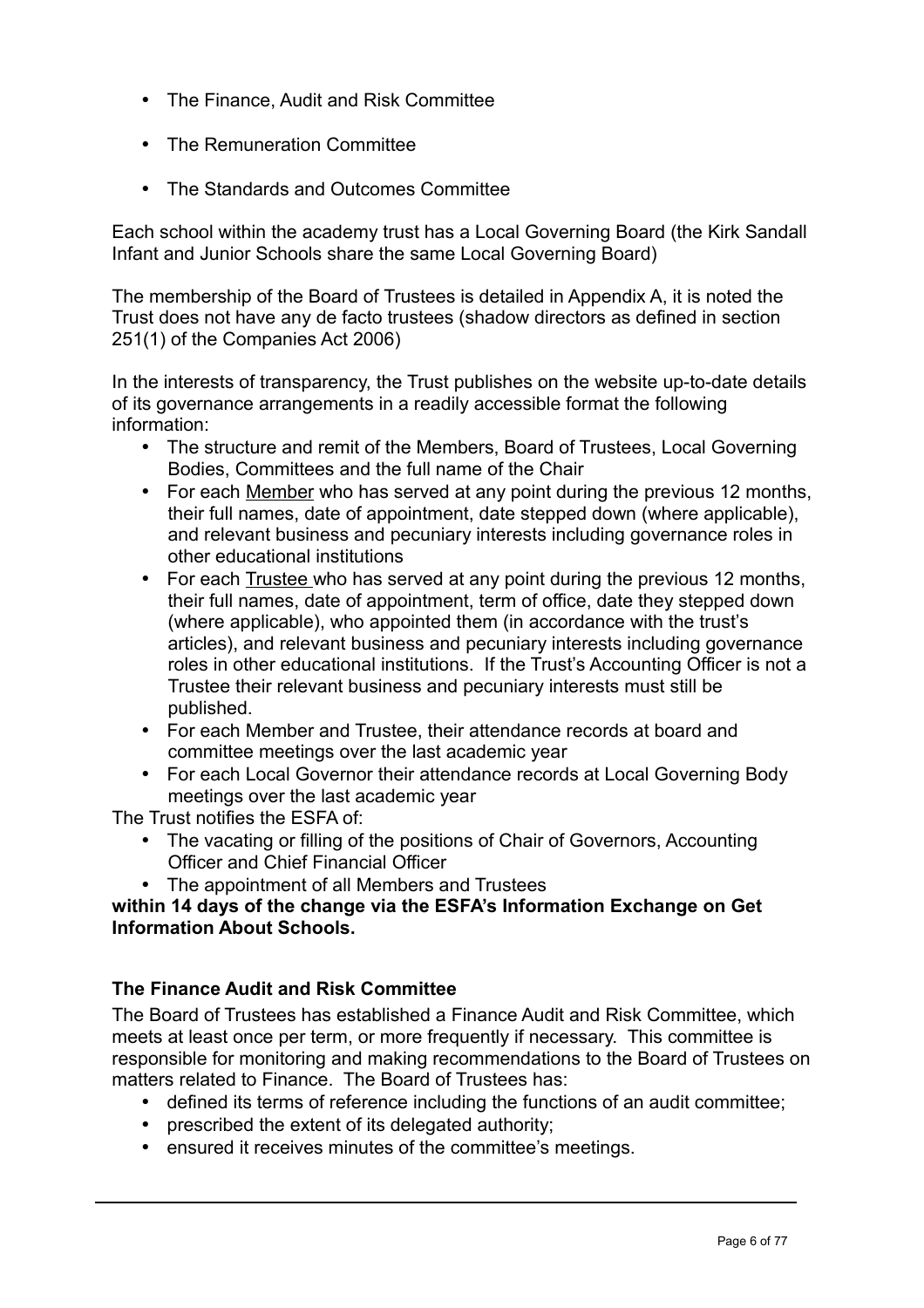The Board of Trustees reviews the Finance Audit and Risk Committee's remit and annually and this is detailed in the Scheme of Delegation. The membership of the committee and clerking arrangements are detailed in Appendix A

## **Role of the Chief Executive Officer (CEO) (Accounting Officer)**

The CEO is an employee of the Trust and is personally responsible to Parliament and to the ESFA's Accounting Officer and also assures the Board of Trustees that there is compliance with the Academy Trust Handbook, the Funding Agency and all relevant aspects of Company and Charitable Law:

• to fulfil the duties of the Accounting Officer according to the guidance in the Academy Trust Handbook (ESFA September 2021)

The Accounting Officer is personally responsible to the Board of Trustees for;

- $\circ$  ensuring regularity and probity;
- o keeping proper accounts;
- o prudent and economical administration;
- o avoidance of waste and extravagance; ensuring value for money;
- o efficient and effective use of available resources; and
- $\circ$  the Trust's financial affairs
- o approving purchases and contracts with the CFO in line with the Scheme of Delegation
- o the management of opportunities and risk
- o assuring the Board of Trustees that the Trust is compliant with the AFH and the Funding Agreement
- The Accounting Officer must advise the Board of Trustees in writing if, at any time, in his or her opinion, any action or policy under consideration by the Board of Trustees is incompatible with the terms of the Academy Trust Handbook, Articles of Association or funding agreement. Similarly, the Accounting Officer must advise the ESFA's accounting officer in writing if the board appears to be failing to act where required to do so by the terms and conditions of the Academy Trust Handbook or the funding agreement.
- From time to time the ESFA issues a "Dear Accounting Officer" letter setting out their key responsibilities and highlighting any changes from previous years, this letter should be shared with the chief financial officer, trustees and other members of the senior leadership team.
- The Accounting Officer must also complete and sign a statement on regularity, propriety and compliance each year and submit this to the ESFA with the audited accounts.
- The Accounting Officer must also demonstrate how the trust has secured value for money via the governance statement in the audited accounts. This replaces the separate value for money statement.
- The Accounting Officer must also adhere to the "seven principles of public life"
	- o Selflessness
	- $\circ$  Integrity
	- o Objectivity
	- o Accountability
	- o Openness
	- o Honesty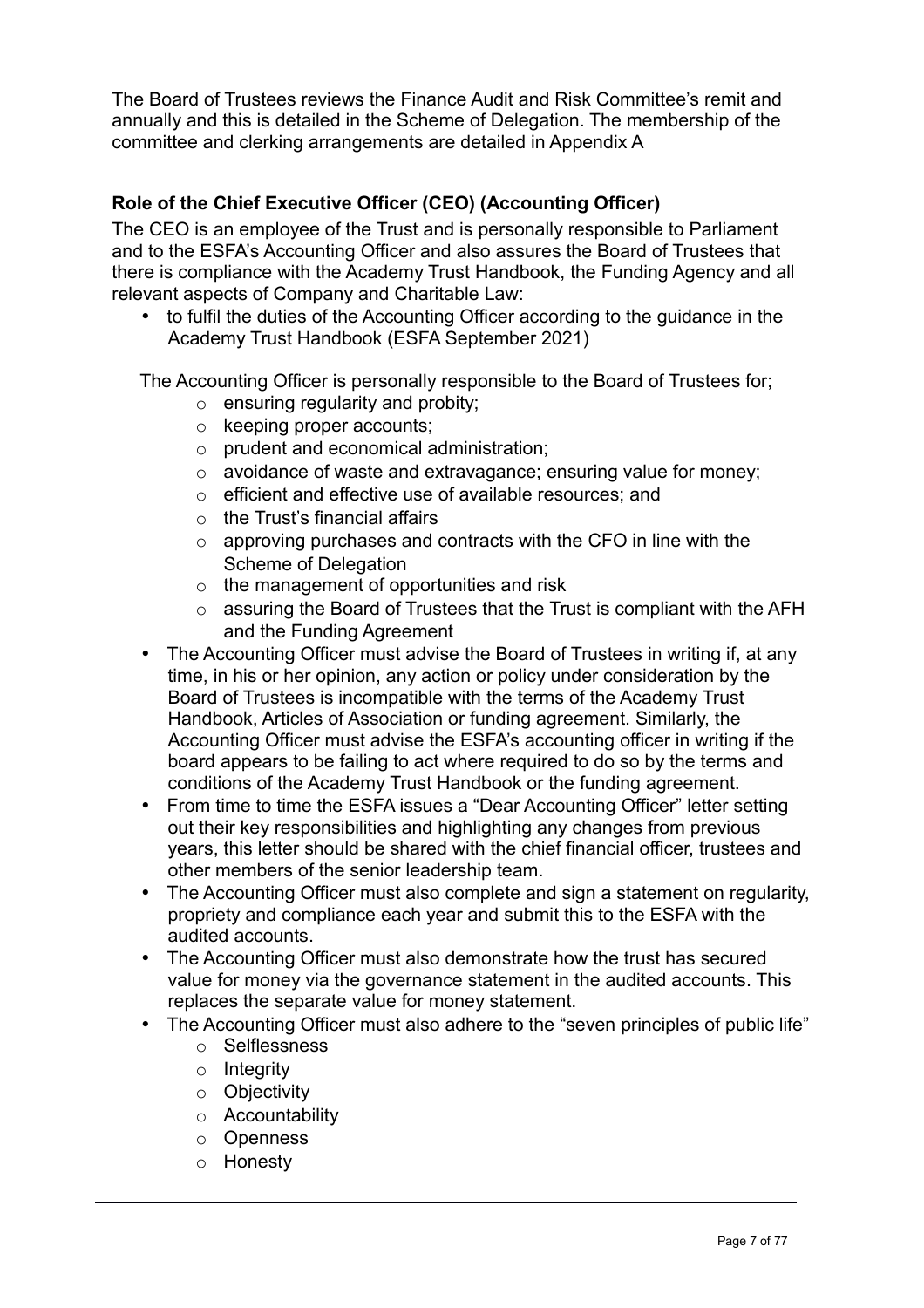o Leadership

## **Specific Financial Tasks Delegated to the Headteacher(s)/Principal(s)**

The Headteacher(s)/Principal(s) have delegated responsibility in line with the Scheme of Delegation for:

- leading and managing the academies/UTC's development plans which must be underpinned by sound resource planning, and identify priorities and targets for ensuring that students/pupils achieve high standards and make progress, increase teachers' effectiveness and secure improvement of the academy's performance;
- ensuring that the relevant DFE/ESFA financial regulations/standing orders or DFE/ESFA requirements are implemented;
- establishing and maintaining sound internal financial controls which are managed on a daily basis by the Headteacher and financial teams with oversight and monitoring undertaken by the CFO;
- ensuring the effective implementation of current financial systems and procedures (see appendices) described in the Financial Management Policy;
- ensuring that the funds delegated to the Trust are in accordance with their legal entitlement;
- ensuring the compilation of draft budgets for the Board of Trustees and appropriate committees;
- ensuring the monthly preparation of Management Accounts
- ensuring the efficient and effective deployment of the academy's/UTC's resources;
- ensuring the production of regular reconciled budget/financial reports to the Board of Trustees, DFE/ESFA and Companies House as appropriate.

## **The Role of the Chief Finance Officer (CFO)**

The CFO is an employee of the Trust and is responsible for the following financial duties:

- fulfilling the duties of the Chief Finance Officer according to the guidance in the Academy Trust Handbook (ESFA September 2021). These are
	- $\circ$  the day to day management of financial issues;
	- o the preparation, monitoring and management of the academy's/UTC's budget;
	- o the maintenance of effective systems of internal control, including providing technical advice;
	- o ensuring that the annual accounts are properly prepared and presented and adequately supported by the underlying books and records of the Trust.
	- $\circ$  liaison with the Trust's Auditors
- providing financial advice to the CEO, Headteachers/Principal and Board of Trustees;
- setting and monitoring the Trust budget;
- ensuring the maintenance of the academies/UTC's accounting records;
- income generation and recording;
- reviewing and authorising monthly payroll information for accuracy and integrity of data;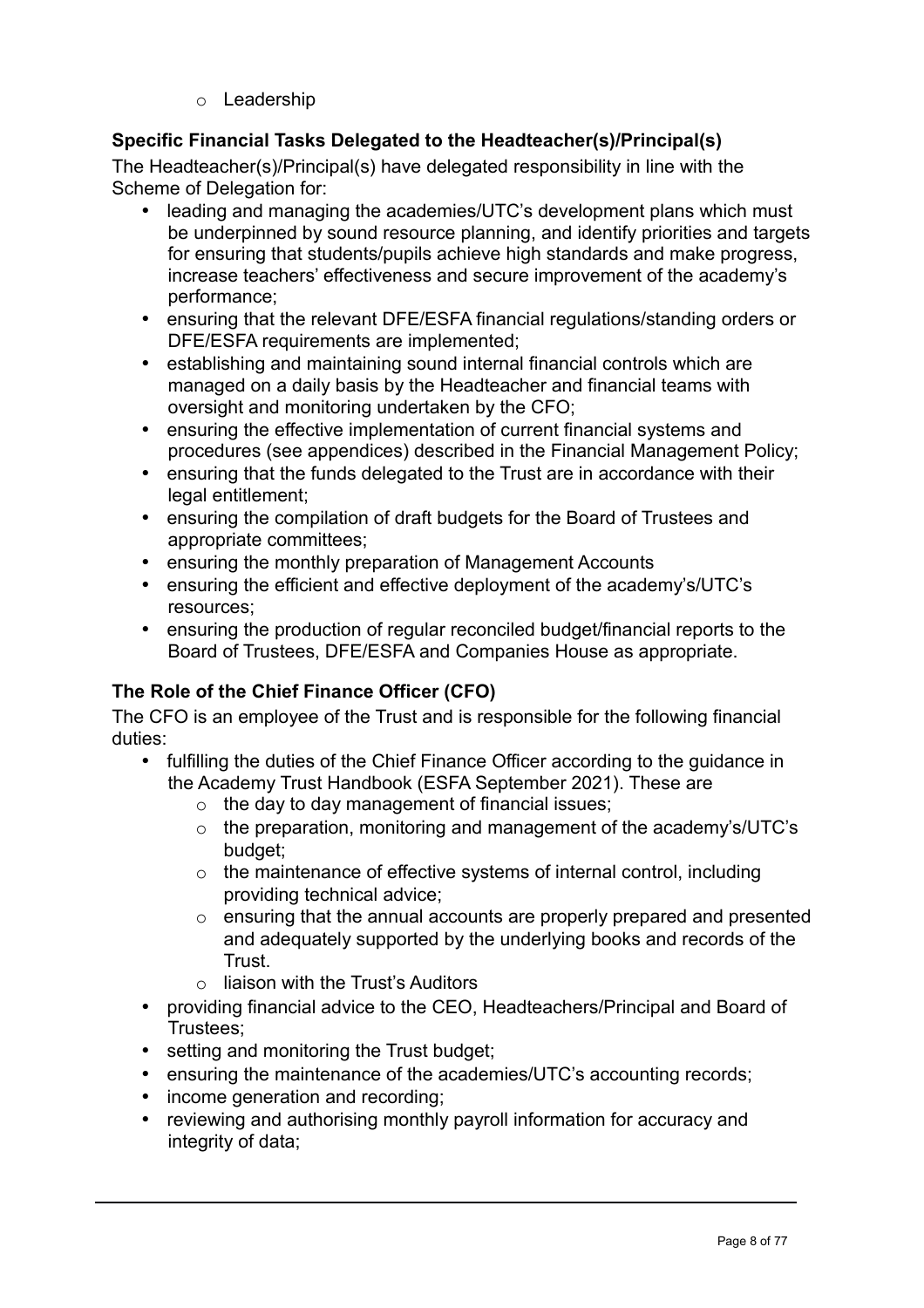- monitoring financial efficiency monitoring income and expenditure across the Trust, making recommendations to the Board of Trustees
- ensuring appropriate insurance arrangements are in place for all academies/UTC's in the Trust and the
- making purchases in accordance with 'best value' principles;
- developing relationships with partners and exploring opportunities for obtaining support to the academy;
- promoting relationships with the local community and potential donors:
- obtaining appropriate legal advice;
- management and monitoring of specific projects, e.g. capital projects;
- developing provision to promote 'best value';
- developing and updating policies as required;
- ensuring regular communication with the Independent Reviewer and auditors:
- being lead officer for the Finance, Audit and Risk Committee.
- liaising with budget holders and providing regular reports;
- ensuring financial policies and procedures are adhered to at all times;
- promoting 'best value' principles;
- management of petty cash:
- maintaining sample signature lists;
- ensuring pecuniary interests register is updated;

## **A copy of the CFO's job description is attached Appendix C**

## **The Role of the MAT Finance Audit and Risk Committee (for further details refer to the Scheme of Delegation)**

The Committee is responsible for:

- Reviewing the MAT's consolidated budget, central budget and three-year financial plan, as well as making recommendations to the Board of Trustees regarding these key documents
- Recommending the annual budget for each academy/UTC to the Board of **Trustees**
- Monitoring financial efficiency across the Trust
- Making proposals to the Trustees regarding the use of reserves
- Challenging pupil number estimates on a termly basis as these underpin revenue projections
- Ensuring the best curriculum for pupils is planned in line with curriculum led financial planning
- Authorising estates management strategy
- Regularly monitoring expenditure and income against the budget and making any recommendations to the Board of Trustees
- Ensuring appropriate insurance arrangements for the MAT
- Writing off bad debts as per scheme of delegation
- Receive reports on risk and financial controls
- Approval and implementation of appropriate accounting polices
- Ensuring the annual accounts are produced in accordance with the requirements of the Companies Act 2006 and related EFSA guidance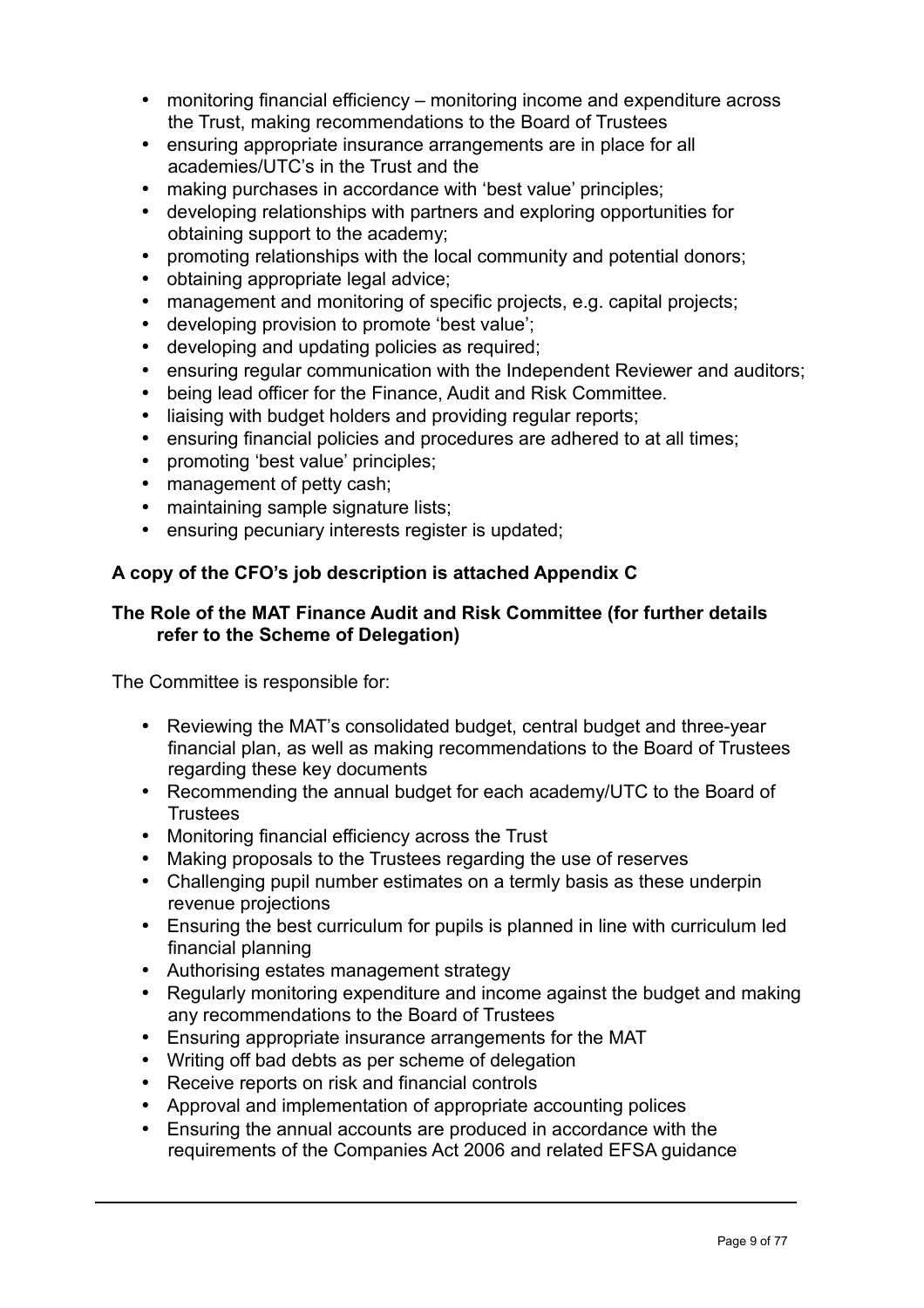• Proposing the Trust's consolidated financial statements, the Trustees annual report and the response to the Auditor's Management Letter to the Trustees

## **The Role of the Local Governing Boards**

The Local Governing Bodies are responsible for:

- Receiving the draft and approved budget for their academy/UTC
- Ensuring that any grants are used for the purpose intended; pupil premium, catch up funding, sports premium etc
- Reviewing the actual income and expenditure against the approved budget for their academy/UTC and make any recommendations to the Headteacher/Principal/CFO
- Supporting the Board in its monitoring and delivery of central services and functions provided or procured by the Trust, reporting any concerns to the CEO

## **The Role of the Finance Officers/Business Managers/Accountants in each academy**

With the exception of Doncaster UTC, all academies have a senior financial officer. For the UTC, it has been agreed that key financial services and the preparation of management accounts will be provided by the central MAT finance team. The day-today operational processing of the UTC finances will the responsibility of a Finance/Admin Officer.

The Finance Officers /Business Managers/Accountant(s) are responsible for:

- Managing of the day-to-day financial issues, including the establishment and operation of the Trust accounting system
- Supporting the CFO with delivering the Trust's financial strategy
- Maintaining effective internal controls
- Managing the academy's/UTC's financial position at a strategic and operational level withing the framework for financial control determined by the Trust Board
- Preparing a draft and revised final budget plan in conjunction with the Headteacher and CFO. (All budgets set must be balanced, unless a robust business case has been drafted and approved by the Board. Any deficit budget approved by the Board will be a temporary measure and a clear plan for rationalising future costs must be submitted with the Business Case.)
- Maintaining clear accounting records and ensuring the principle of separation of powers is clearly established through appropriate workflows
- Ensuring purchase orders are raised prior to ordering goods/services, where possible, to aid effective monitoring and management
- Ensuring payment to suppliers within 30 days after the date of the invoice
- Monitoring the budget on a monthly basis, complying with MAT guidance and timelines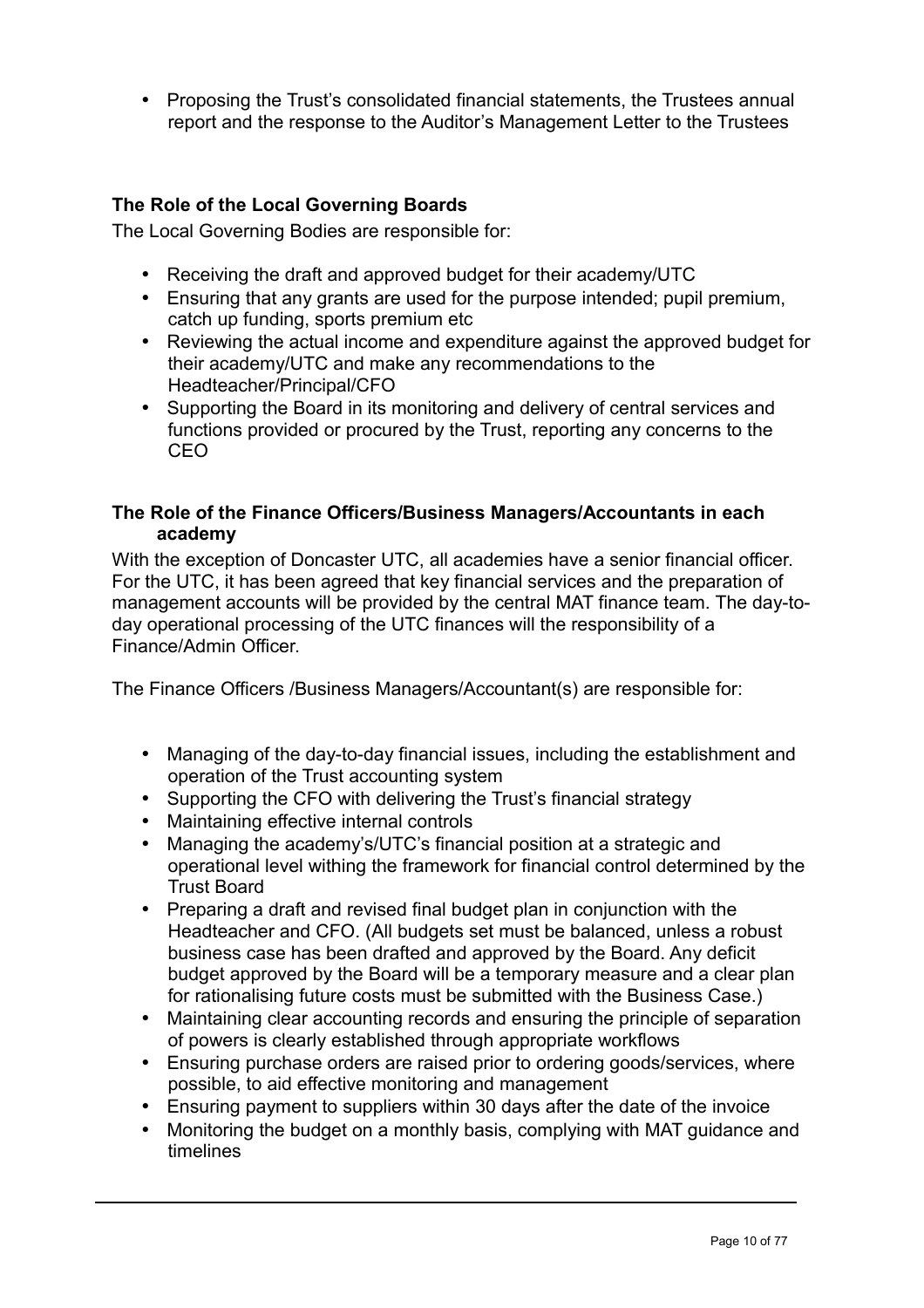- Ensuring the monthly completion of bank and purchase card reconciliations
- Acting as an authorised signatory for the purpose of signing cheques, certifying employee claims once approved by the Headteacher/Principal or appropriate authority
- Ensuring VAT is correctly accounted for
- Liaising with the Central Finance Team in respect of queries and ensuring data is prepared within agreed timescales.

### **The Role of the Departmental Budget Holders**

Departmental Budget Holders are responsible for:

- Managing the budget delegated;
- Ensuring that all goods and services are procured in accordance with the Academy Trust Handbook (ESFA September 2021);
	- Ensuring economy, efficiency and effectiveness in the use of resources and for complying with the academy's finance procedures;
- The security of school property, avoiding loss or damage;

#### **WHISTLEBLOWING POLICY**

#### **Preamble**

The Second Report of the Committee on Standards in Public Life: Local Public Spending Bodies published by The Nolan Committee used the term "whistleblowing" to mean the confidential raising of problems or concerns within an organisation by a member of staff. This is not "leaking" information but refers to matters of impropriety e.g. a breach of law, academy procedures or ethics. Nor is whistleblowing the raising of a grievance within the academy (which would be dealt with under the staff grievance procedures).

#### **Introduction**

The Trust puts proportionate controls in place to mitigate the risks of fraud, theft, irregularity. Incidents of fraud are increasing significantly across the education sector, especially in relation to suspicious emails and correspondence. Where instances of fraud, theft or irregularity are suspected the Board of Trustees will investigate it promptly and should any evidence be found, will take appropriate action. Where instances of fraud, theft or irregularity come to a total exceeding £5,000 in a financial year, the Board will report it to the EFSA as soon as they become aware of it.

The staff and Trustees of Brighter Futures Learning Partnership Trust seek to run all aspects of Trust's business and activity with full regard for high standards of conduct and integrity. If Trust staff, parents, Members, Trustees, governors or the community at large become aware of activities which give cause for concern, Brighter Futures Learning Partnership Trust has a Whistleblowing Policy; this acts as a framework to allow concerns to be raised confidentially and provides for a thorough and appropriate investigation of the matter to bring it to a satisfactory conclusion, under the Trust's disciplinary procedure.

The Brighter Futures Learning Partnership Trust is committed to tackling fraud and other forms of malpractice and treats these issues seriously. The Trust recognises that some concerns may be extremely sensitive and has therefore developed a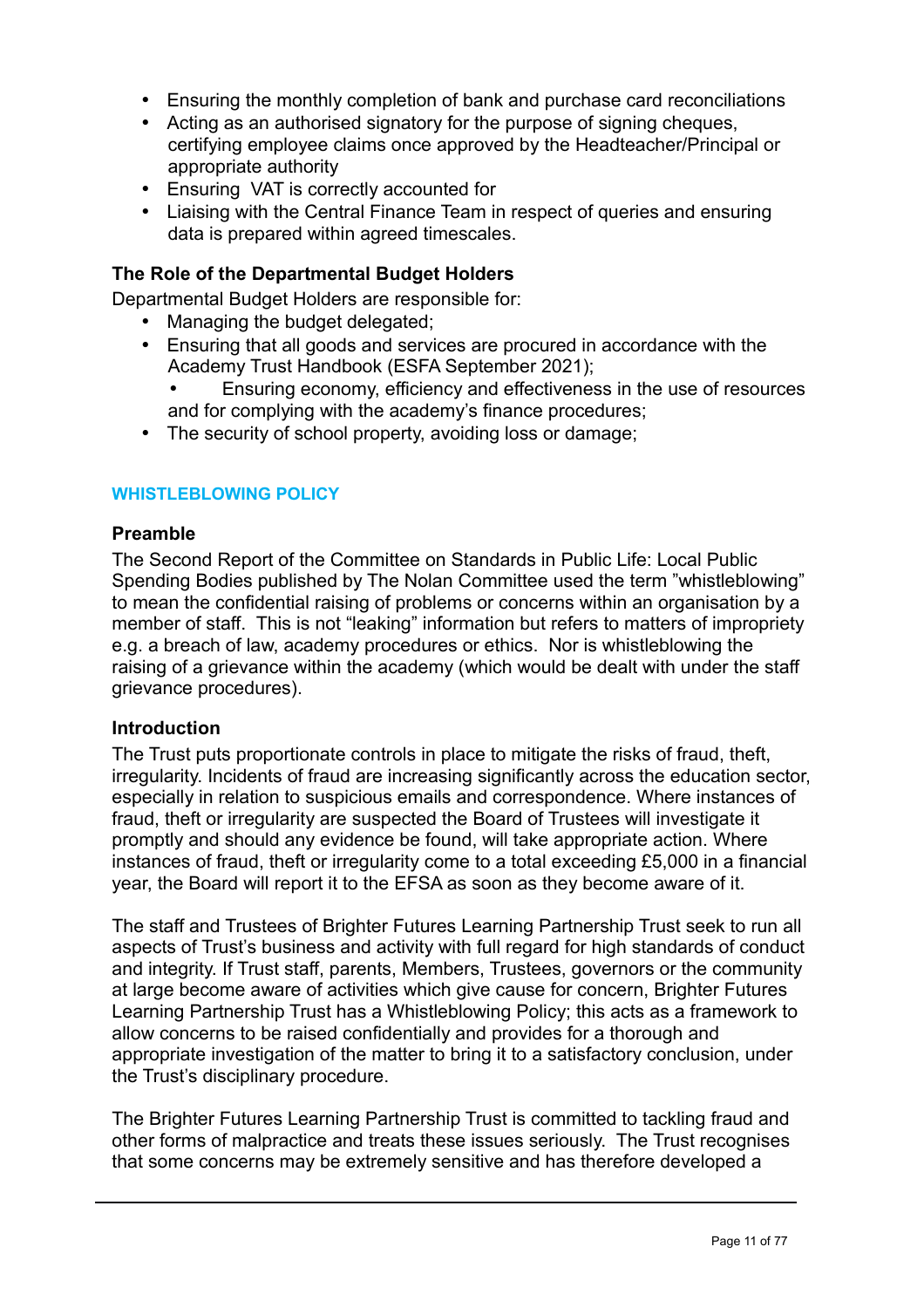system which allows for the confidential raising of concerns without fear of reprisals but also has recourse to an external party outside the management structure of each academy/UTC

## **When Might the Whistleblowing Policy Apply?**

Individuals are encouraged to come forward in good faith with genuine concerns knowing they will be taken seriously. A whistle-blower should ask a few questions before taking action:

- Is it, or do you believe it to be, illegal?
- Is it, or do you believe it to be, against codes of practice issued by the academy, the DFE/ESFA or a professional body?
- Does it contradict what the employee has been taught, or should have been taught?
- is it about an individual's behaviour or is it about general working practices?
- Has the Whistleblower witnessed anything which might be considered as fraud?

If any individual raises malicious unfounded concerns or attempts to make mischief, this will also be taken seriously and may constitute a disciplinary offence or require some other form of penalty appropriate to the circumstances.

All allegations should be capable of being dealt with through the disciplinary procedure and will be considered appropriately.

Where the alleged activity or behaviour cannot be dealt with under the scope of other procedures then consideration should be given to using this Whistleblowing Policy e.g.

- Manipulation of accounting records and finances;
- Inappropriate use of academy assets or funds;
- Decision making for personal gain;
- Any criminal activity;
- Damage to the environment of the academy;
- Dangerous practices;
- Abuse of position;
- Fraud and deceit or corrupt practices;
- Serious breaches of Trust procedures which may advantage a particular party (for example tampering with tender documentation, failure to register a personal interest);
- Sexual, emotional or physical abuse of pupils or others;
- Other unethical conduct.
- A Health and Safety risk, including risks to the public as well as pupils or other colleagues;

Anonymous allegations will only be considered if the issues raised are:

- Very serious;
- The credibility of the allegation is considered to be high;
- The likelihood of confirming the allegation is high.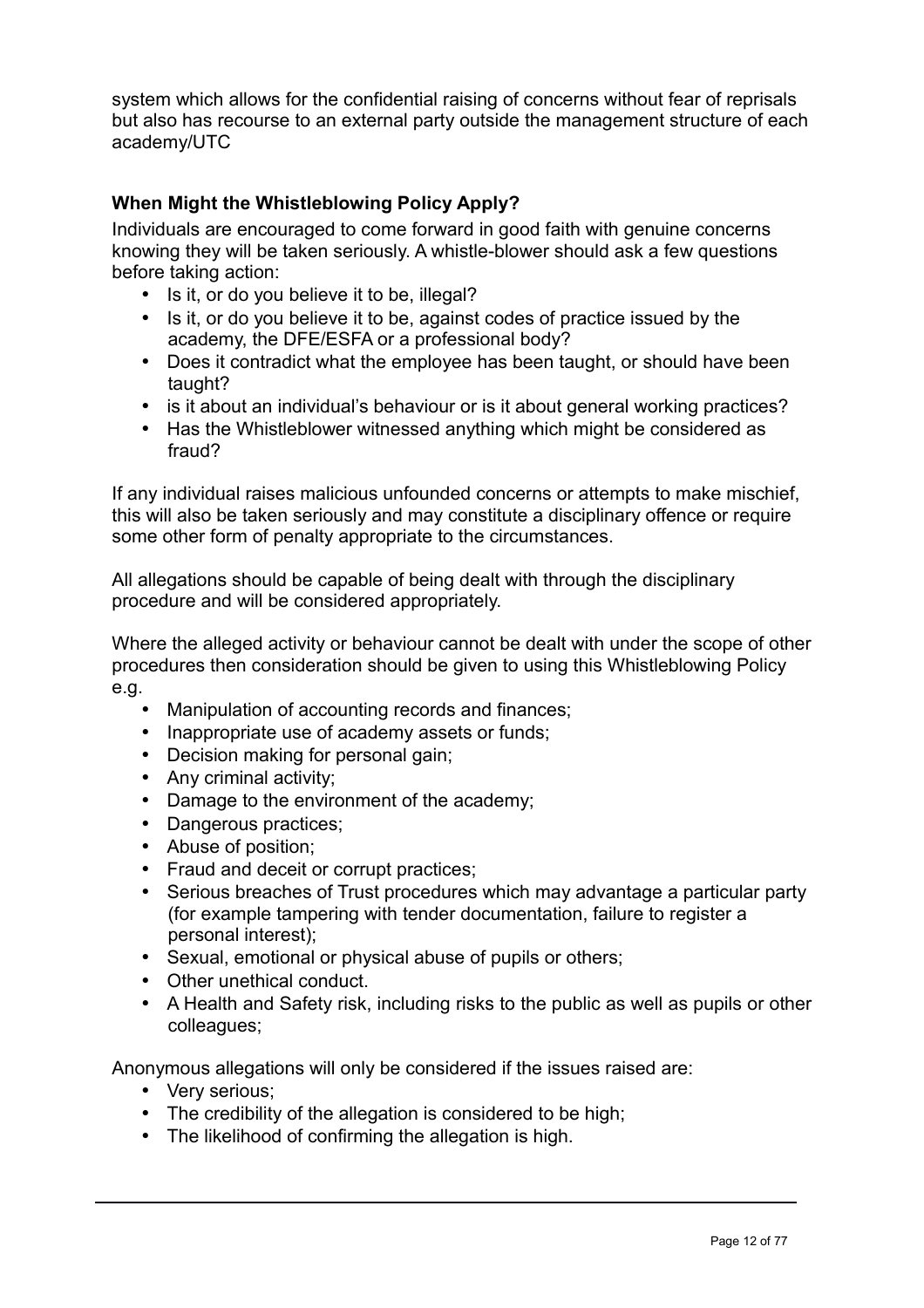There are, however, circumstances under which complete confidentiality may be difficult for the trustees to maintain. For example:

- If the matter leads to a legal procedure and evidence is required by the court.
- If the issue raised comes within the remit of another academy procedure and the whistle blower is asked to provide a signed statement as part of the evidence, thus revealing their identity.

### **Procedure**

Existing good practice within Brighter Futures Learning Partnership Trust in terms of its systems of internal control, both financial and non-financial, and the external regulatory environment in which the Trust operates, ensure that cases of suspected fraud or impropriety rarely occur. The Whistleblowing Policy is provided as a reference document to establish a framework within which issues can be raised confidentially internally and if necessary, outside the management structure of the academy/UTC. This document is a public commitment that concerns are taken seriously and will be actioned. Any actions arising from allegations/investigation must be in accord with the Trust's disciplinary procedure, which should cover all of the potential areas of concern.

At all times the information and advice given by the appropriate external HR agency should be utilised, particularly where dismissal or appeal to the Employment Tribunal is possible.

However, in the case of any fraud or financial regularity the following process will be invoked. The CEO/CFO will be responsible for initial enquires of fraud, theft or financial irregularity. They will then pass on any findings to the Board for further inspection.

The Board of Trustees will:

- Determine whether a future investigation is required
- Determine the initial response to the alleged perpetrator when this is a member of school staff
- Determine who carries out the investigation
- Determine which outside agencies will be involved
- Asses the risk of any future fraud and ensure future action is taken to prevent recurrence
- Determine the course of action to recover losses
- Determine who will be responsible for the day to day management of the situation
- Report any excess fraud (over £5,000) to the EFSA

For further information and guidance, the Whistleblowing Policy for Brighter Futures Learning Partnership trust should be followed.

Full details of the Trust Whistleblowing procedure can be found in the Whistleblowing Policy. This policy is reviewed annually and can be found on the website of each school within the Trust and also on the Trust website brighterfutureslpt.com .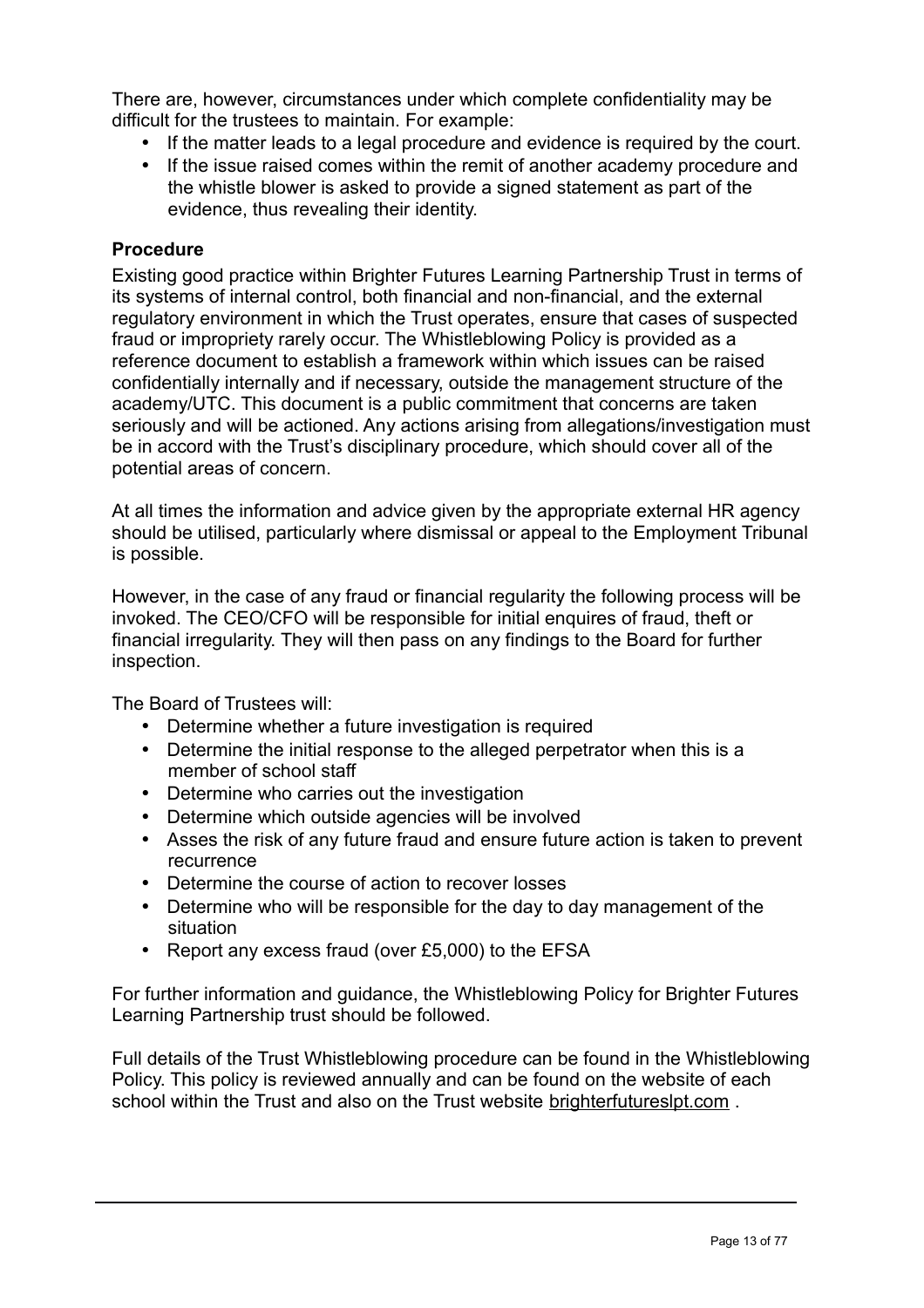## **Respecting Confidentiality**

Wherever possible Brighter Futures Learning Partnership Trust seeks to respect the confidentiality and anonymity of the whistle-blower and will as far as possible protect him/her from reprisals. Brighter Futures Learning Partnership Trust will not tolerate any attempt to harass or victimise the whistle-blower, or attempts to prevent concerns being raised, and will consider any necessary disciplinary or corrective action appropriate to the circumstances.

### **REGISTER OF BUSINESS INTERESTS POLICY**

The Board of Trustees and members of staff who can influence buying decisions recognise their responsibility to avoid any conflict between their business and personal interests and those of the Trust.

The Trust ensures there are no payments to any Member, Trustee or Governor unless the payment is permitted by the Articles of Association and where applicable comply with the terms of any relevant agreement entered into with the Secretary of State for Education.

The Trust maintains a register of the business interests of each governor, member of staff, their relatives and other individuals who may exert influence. The register includes:

- interests with suppliers from which the academy may wish to buy goods or services;
- interests in the appointment, salary, promotion or conditions of service of members of staff

The information in the register is taken from the Declaration of Pecuniary and Personal Interest Form (Appendix G) and is taken into account whenever buying or staffing decisions are made. Any Trustee, Local Governor or member of staff who has an interest in a business tendering for a contract does not form part of the committee awarding the contract. Any Trustee, Local Governor or member of staff who has an interest in the appointment, salary, promotion or conditions of service of a member of staff does not form part of the committee recommending or deciding these.

Trustees, local governors and members of staff are required to inform the academy of any changes in their interests as these arise so that they can be entered in the register. The register is also updated annually. Nil returns are obtained as appropriate. Any Trustee, local governor or member of staff who is unwilling to declare their interests or complete a nil return is not permitted to influence a buying or staffing decision.

The minutes of the full Board of Trustees, Finance Audit and Risk Committee, or any other committee which can influence a buying decision record a standard agenda point seeking updates to the register business interests.

The only exception to the requirement to disclose a business interest is that if the interest is so distant or small that no ordinary right-thinking person would expect it to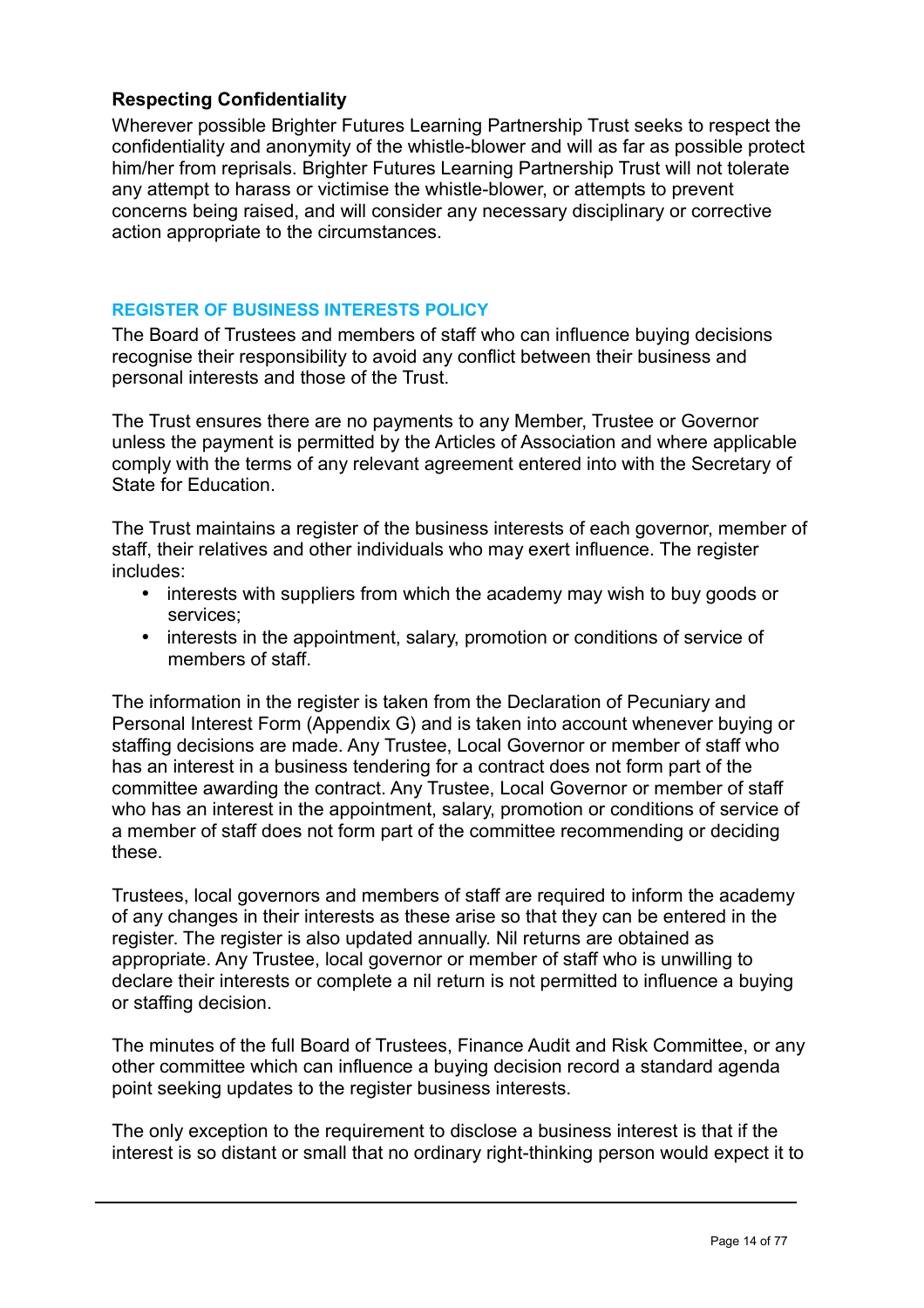influence a person who might have dealings with the firm concerned. In such cases, it need not be disclosed. An example is a modest shareholding in a large public company even if the Trust has or may have dealings with the company.

The register is compiled and maintained by the Executive PA in her locked office. It is freely available for inspection by Trustees, Governors, staff and parents, by contacting Mrs Keogan. Each individual academy/UTC will store the register for their own local governing board and make this available as requested. Additionally, the Trust also publishes on its website any relevant business and pecuniary interest of its Members, Trustees, Governors and staff.

In accordance with the Memorandum and Articles of Association, no payments are to be made to Trustees unless this is in the form of a contractual agreement where Related Party Transactions and the relevant reporting has been adhered to.

## **Receipt of Gifts, Hospitality, Entertainment and Other Services**

Trustees, local governors and members of staff involved in making buying decisions do not accept excessive, frequent or regular gifts, hospitality, entertainment or other services from existing or prospective suppliers. When considering whether to accept such offers, they consider whether they could affect their independence or cause concern that they might affect their independence. The academy/UTC maintains a register of gifts and favours offered and whether these were accepted or rejected. Trustees, Local Governors and members of staff are required to inform the Trust of such offers as they arise. The register is compiled and maintained by the relevant Finance Officer in each school.

## **Expenditure on Gifts, Hospitality, Entertainment and Favours**

The full Board of Trustees approves any expenditure on gifts, hospitality, ex-gratia payments and losses to be written off. Each Academy/UTC maintains a log of these. Such expenditure is only authorised if the Board of Trustees can demonstrate that they have taken into account the principles of probity, accountability and value for money.

Expenditure on hospitality from public funds is only incurred in the provision of education. Hospitality is generally only provided in the workplace and usually restricted to tea/coffee, biscuits, soft drinks or sandwiches. Modest hospitality is occasionally provided outside the workplace. The School Business Manager/Finance Officer maintains a register of the occasions when hospitality is provided (not including tea, coffee, biscuits), the number of people involved and the costs incurred.

Where gifts are being purchased for students as part of the awards and rewards schemes, Headteachers/Principal should have signed approval from the CEO where the gift is of a technology/ICT nature. This includes items such as iPads and tablets. Approval for this is sought by completing the form at Appendix K which is sent in the first instance to the CEO. When approved the details are recorded on a central record held by the ICT Manager. This information is shared with Trustees each term.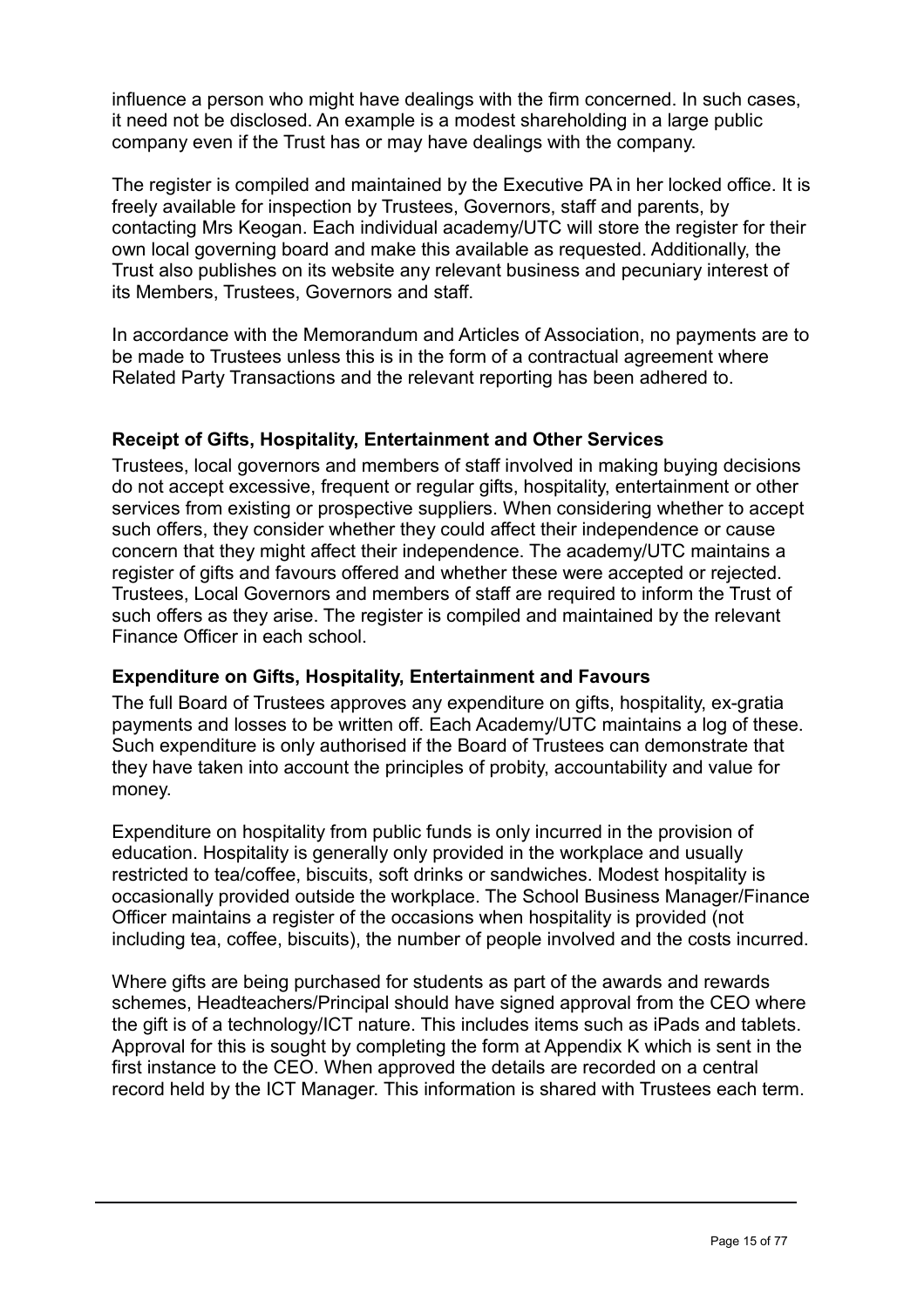## **Trading with related parties**

The Brighter Future Learning Partnership Trust is even-handed in its relationships with related parties by ensuring that:

- Trustees comply with their statutory duties as company directors to avoid conflicts of interest, not accept benefits from third parties, and declare interest in proposed transactions or arrangements •
- All Members, Trustees, Local Governors of Academies/UTC within the trust and senior employees complete the register of interests, in accordance with the Academy Trust Handbook (September 2021)
- No Member, Trustee, Local Governor, employee or related individual or organisation uses their connection to the Trust for personal gain, including payment under terms that are preferential to those that would be offered to an individual or organisation with no connection to the trust
- There are no payments to Trustees by the Trust unless permitted by the Articles, or by authority from the Charity Commission, and comply with any relevant agreement with the Secretary of State. Consideration is given to these obligations where payments are made to other business entities who employ a Trustee, are owned by a Trustee, or in which a Trustee holds a controlling interest
- Payments provided to the persons referred to in this section of the policy satisfy the 'at cost' requirements in the Academy Trust Handbook (September 2021)

The Board of Trustees ensures requirements for managing related party transactions are applied across the trust. They manage personal relationships with related parties to avoid both real and perceived conflicts of interest, promoting integrity and openness in accordance with the 7 principles of public life.

The Trust recognises that some relationships with related parties may attract greater public scrutiny, such as:

• transactions with individuals in a position of control and influence, including the Chair of the Trust and Accounting Officer

• payments to organisations with a profit motive, as opposed to those in the public or voluntary sectors

• relationships with external auditors beyond their duty to deliver a statutory audit

The Trust keeps sufficient records, and makes sufficient disclosures in the annual accounts, to show that transactions with these parties, and all other related parties, have been conducted in accordance with the high standards of accountability and transparency required within the public sector.

The Trust reports all contracts and other agreements with related parties to ESFA in advance of the contract or agreement commencing, using ESFA's related party online form.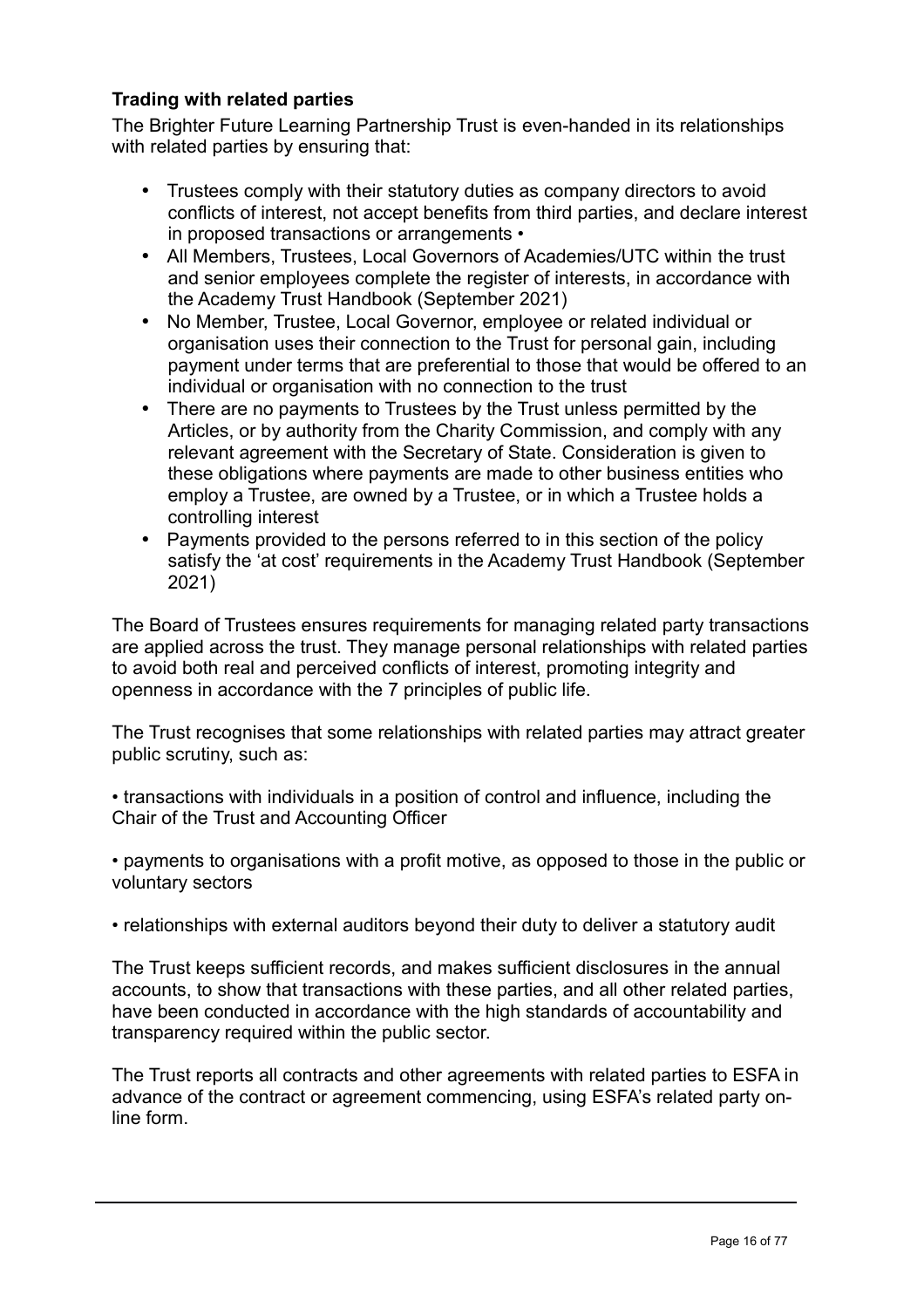The trust obtains ESFA's prior approval, using ESFA's related party on-line form, for contracts and other agreements for the supply of goods or services to the trust by a related party agreed where any of the following limits arise:

• a contract or other agreement exceeding £20,000

• a contract or other agreement of any value that would mean the cumulative value of contracts and other agreements with the related party exceeds, or continues to exceed, £20,000 in the same financial year ending 31 August

## **Novel / contentious transactions**

Any transaction which is outside the range of normal business activity or may be viewed as contentious will be referred to the ESFA for prior authorisation

#### **INTERNAL SCRUTINY**

The Board of Trustees has appointed Veritau to manage the risk review and checking of financial controls to provide assurance to the Board of Trustees on the following issues:

- the discharge of its financial responsibilities according to the requirements of the DFE/ESFA;
- the introduction and maintenance of sound internal financial controls;
- that financial considerations are taken fully into account in reaching decisions and in their execution.

The programme of checks carried out is agreed with the Board of Trustees. After each checking session, the auditor provides the Board of Trustees with a written report explaining any material control issues and remedial action required. The Trust will respond promptly and appropriately to the findings of the auditors. The Trustees will notify the EFSA immediately of the removal of the auditors due to any concerns about the quality of their work. The DfE will also be informed by the Trust if it has to terminate the contract of the Accounting Officer or CFO, a Chair of Trustees, a Member, Trustee or Governor

The Accounting Officer will produce a statement of regularity, propriety and compliance which will be included in the Trust's Financial, Annual Accounts

In addition to the above internal audit process the CFO conducts a monthly audit within the schools and reports this directly to the CEO. Items for consideration are budget variances, payroll, additional staff hours, disposals and asset registers. This information forms part of the CEO report to Trustees.

## **AUDIT**

## **Public Funds**

The Trust adheres to the external audit regime as outlined in the Academy Trust Handbook (ESFA 2021) and as required by the latest Companies Act, to carry out an audit and certify that the accounts are "true and fair". The auditors are engaged to carry out a "true and fair" audit and a regularity audit. A programme of termly checks to be carried out by the auditor is agreed by the Board of Trustees via the Finance and Audit Committee. The programme for external audit is agreed with the external auditor approximately one month before the audit work is carried out.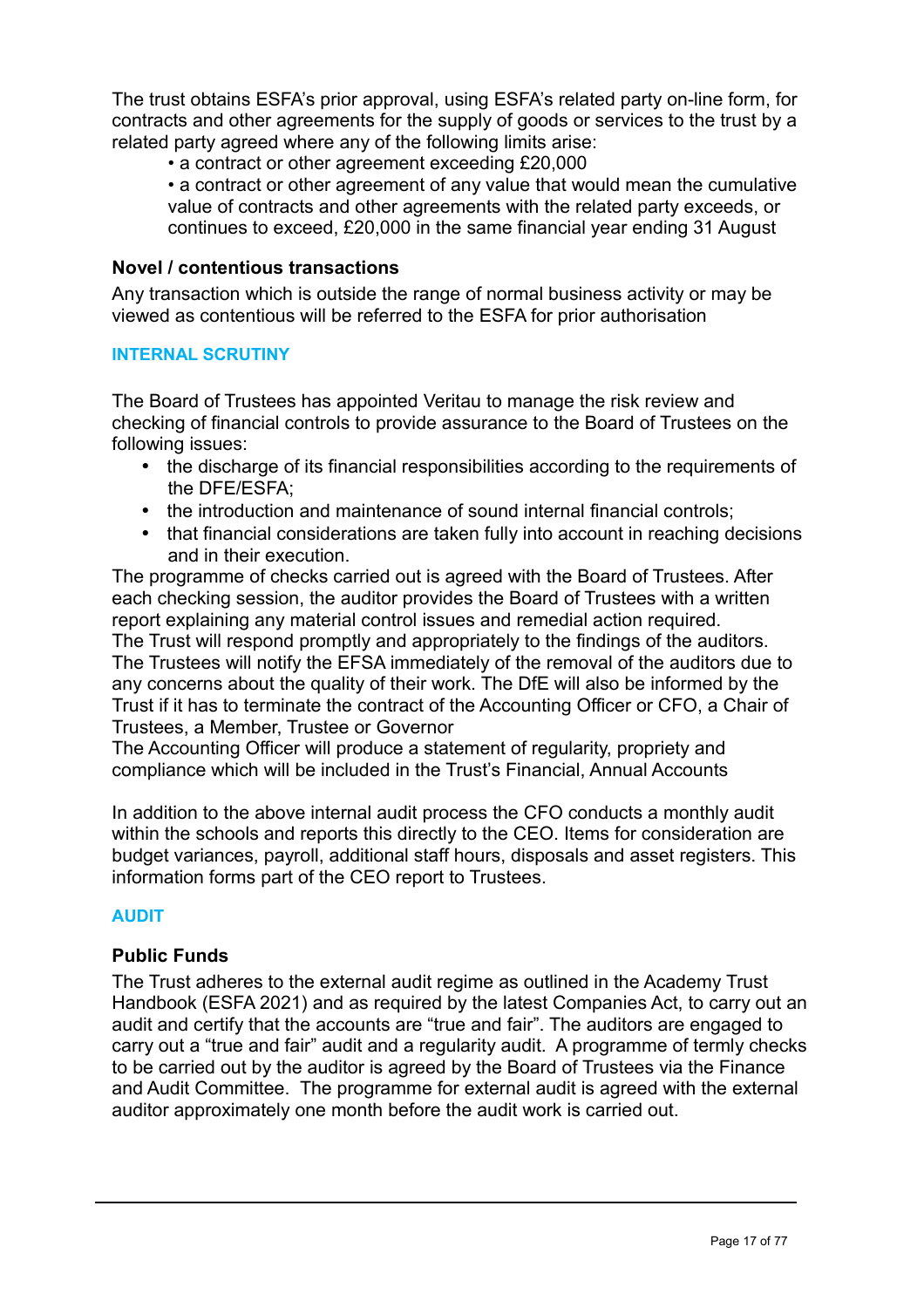External auditors Forrester Boyd have been appointed by the Board of Trustees for a three year period beginning with the 2020/2021 financial year.

The letter of engagement:

• Provides for the removal of the auditors before the expiry of their term of office in exceptional circumstances. Proposals to remove the auditors require a majority vote of the members of the Board of Trustees.

• Requires the auditors to state their reasons if they resign from office. The Board of Trustees must notify the ESFA immediately of the removal or resignation of the auditors:

- In the case of removal, the Board of Trustees must notify the ESFA of the reasons for the removal.
- In the case of resignation, the auditors must copy to the ESFA a statement of their reasons.
- Any change in auditor at the expiry of their agreed term of office does not require notification to the ESFA

An Accounting Officer's statement on governance, regularity, propriety and compliance is included in the Trust's annual report. A review of this statement is included within the external auditors' remit and their opinion on this is addressed jointly to the academy and the ESFA.

The Accounting Officer also has a responsibility to advise the Board of Trustees and the ESFA of any instances of irregularity or impropriety, or non-compliance with the terms of the Trust's funding agreement.

## **RISKS**

## **Risk Register**

The Finance and Audit Committee assesses the risks arising from the Trust's operations termly in addition to as and when risks arise. The assessment includes the likelihood and materiality of each risk and the register shows how the risks are being managed or mitigated. Each academy/UTC has its own risks identified as part of the Trust's central risk register.

## **Business Continuity Plan**

The Finance Audit and Risk Committee annually reviews the Business Continuity Plan or with any significant changes to ensure the Trust would continue to operate in the event of an emergency.

The Trust is also aware of the risk of fraud, theft and/or irregularity occurring and as far as possible addresses this by having a series of internal control and a high level of segregation of duties. It is impossible to fully mitigate all risks but if any irregularities are suspected appropriate action is taken. As outlined above, The Trust will notify the ESFA as soon as any instances exceeding £5,000 individually or £5,000 cumulatively in any academic year. Any systematic fraud regardless of value will be reported in accordance with the Academy Trust Handbook (September 2021).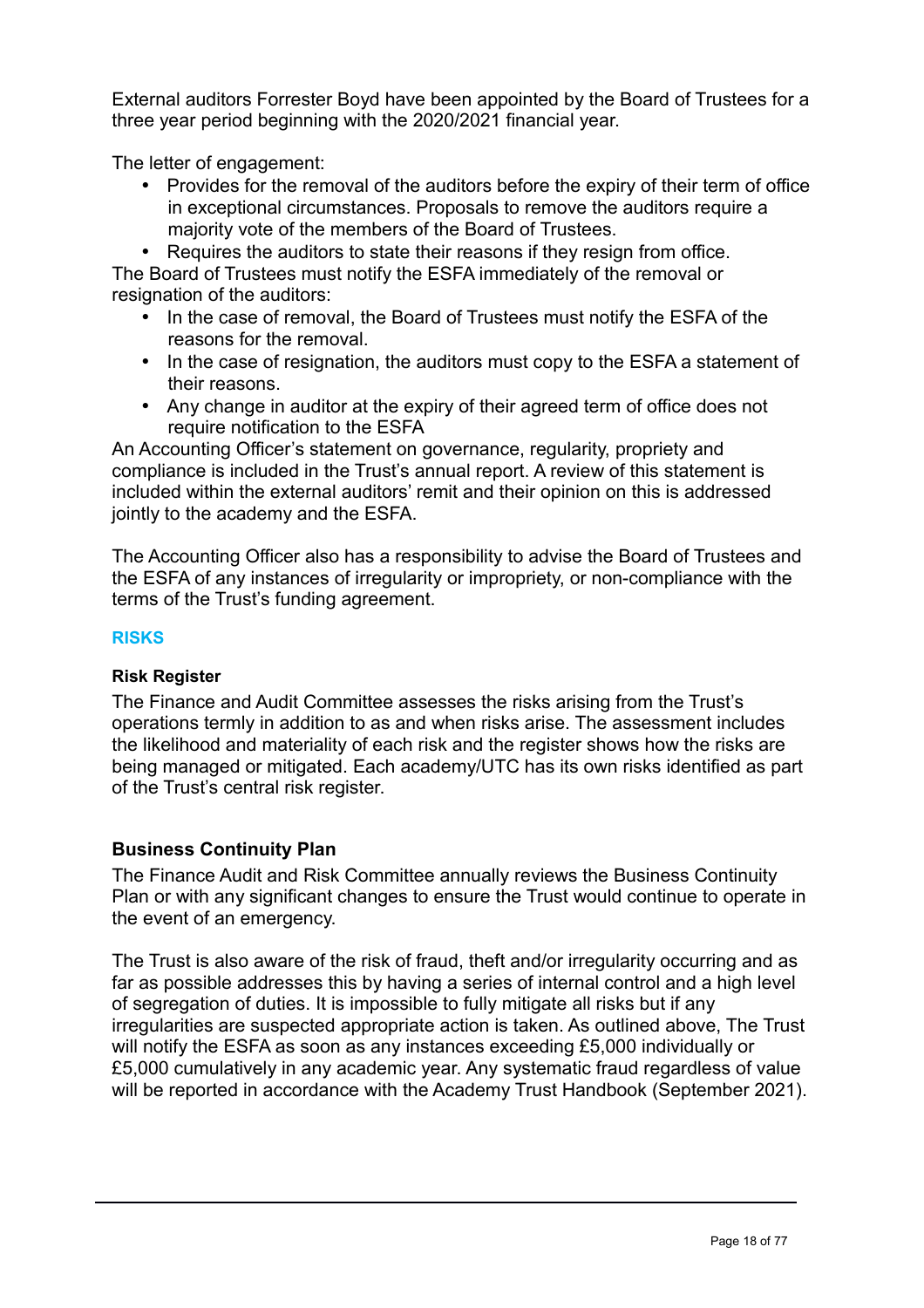#### **INSURANCE**

Funds for insurance are organised as part of the Trust's central offer. All academies/UTC therefore opt into the DfE's risk protection arrangements (RPA).

The Finance Audit and Risk Committee reviews insurance arrangements annually. They ensure that the sums insured / covered are commensurate with risks and include cover for academy/UTC property when off the premises.

The main types of insurance cover which should be in place are:

- premises and contents. These should be insured at replacement cost against damage by subsidence, fire, lightning, explosion, storm, flood, riot, malicious damage, terrorism and similar risks;
- business interruption;
- Board of Trustees and employer liability. The currently recommended minimum level of cover for academies is £10m for each;
- any statutory motor transport insurance;
- loss of assets through fraud or dishonesty on the part of employees;
- personal accident; and
- fidelity insurance.

Details of RPA policies are held at each site and are also available to download from the DfE secure website.

The RPA insure on a cost per pupil and cover all equipment and property owned by the Trust. Each academy/UTC will contact RPA directly if they are unsure as to the cover provided and shall in any event notify the RPA of any major building project being undertaken.

The Trust does not give any indemnity to a third party without the written consent of their insurers.

Each Academy/UTC immediately informs its insurers of all accidents, losses and other incidents, which may give rise to an insurance claim.

Claims under the RPA are notified to the CEO and CFO, and authorised by the Headteacher (with support from the Business Manager/Site Manager) prior to submission to the RPA.

Any member of staff using their car for school/UTC purposes will amend their personal motor insurance for this purpose. Staff members are required to complete a form confirming that they have business insurance in place and these are retained by the academy/UTC. The mileage claim form signed by the user also acknowledges that the insurance cover provision has been made.

#### **TAXATION**

The Trust abides by the procedures issued by the HMRC (Her Majesty's Revenue & Customs) in connection with VAT.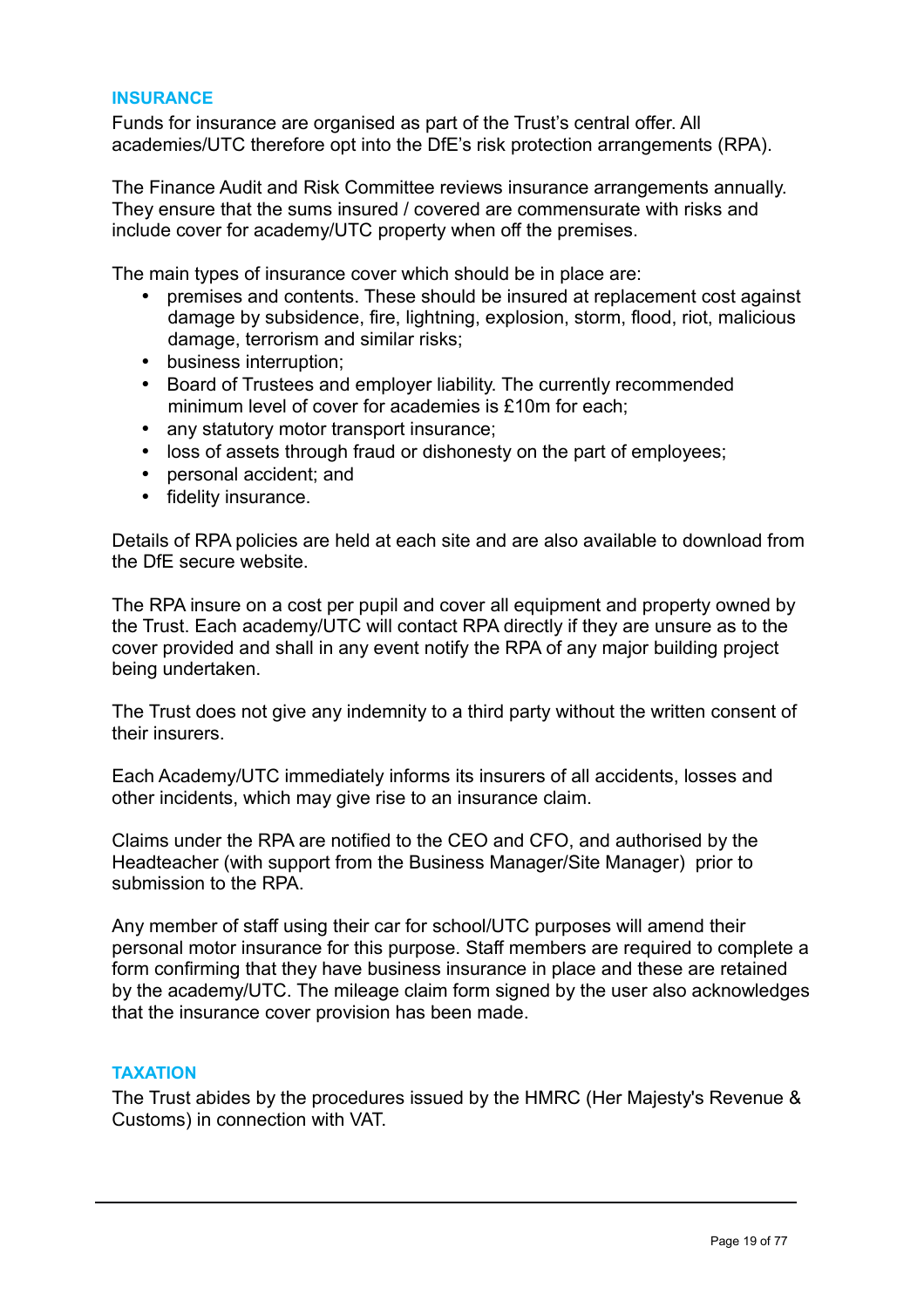The Trust keeps potential "trading" activities under review and considers whether to set up a subsidiary trading company.

## **Tax Arrangements for Senior Employees**

Academies/UTC must ensure that their senior employees' payroll arrangements fully meet their tax obligations and this is done via PAYE through the HR Service and Payroll Centre at Rotherham MBC who manage payroll for the Trust.

## **ACADEMY IMPROVEMENT PLAN AND BUDGETING**

## **Budgeting**

The Business/Finance Managers are responsible for monitoring the income and expenditure in their academy. The UTC's finances are monitored by the central team as part of the central offer. Each academy/UTC produces a three-year budget forecast when the budget for the current financial year is being set.

This takes account of:

- the educational priorities across each academy/UTC
- likely demographic changes affecting pupils and staff;
- the building and repair maintenance programme;
- repair and renewal programmes for furniture, fittings and equipment.

The budget setting process is an integral part of each academy's/UTC's selfevaluation cycle and it is reviewed on an annual basis and updated in the light of new information and changed priorities.

It is constructed using the following processes:

- an estimation of income, based on the academy census, plus estimates for other allocations, lettings, community and other income;
- an estimation of staffing costs, based on a staff salary calculator taking account of known retirements, responsibility allowances, etc.
- an estimation of operational expenditure, based on known cost trends for utilities, supplies, service level agreements, etc.
- the identification of potential efficiency savings;
- the allocation of curriculum budgets to departments, using a transparent formula to allocate funds equitably in line with need and academy priorities;
- an annual review of the academy's self-evaluation priorities, which forms part of the OfSTED inspection requirements;
- the identification of ICT developments on the basis of priorities detailed in the ICT development plan;
- review of past performance against budgets
- Review of KPIs and long-term sustainability
- the identification of premises developments on the basis of priorities detailed in the premises development plan;
- verifying planned levels of unspent balances ensuring the resulting annual surplus or deficit is in line with plans to recover from an overall deficit position or build up unspent balances to fund future development plans.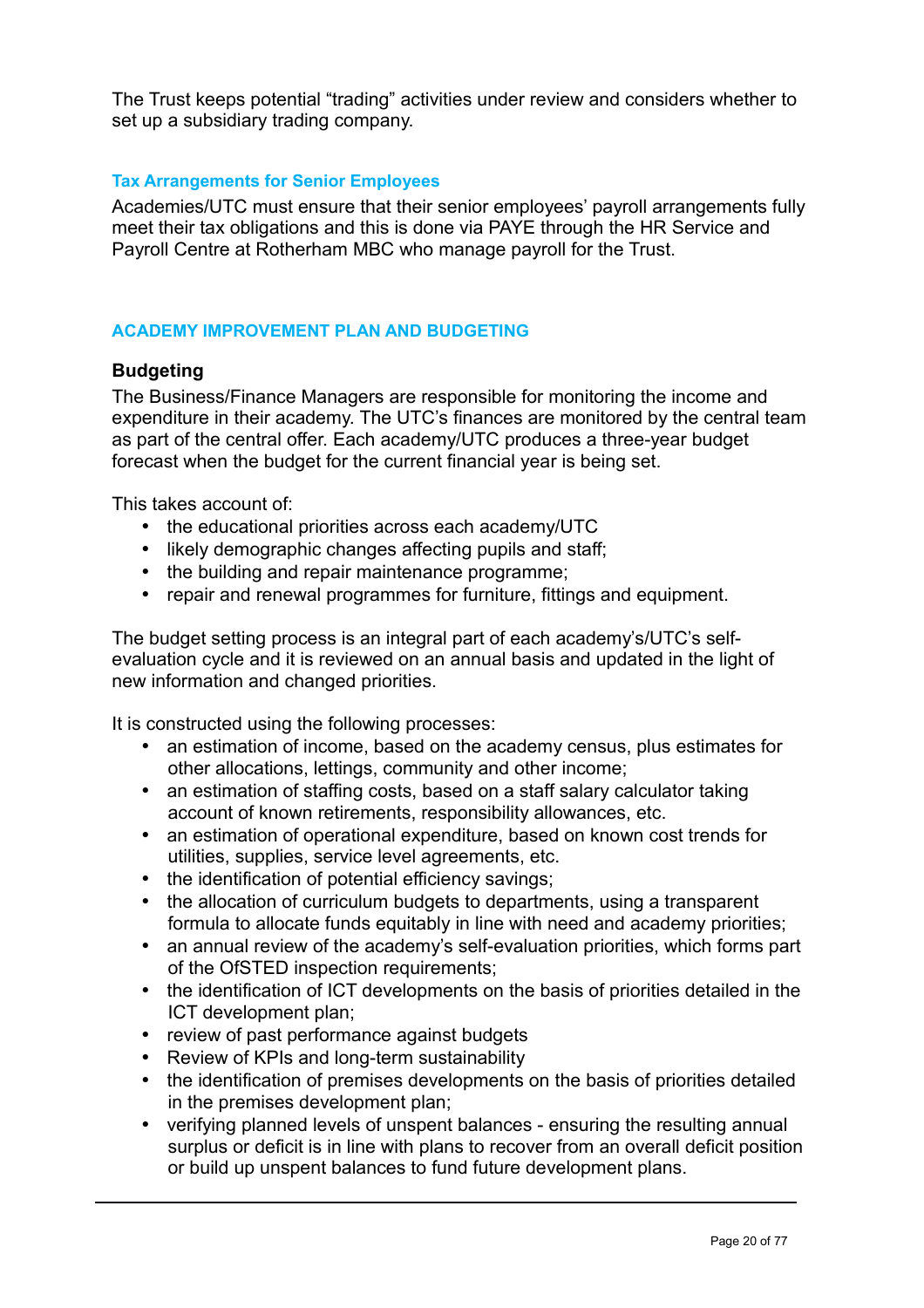The annual budget is derived from each academy's/UTC's development plan. The budgeting process starts at the beginning of the spring term each year. The CFO/Trust Accountant/Business Manager(s) draw up a draft budget for the following financial year and this is submitted to the Finance and Audit Committee for their review, discussion and amendment if appropriate. The budget is then submitted to the full Board of Trustees for formal review and approval, before sending to the DFE/ESFA in a format specified by the ESFA and by a date notified by the ESFA. The Accounting Officer signs the form to assure the ESFA the Trust is in sound financial health. The assumptions and calculations to produce the annual budgets are clearly documented and retained in the relevant file. The budget is based on realistic estimates of all expected expenditure and income, including grant income, so that planned expenditure does not exceed the available budget.

The total curriculum budget for the secondary school/UTC is allocated to departmental budget holders on an agreed formula. There should not be any overspends of the budget without the prior consent of the Headteacher/Principal. Carry forwards of any unspent balances must be agreed with the Headteacher. A copy of this finance policy is provided electronically to all departmental budget holders.

The Board of Trustees and Local Governing Boards may not set a deficit budget without approval from the Secretary of State (the ESFA must be notified within 14 days if the academy proposes setting a deficit revenue budget which it is unable to address after unspent funds from previous years are taken into account). The Trustees must minute their approval.

The Trust submits to the ESFA a copy of the "budget forecast" in a form specified by the ESFA by a date notified by them – currently late July.

The budget can only be amended for virements (using the template at Appendix H) after it has been approved by the Board of Trustees and sent to the DFE/ESFA if there is a "significant" change. The Scheme of Delegation outlines the levels of financial authority to do this.

The budgets are regularly reviewed by the Headteachers/Principal/Business Managers/Senior Finance Officers and changes proposed presented to the Finance and Audit Committee. Any proposed revisions to budgets must be approved by the Finance and Audit Committee in line with the Scheme of Delegation and entered onto schools' finance systems on a timely basis at not less than three monthly intervals. If an unplanned deficit occurs during the financial year, the academy/UTC must notify the CFO/CEO immediately. If the Trust incurs a deficit during the year it must inform DFE/EFA as soon as it is aware of this.

The Finance and Audit Committee formally monitors the implementation of each academy's/UTC's budget on behalf of the Board of Trustees, although the full board will approve the initial budget and minutes this.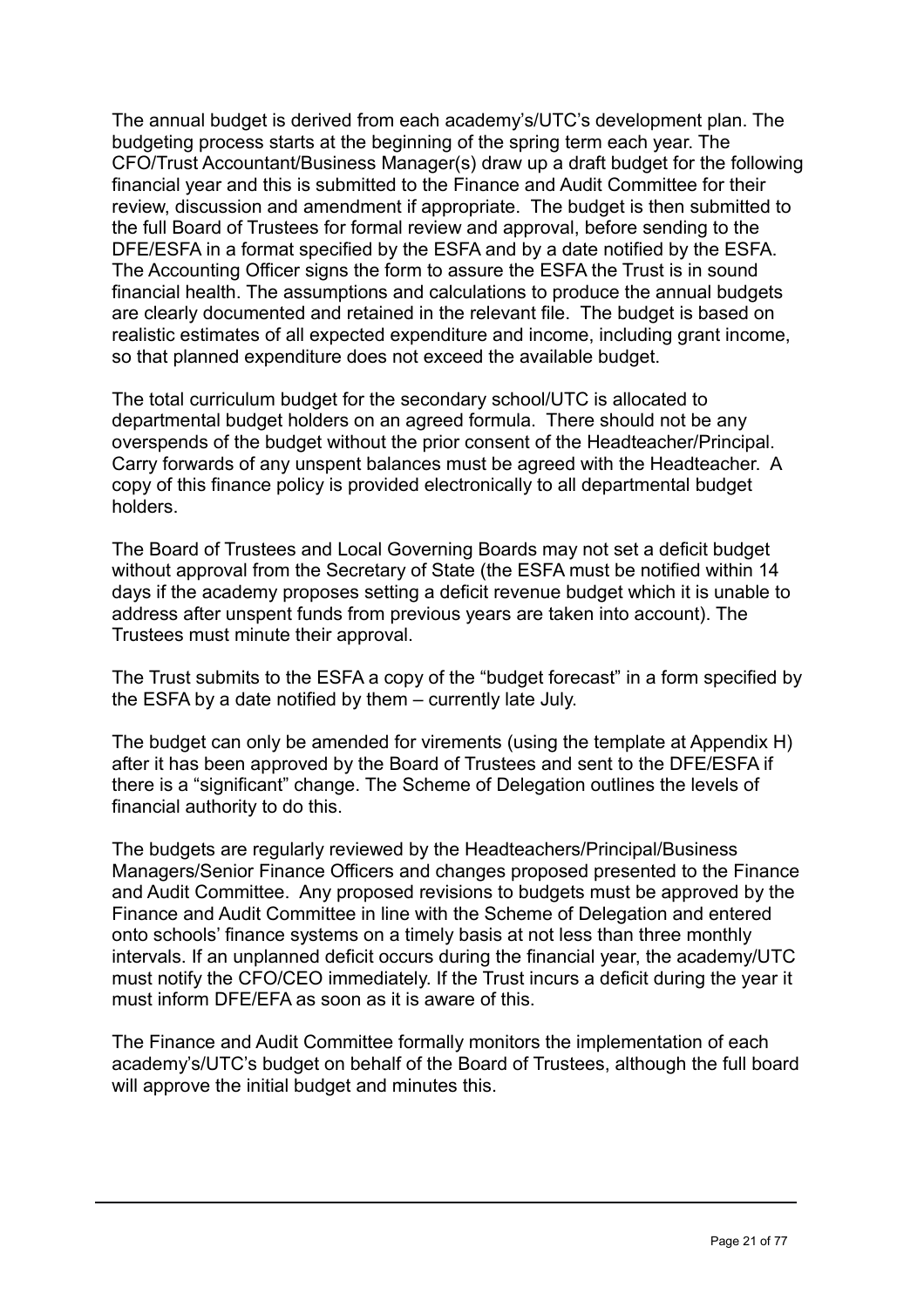#### **REPORTING FINANCIAL RESULTS**

The Trust prepares accounts as specified in the Academy Trust Handbook (ESFA September 2021). The audited company accounts are publicly accessible in line with the Statement of Recommended Practice (SORP) for Charities.

This includes monthly management accounts setting out financial performance and position, comprising budget variance reports and cash flow forecasts with sufficient information to manage cash, debtors and creditors, to help the Board maintain financial viability.

## **Budget Monitoring Reports**

Each academy's/UTC's budget monitoring reports display the following information in columnar format:

- the annual budget (approved by governors);
- the actual spend to date (accruals basis);
- the percentage of the budget spent to date;
- the percentage of the budget expected to be spent to date;
- end-of-year projections.

The Business Managers/Finance Officers carry out monthly reviews of actual performance against budget and produces a schedule explaining virements and variances. The virement schedule at Appendix H should be used for reporting and submitted to the CFO. The reasons behind these variances are investigated and documented; corrective action is taken as appropriate and recorded. The Headteacher and Chair of Governors review these reports monthly with the CFO and the Finance and Audit Committee reviews these reports at each meeting.

Budget holders receive monthly reports showing budgeted expenditure, actual expenditure on an accruals basis and commitments. The computerised finance system will not allow orders to be authorised if a department has reached its annual spending level.

Prepayments are also reflected in the budget monitoring reports. A prepayment will only be recognised if an amount greater than £3,000 is calculated to be carried forward into the next financial year.

#### **CASH FLOW**

The Trust Accountants/Business Managers are responsible for preparing cash flow forecasts to ensure that each academy/UTC has sufficient funds available to pay for day to day operations. If significant balances can be foreseen, steps are taken to invest the extra funds. Similarly, plans are made to transfer funds from another bank account or to re-profile General Annual Grant to cover potential cash shortages.

#### **COMPUTERISED ACCOUNTING SYSTEM**

The Trust's accounting system is computerised. Access to the system is restricted to the Trust's employees and those authorised by the CEO/CFO. The system is accessed by passwords, which are changed routinely on a six-monthly basis. Passwords are only known by the relevant member of staff and the system manager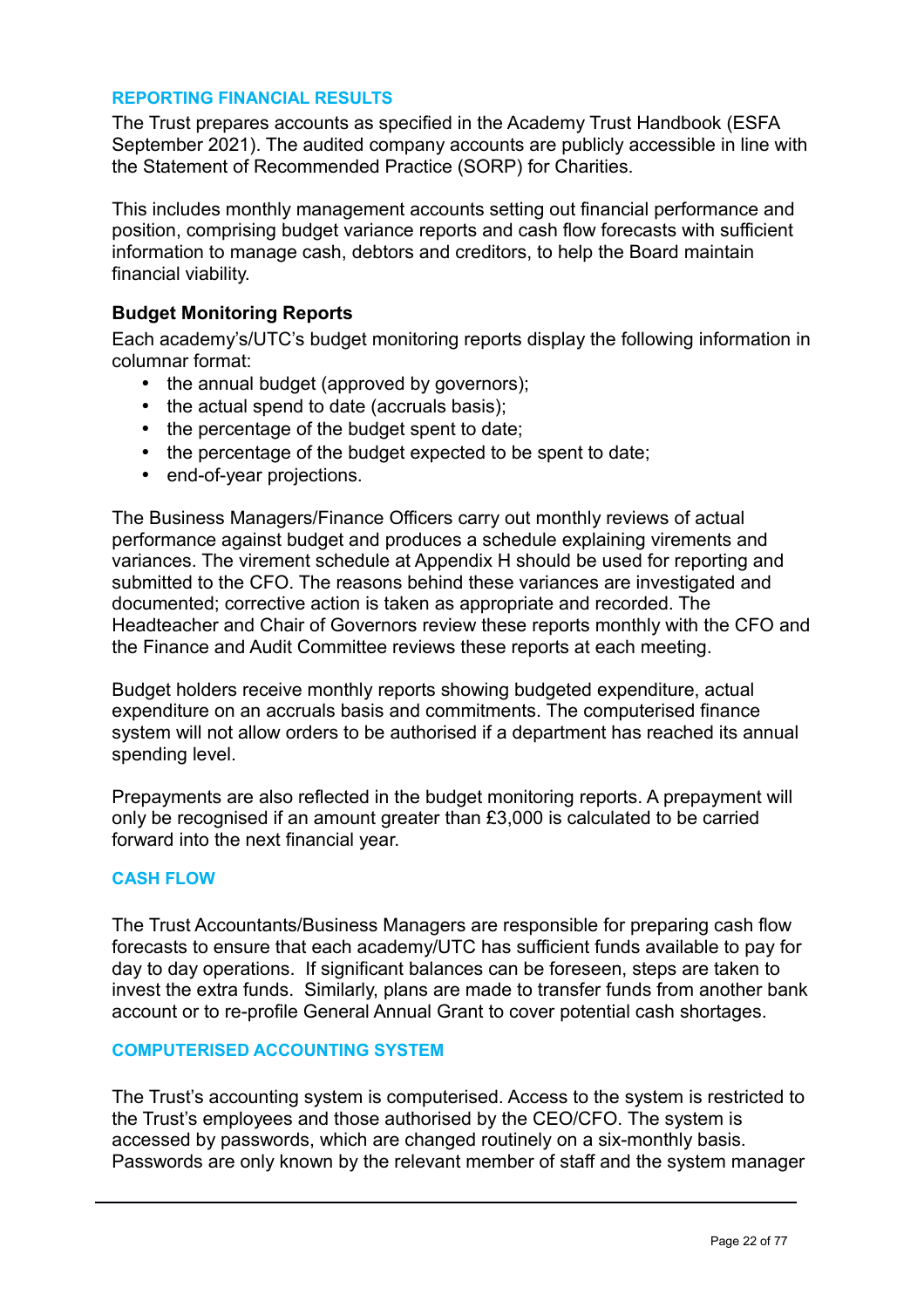(CFO). Staff should not give their password to any other person. To do so may result in disciplinary action. Passwords are changed immediately if an employee is aware that an unauthorised person has learnt their password. If an outside provider uses the computerised accounting system, they are given their own user ID and password.

Software is installed on each academy's/UTC's computer systems to detect viruses, spyware, and other malicious threats. Regular updates are used to ensure that the latest threats are detected. There is also a facility for cleaning up infected files.

Six-monthly reviews are carried out to ensure that access rights and levels of access are still relevant to the responsibilities of individual users. Access for staff who are no longer employed by the academy are removed as soon as the staff member leaves.

The system is Cloud based and hosted by the provider - Capita

The Trust complies with the requirements of GDPR. The Board of Trustees and the Trust is registered with the Data Protection Registrar.

Alterations to any original documents such as cheques, invoices, orders and other vouchers are made clearly in ink and either initialled or signed. The use of correcting fluid or the erasure of information is not acceptable.

All accounting records including invoices, delivery notes, bank statements etc are retained for six years, plus the current year, in a secure area or electronically.

#### **Reconciliations**

The Finance Managers /Officers / Business Managers are responsible for ensuring that the following reconciliations are performed each month, and that any reconciling or balancing amounts are cleared:

- payroll control account;
- all other relevant accounts (such as catering), and suspense accounts; and
- bank balance per the nominal ledger to the bank statement;
- any other reconciliations required to produce meaningful management accounts.

The Finance Managers/Officers / Business Manager sign all reconciliations as evidence of review.

#### **Delegated Limits**

Delegated limits are set out in the Trust's Scheme of Delegation which is reviewed on an annual basis. The Scheme of Delegation clearly sets out the levels of delegation for invoices, ordering tenders etc and the delegated authority level of each. The delegated levels are also embedded in the computerised finance system and authorisation will automatically escalate to the next level if the transaction exceeds an individual's delegated limit. There may be occasions when, due to supplier availability or best value, orders are split. This may result in multiple orders each being below the delegated threshold. Where orders are split, academies/UTC should still adhere to the delegated limits set out in the Scheme of Delegation and treat the purchase as a whole.

## **Financial Notices to Improve**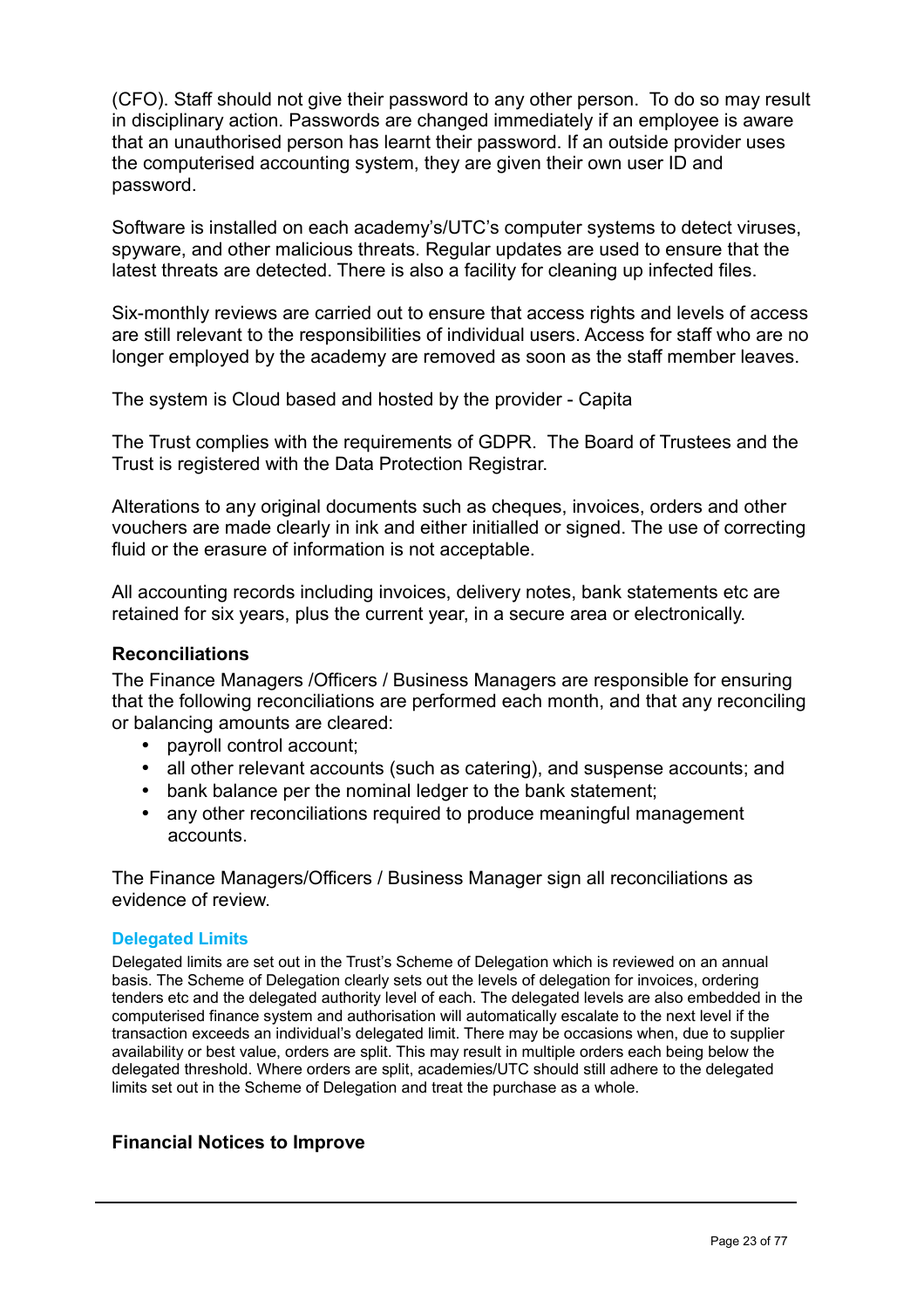It is noted where the ESFA has concerns about the financial management and or governance in the Trust it may issue a Financial Notice to Improve (FNtI). Where there is actual financial failure it will issue a FNtL.

A FNtL sets out the actions required by the ESFA which the Trust must take to address the underlying causes for concern. Should a FNtI be issued all the delegated authorities as per the ESFA handbook are revoked and all transactions require ESFA approval. If the terms of the FNtL are not complied with the Trust will be in breach of the funding agreement.

## **Staff Severance Payments and Compensation Payments**

Before making a staff severance payment above the contractual entitlement the Trust must:

- Consider whether such a payment is in the interest of the Trust, is justified, and based on a legal assessment of the chances of the Trust successfully defending the case at tribunal
- If the settlement is justified the amount must be less than the legal assessment of what the relevant body e.g. an employment tribunal, is likely to award in the circumstances.

Before making a compensation payment, the Board of Trustees must consider whether the proposed payment is based on a careful appraisal of the facts, including legal advice and that value for money will be achieved. Such a payment should not be seen as a reward for failure such as poor performance or gross misconduct.

If the Board of Trustees is considering making a special staff severance payment or compensation payment above the non-contractual entitlement of £50,000 or more, prior approval is required from HM Treasury via the DFE/ESFA.

Ex-gratia payments will always be referred the ESFA for prior authorisation

#### **Asset Sales, Leases and Tenancy Agreements**

In accordance with the Academy Trust Handbook (ESFA September 2021), the Trust must seek and obtain explicit and prior approval from the Secretary of State via the DFE/ESFA before:

- Entering into any freehold land or buildings sales or purchases;
- Taking up a finance lease.
- Taking up a leasehold or tenancy agreement on land or buildings from another party for a lease term of seven years or more.
- Granting a leasehold or tenancy agreement on land or buildings to another party for a lease term of any term.

• Academies/UTC may dispose of any other fixed asset without the approval of the Education Secretary, but must obtain value for money. This may involve a public sale where the asset has a residual value.

An academy may take out and grant other types of lease without the Education Secretary's approval.

#### **Borrowing**

The Board of Trustees must seek the Secretary of State's approval for:

• Short-term borrowing, including overdraft facilities;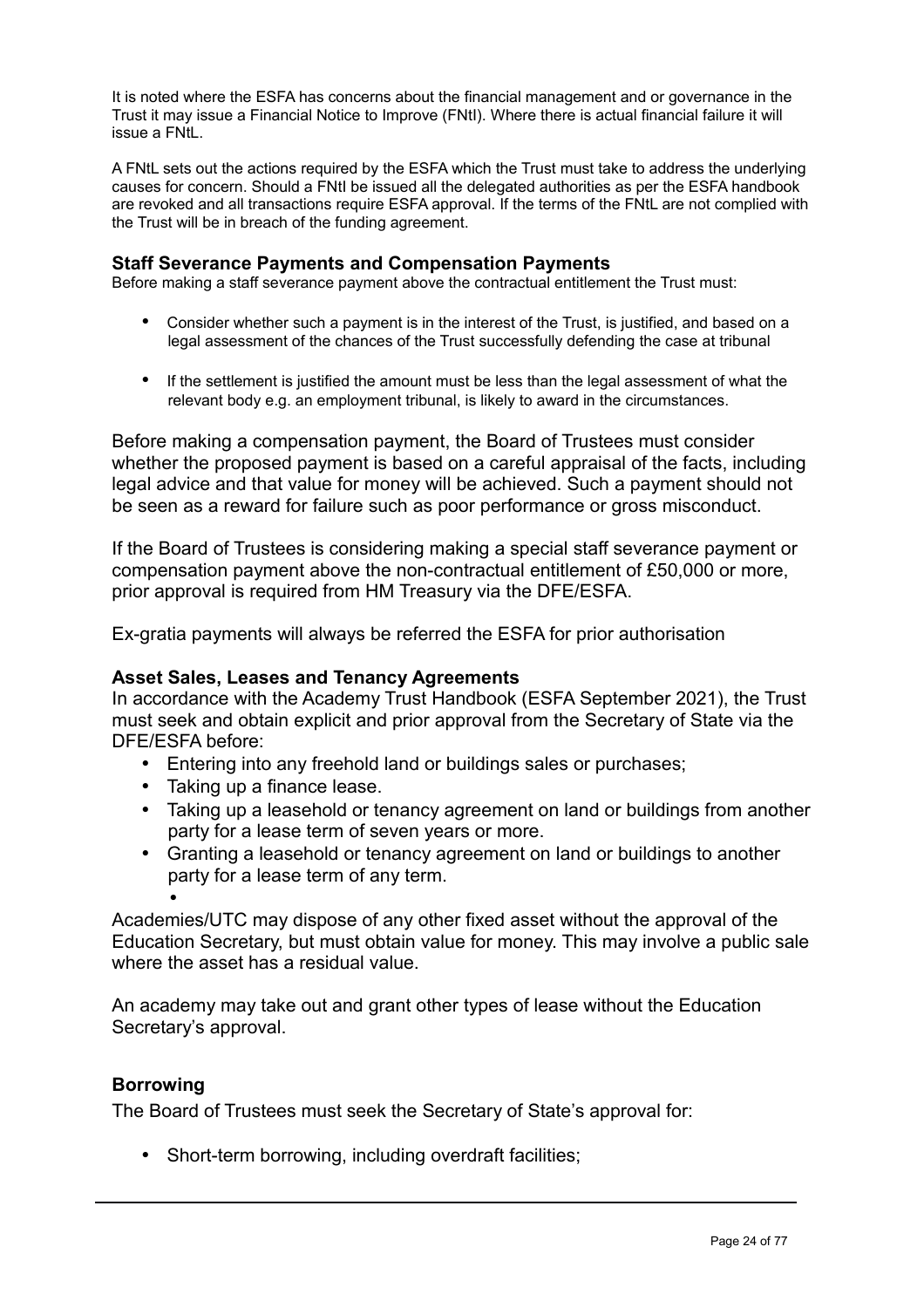• Medium / longer term loans, including finance leases, where such borrowing is to be repaid from grant monies or secured on assets funded by grant monies

The Secretary of State sometimes introduces limited schemes to meet broader policy objectives e.g. Condition Improvement Fund (CIF) for capital projects and the Salix scheme to support energy savings.

### **Controls Over Expenditure**

Budget holders are informed of the budget available to them before the start of the academic year. It is the responsibility of the budget holder to manage the budget and to ensure that the funds available are not overspent. A print detailing actual and committed expenditure against budget is supplied to each budget holder a week after the end of each month and budget holders are encouraged to monitor this.

Individual budget holders have the authority to authorise expenditure up to the limit of their capitation / delegated budget which is detailed in the Scheme of Delegation. These limits are set within the configuration of the computerised finance system therefore budget holders are unable to authorise spend which exceeds their personal limit. In all cases funds must still be available in the annual budget allocation for the department, otherwise the finance system will reject authorisation of the order.

## **AUTHORISED SIGNATORIES**

The Scheme of Delegation sets out the amounts that individuals are permitted to sign for and details the number of signatories required. The Trust operates a dual signatory process for the purpose of cheques and authorisation of BACS payments.

Each academy/UTC within the Trust will keep a list of names of those staff who are authorised to sign cheques and only those staff with access to the Trust banking system can authorise electronic payments.

## **PAYROLL**

The Board of Trustees formally approves all appointments, terminations and salary levels. They have established procedures to:

- ensure personnel are competent, suitably qualified and trained to a level consistent with their responsibilities;
- provide clear statements of criteria for personnel selection;
- provide formal job descriptions;
- ensure that the cost of all appointments, re-gradings and any other changes in conditions of service of staff can be met within the resources available to the academy.

The Headteacher/Business Managers/Finance Officers maintain a list of staff employed by the individual academy/UTC and their current salaries, which has been authorised by the Board of Trustees.

The information is also recorded centrally.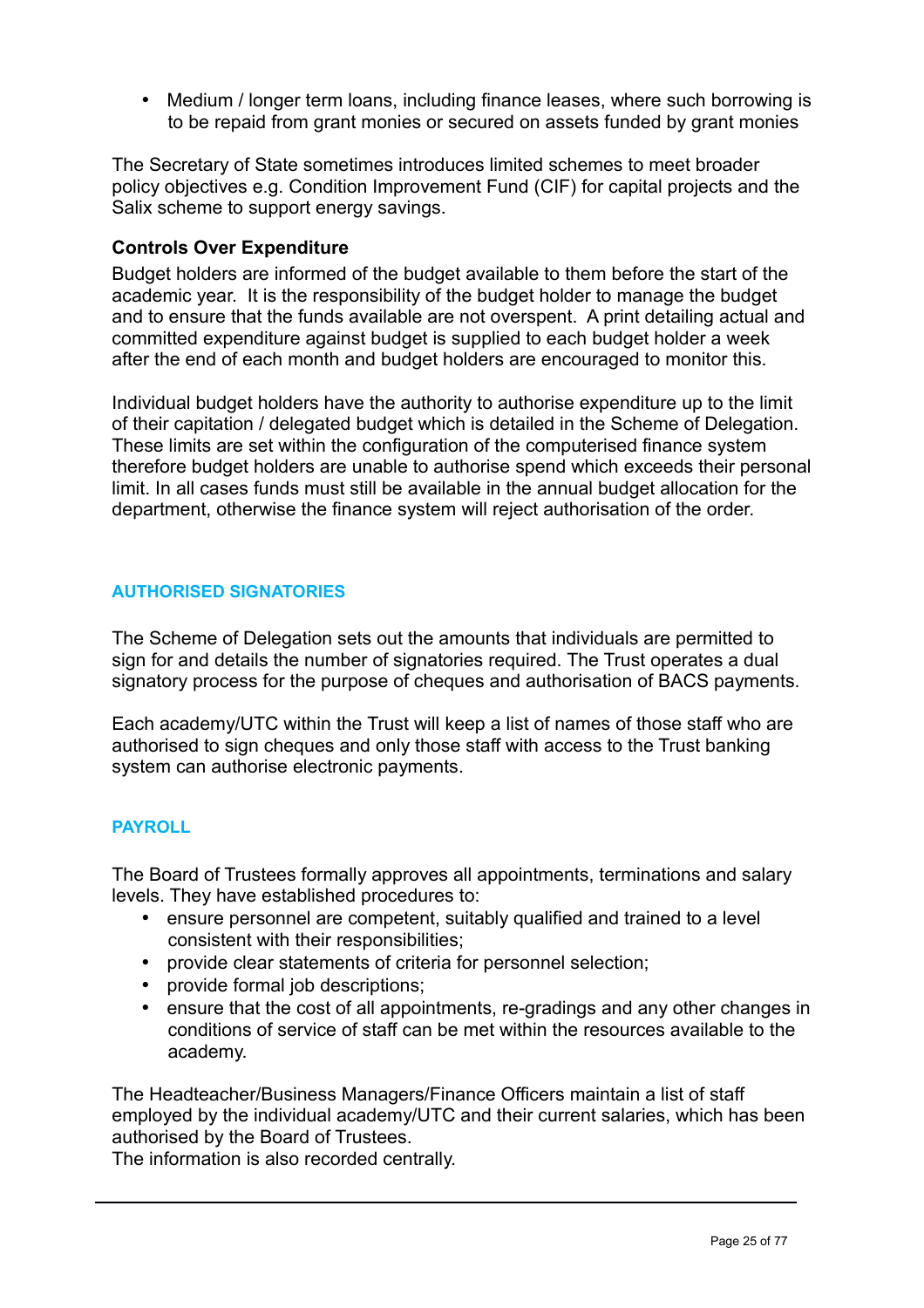The Board of Trustees agreed to outsource the payroll service to a Payroll Bureau (currently Rotherham MBC.) The Payroll Bureau administers the payroll services and is responsible for:

- making returns to HMRC and the dates by which these returns should be made;
- details of ownership of programs and data files;
- the control and accuracy of data;
- details of authorised signatories for payroll amendments;
- back up provisions;
- a schedule of reports for financial and personnel monitoring purposes;
- access for academy staff and auditors as required.
- issue of contract of employment

The payroll service processes the staff payroll only on the instructions of the CEO/CFO/ Headteacher/ Business Manager/Finance Manager or HR Manager as per the Scheme of Delegation. These can be submitted via the payroll bureau HR Portal, in writing or by e-mail to the payroll provider. They do not process salary changes authorised by the person whose salary is changing.

The Chair of Trustees notifies any changes to central salary costs to the CEO salary to the CFO.

Payments are made as follows:

- Net payments to staff, by BACS, to employees of the academy/UTC;
- HMRC payments to HMRC;
- Teachers' Pensions payments and LGPS payments for associate staff pensions;
- Overtime claims, as part of net payments to staff, through the payroll;
- Expense payments, through the payroll.
- Childcare and union payments, through the payroll
- Attachment of earnings order payments and other statutory payments, where required, through the payroll

Salary advances are not permitted under any circumstances. Any staff member experiencing hardship should be signposted to other support mechanisms by the Head/Principal/HR lead in the school/UTC.

Access to personnel files is restricted to the CEO/CFO/Headteacher / Principal/Business Manager / HR Manager. The CEO/CFO/ Headteacher /Principal/ Business Manager / HR Manager and Finance and Payroll Assistants have authorised access to payroll software and the Payroll Bureau's administration area of their online HR portal and associated documents. In addition, the Business Manager / HR Manager has access to the payroll software for the input of sickness data.

No individual is treated as 'self-employed' without the clearance of HMRC.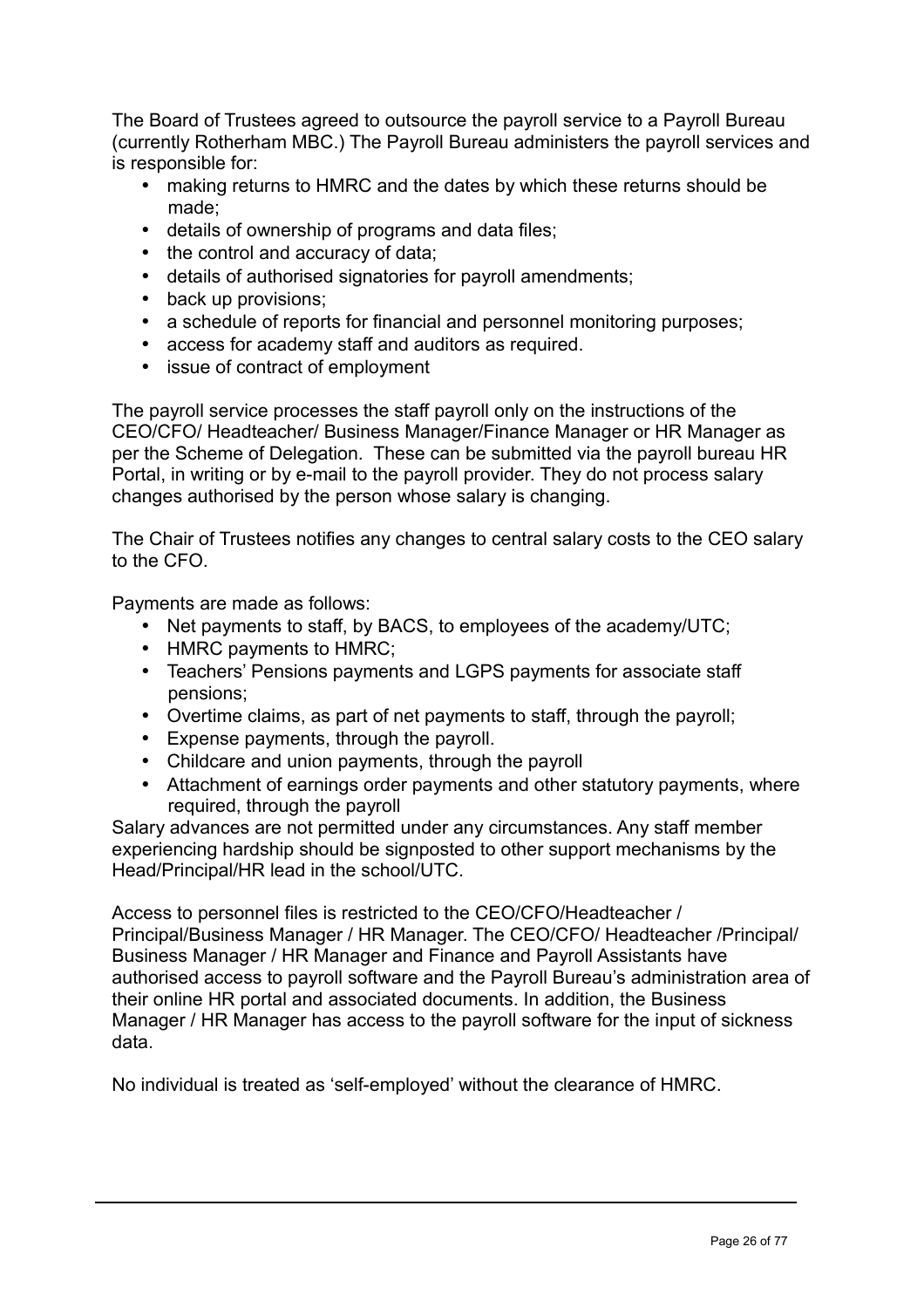## **Monthly Procedures**

- Staff submit all payroll claim forms via the HR portal on a monthly basis and these are checked and authorised by the payroll function within each school to ensure that the claim is validly incurred
- The personnel function within each school then approves/rejects the claims via the HR portal by the due date.
- The Business Managers /Finance/HR Officers check the payroll (first run) for accuracy and to help ensure only the staff of the individual school are to be paid. Gross pay as per the payroll is checked off against the staff spreadsheet each month for accuracy and monitoring purposes. The payroll bureau are notified of any errors identified in a timely manner to ensure corrections are made for the final run of salaries.
- The Headteachers/Principal and Business Manager authorise the payroll payments sent to the bank.
- A monthly print-out of amounts paid to employees is retained by the academy/UTC and signed by the Headteacher, Principal, Business Manager as evidence of the checking and authorisation procedure;
- The CFO performs a monthly sample check of payroll items from schools within the Trust and reports this to the CEO

## **Failure to the Payroll System**

The monthly salary payments are transmitted to the designated bank which takes place at least 3 working days before the payment date. Therefore, the Trust should be aware of any difficulties at least 3 working days in advance, thus minimising risk.

The Trust's bank has been consulted regarding a possible failure to the payroll system or the usual method of transmission. In the event that pay details could not be transmitted to the bank via the usual system, the payroll database would be emailed directly to the bank and the content checked via telephone. The bank would arrange payments directly.

In the event of total IT failure at the Trust, payments would be discussed directly by telephone with the bank. Alternative IT facilities will be used in such an emergency.

## **PURCHASING**

The Board of Trustees makes their buying decisions in accordance with the principles of 'best value' probity and accountability. Brighter Futures Learning Partnership Trust always considers price, quality and fitness for purpose when purchasing goods and services. Contracts are placed on a competitive basis and the reasons for selecting a supplier are minuted. Divisible contracts are prohibited. In line with the Academy Trust Handbook (September 2021) Trust funds are not used to purchase alcohol.

Each academy/UTC in the Trust will act in accordance with the Trust's tendering and procurement arrangements as detailed below:

The Health and Safety competence of contractors is assessed, taking into account the policies and procedures of the DFE/ESFA.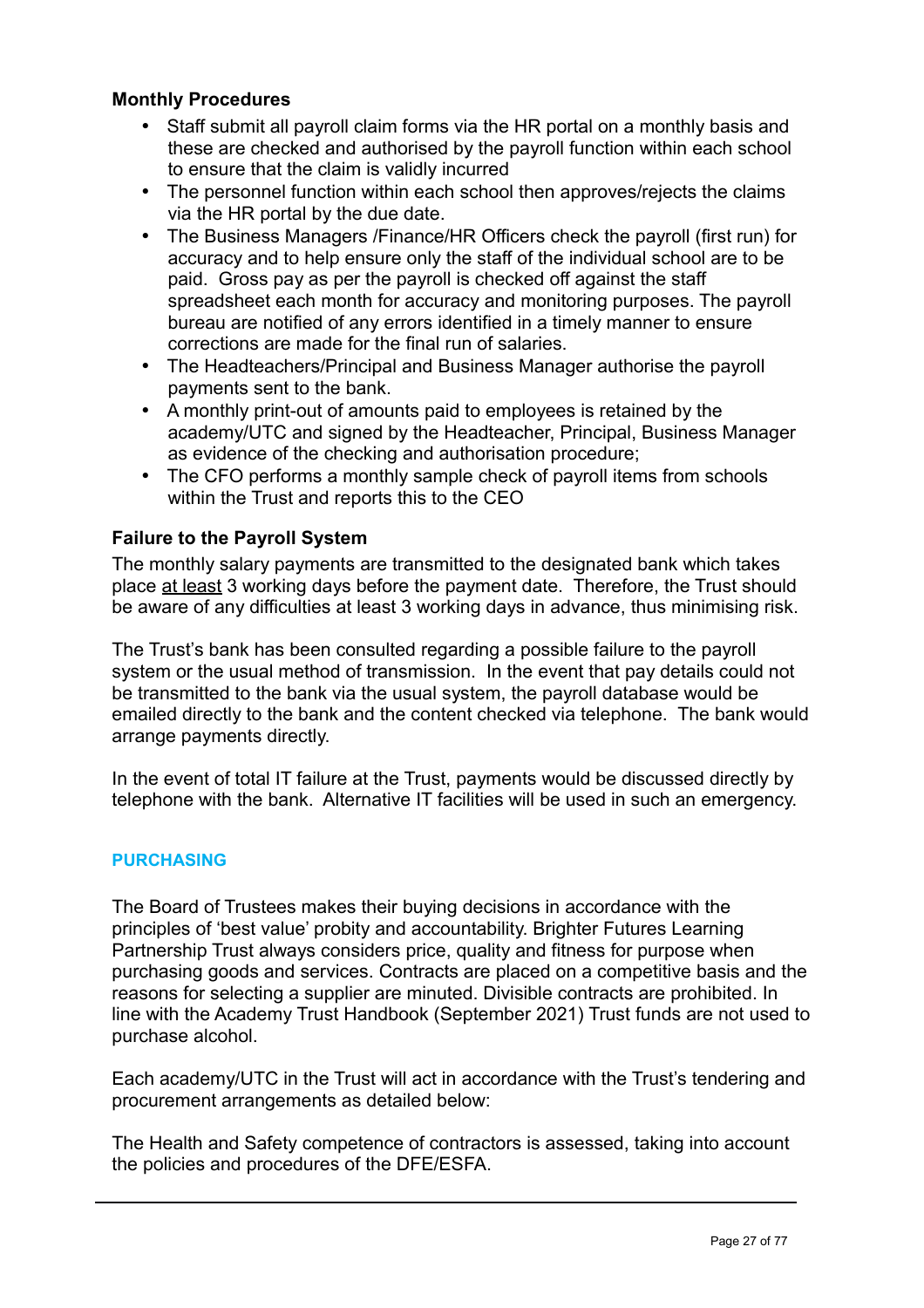Only contractors registered with their professional or trade association are employed to carry out major work at the academy.

## **Approved Suppliers**

Only approved regular suppliers are present on the computerised accounting system. All new suppliers will be approved by the CFO before committing any expenditure.

## **Tendering**

An accepted tender will be the one that is economically most advantageous unless it can be demonstrated that this is not the best option for the academy/UTC and other factors outweigh monetary savings

This may depend on their capacity to provide quality, quantity, service, timely delivery and price competitiveness. Volume discounts and credit terms are taken into account. Consortia are used where they provide value for money.

Suppliers are selected from:

- business directories;
- trade journals;
- supplier catalogues and mailshots;
- information from other academies:
- information provided by the DFE/ESFA.

The Scheme of Delegation sets out the limits, processes and authorising procedures for tendering and this is reviewed on an annual basis. The Trust observes the Official Journal of the European Union (OJEU) procurement thresholds.

Where required by the conditions attached to a specific grant from the DFE/ESFA, the Department's approval must be obtained before the acceptance of a tender.

Open tenders – are where potential suppliers are invited to tender. This method involves the Finance/Business Manager discussing and agreeing with the CFO, where best to advertise for suppliers.

Restricted tenders refer to where suppliers are specifically invited to tender. This method is appropriate where:

- There is a need to maintain a balance between the contract value and administrative costs
- A large number of suppliers are likely to register an interest
- The nature of the goods means that only specific suppliers can be expected to supply the Trust's requirements
- The costs of publicity and advertising are likely to outweigh the potential benefits of open tendering

Negotiated tenders mean that the terms of the contract may be negotiated with one or more chosen suppliers. This method is appropriate where: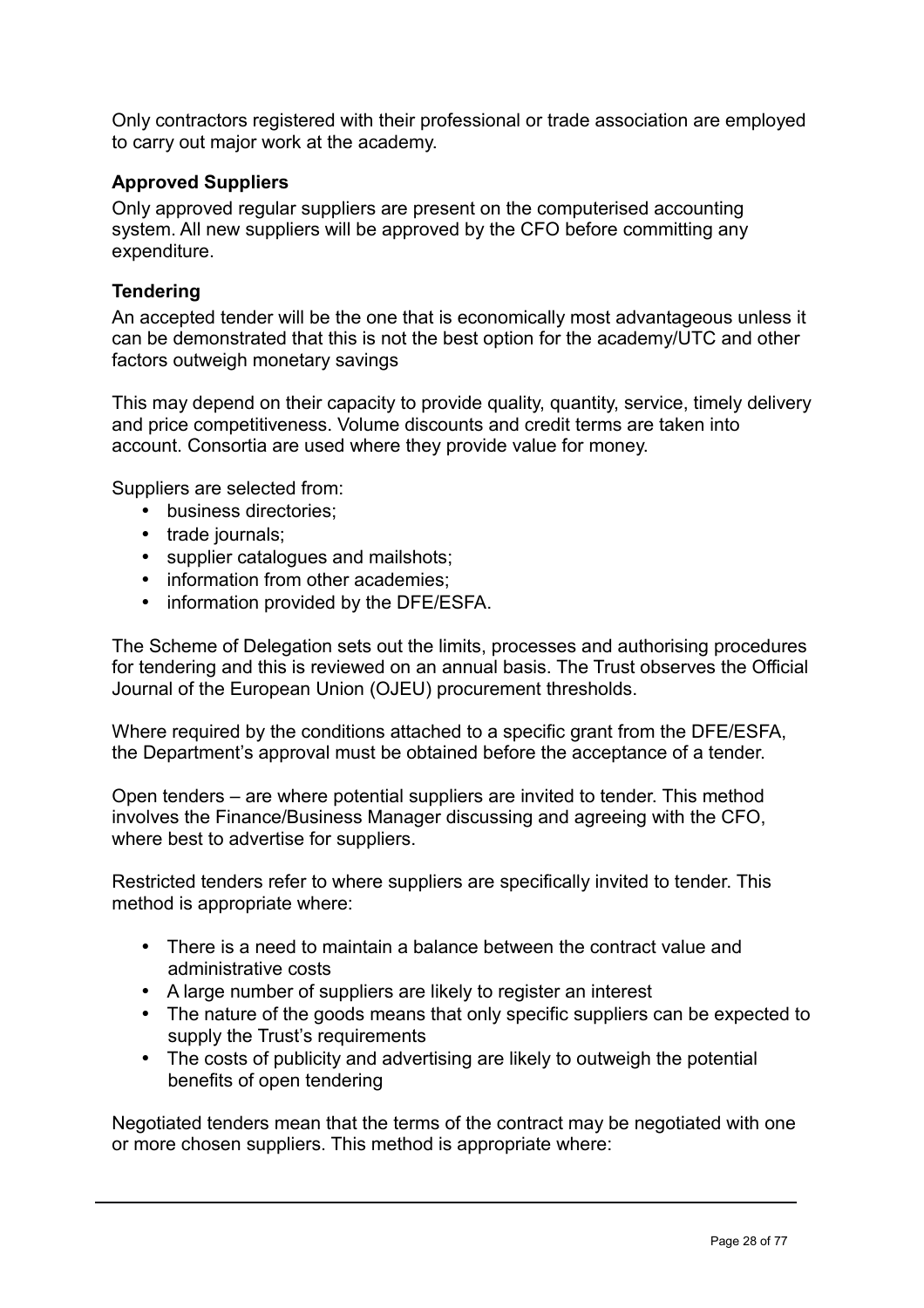- Other tender methods have resulted in no or unacceptable tenders
- Only one or few suppliers are available
- Extreme urgency exists
- Additional deliveries by existing suppliers are justified

The following tendering procedures are followed:

- The budget holder prepares a specification, which is authorised by the Headteacher/Principal and Chair of the Local Governing Board with support from the Business/Finance Manager with final approval from the CFO and sent to relevant suppliers.
- For any major building works of a value greater than £50,000, the services of an architect or consultancy company will be engaged to deal with the handling of specifications and suitability to tender;
- The Business/Finance/Trust Accounts Manager of each academy/UTC is responsible for ensuring procedures are in place for testing the market, placing orders and paying for goods and services
- The invitations to tender include:
	- o an introduction/background to the project;
	- $\circ$  the scope and objectives of the project;
	- o any technical requirements;
	- $\circ$  implementation details for the project:
	- $\circ$  the terms and conditions of the tender:
	- o the form and date of response to the academy.

Where appropriate, a European or British Standard or other quality guideline is sought. Reference is made to appropriate safety standards and fire and health and safety regulations.

All replies must be addressed to the CFO at the Central Trust Office and be contained in a plain sealed envelope marked 'Tender';

- Full records of the tender evaluation process will kept for contracts over £10,000;
- Tenders up to £50,000 will be opened by the CFO and CEO
- Tenders above £50,001 will be opened by the CFO, CEO and Chair of **Trustees**
- No supplier is allowed to amend their tender after the fixed date for receipt;
- All tenders are opened at the same time by staff authorised to do so. Two persons should be present for the opening of tenders as follows:
- Anyone involved in the opening of a tender will disclose any conflict of interest
- The following information is recorded:
	- $\circ$  the date and time of opening;
	- o the names and signatures of those present;
	- o the value of each tender;
	- $\circ$  details of suppliers who declined the invitation, or failed to submit a tender;
	- $\circ$  any omissions in the submission, e.g. documents, signatures, missing data;
- Late tenders are rejected and retained unopened until the contract is awarded. They are then returned to the tenderer with an explanatory note;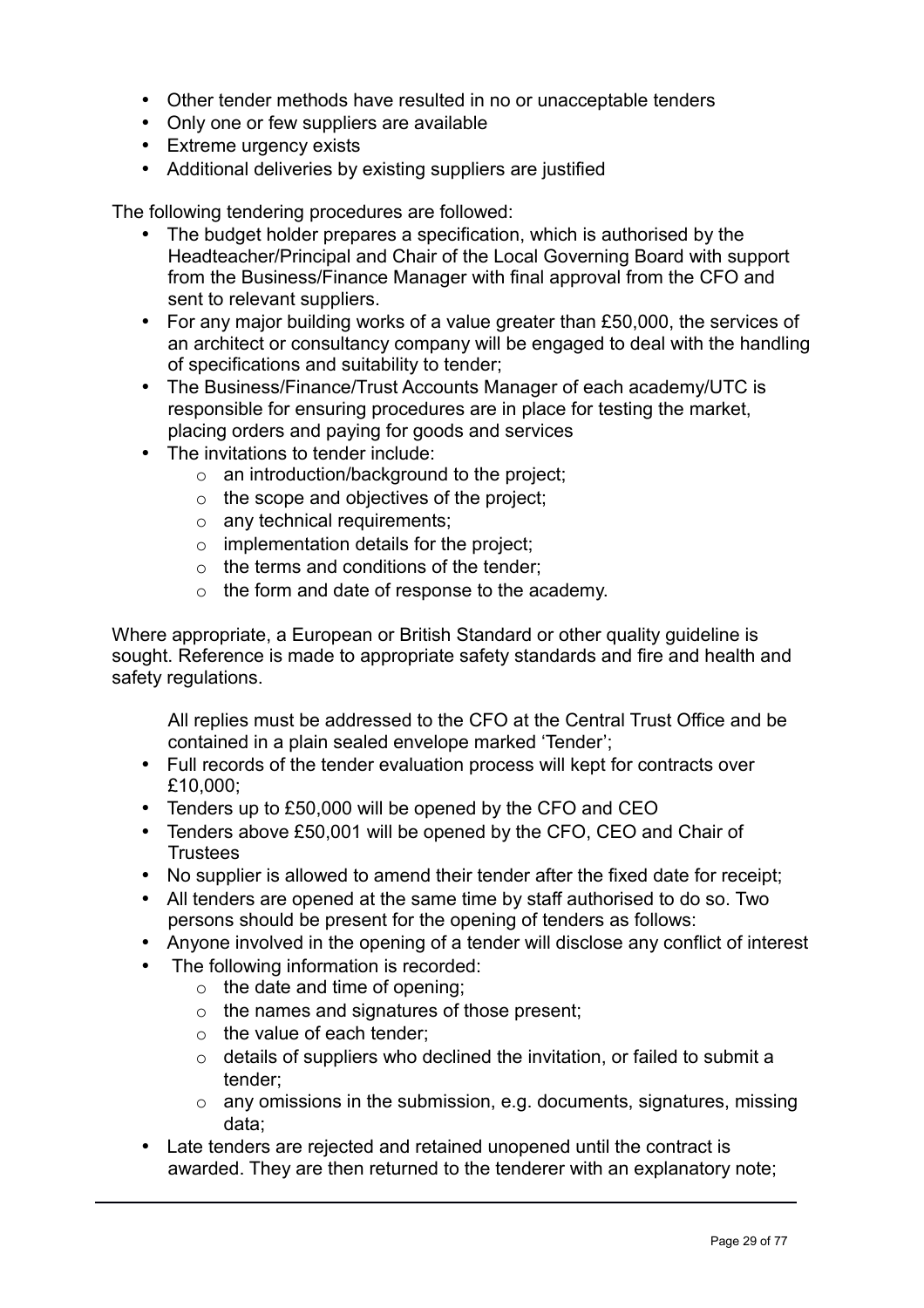- Where contracts under seal provide for payments to be made in instalments, the CFO ensures a contract register is maintained which shows the state of the account on each contract together with related professional fees and other payments;
- The Trust Finance and Audit Committee make the decision as to which tender to accept. The decision is then ratified by the Board of Trustees.
- The academy/UTC Business/Finance Manager will open a separate correspondence file for each tender which will contain copies of all correspondence and other relevant information
- The following points are considered when deciding which tender to accept:
	- o suppliers;
		- qualifications, technical ability and experience;
		- **pre-sales demonstrations;**
		- **after sales service:**
		- quality procedures;
		- references from existing customers;
		- **financial status;**
		- professional indemnity insurance;
	- o cost;
		- **•** overall price;
		- unit price for parts of the product or service:
		- the possibility of 'hidden costs';
		- scope for negotiation.

#### **Quotations**

Quotations are obtained as per the Scheme of Delegation. (See page 53-54). There may be exceptions when more than one quotation is not required or possible. These could include:

- Emergency works
- Professional bespoke services
- Bespoke software service providers
- Items where existing contracts are in place
- Doncaster Council Traded Services eg technical services, admissions, meals, buy backs
- Specialist technical equipment
- Agency supply staff and availability
- Training courses

In the event that schools/UTC are unable follow the Scheme of Delegation for the above reasons, they will obtain prior approval from the Headteacher/Principal and document on the Purchase Order the reason why further quotations were not obtained

## **Purchase Orders**

Official orders are issued for all goods and services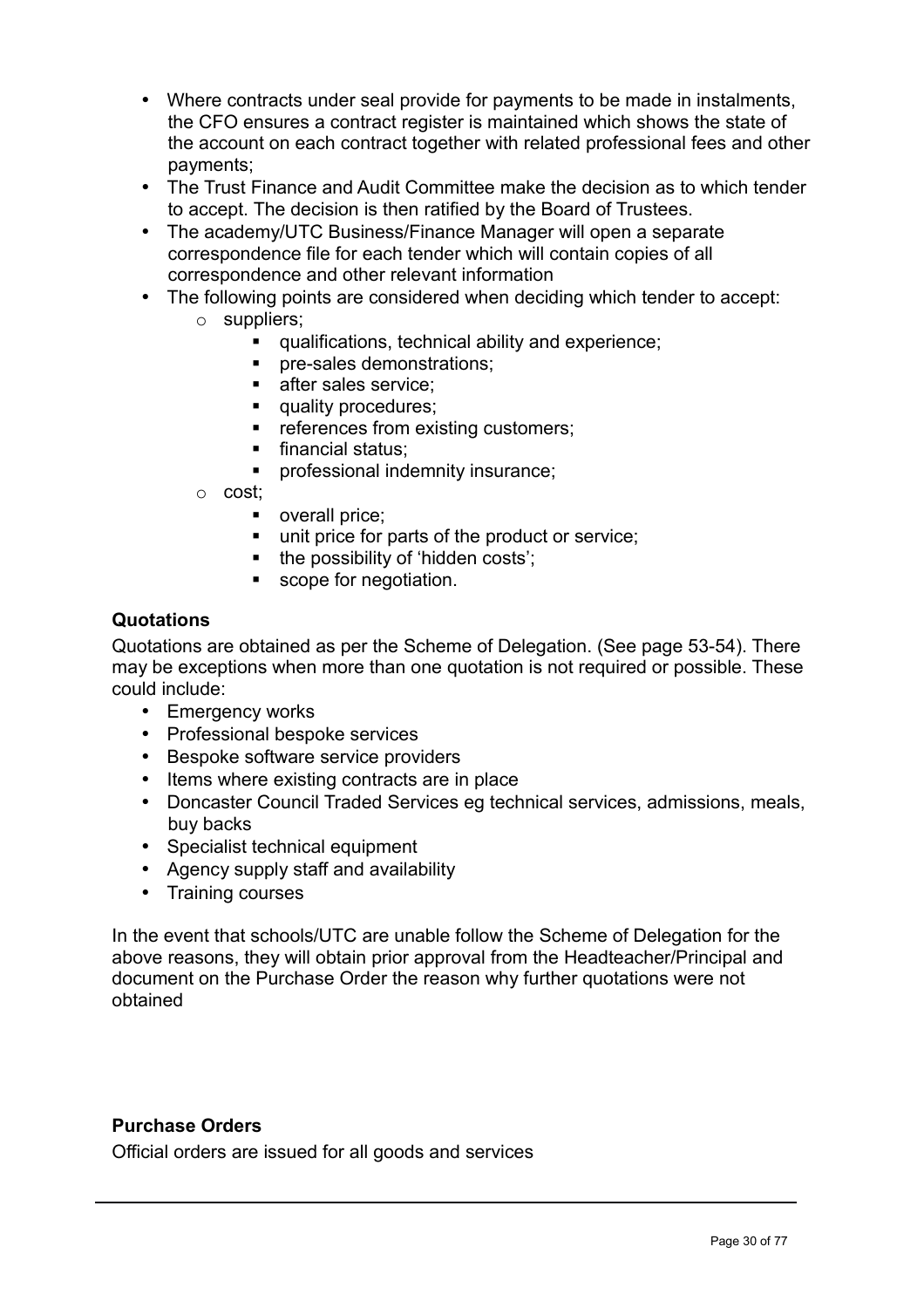Exceptions to this are:

- Utility services
- Telephones and postage
- Costs of monthly childcare vouchers and CRB checks
- Costs associated with contracts / leases entered into for set period of time
- Photocopier / printing recharges
- Periodicals / newspapers etc.
- Book clubs
- Flowers / decorations for Academy events
- Emergency works outside school hours
- Centrally charged services within the Trust

Official orders are uniquely identifiable. Computerised, pre-numbered orders are used for all goods and services and all orders are placed through the finance office.

Orders are only made by telephone in exceptional circumstances and then confirmed in writing. A copy of any spoiled order is retained on the computer and marked as such. Official academy orders are not generated for the private use of individuals.

## **The Ordering Process**

- The budget holder completes a preliminary order via SIMS-Finance
- The order cannot proceed unless there are sufficient funds in the specific budget
- The order will automatically escalate to the level of authority prescribed in the Scheme of Delegation which has been built into the finance system at configuration stage;
- Once authorised the order will be electronically transmitted to the supplier or hard copy printed and emailed to the supplier
	- The Finance Officer distributes the copy orders as follows:
		- $\circ$  original copy (official order) is retained in the finance office;
		- o scanned copies of the signed official order are emailed to the supplier and the budget holder
	- The computer accounts software records all orders placed that have not yet been invoiced. The finance office provides a list of orders to the relevant budget holders on request;
- Cancelled orders are marked as such, with the reason for cancellation, and retained in the finance office.

## **Receipt of Goods**

- All goods received are delivered to the budget holder who carries out a prima facie check to ensure that the delivery is complete, deliveries are checked against the original order and the goods received note is signed and returned to the finance office;
- If the delivery is only partly fulfilling an order, the budget holder notifies the finance office which maintains a record of this;
- The finance office follows up any shortages or defective items with the supplier;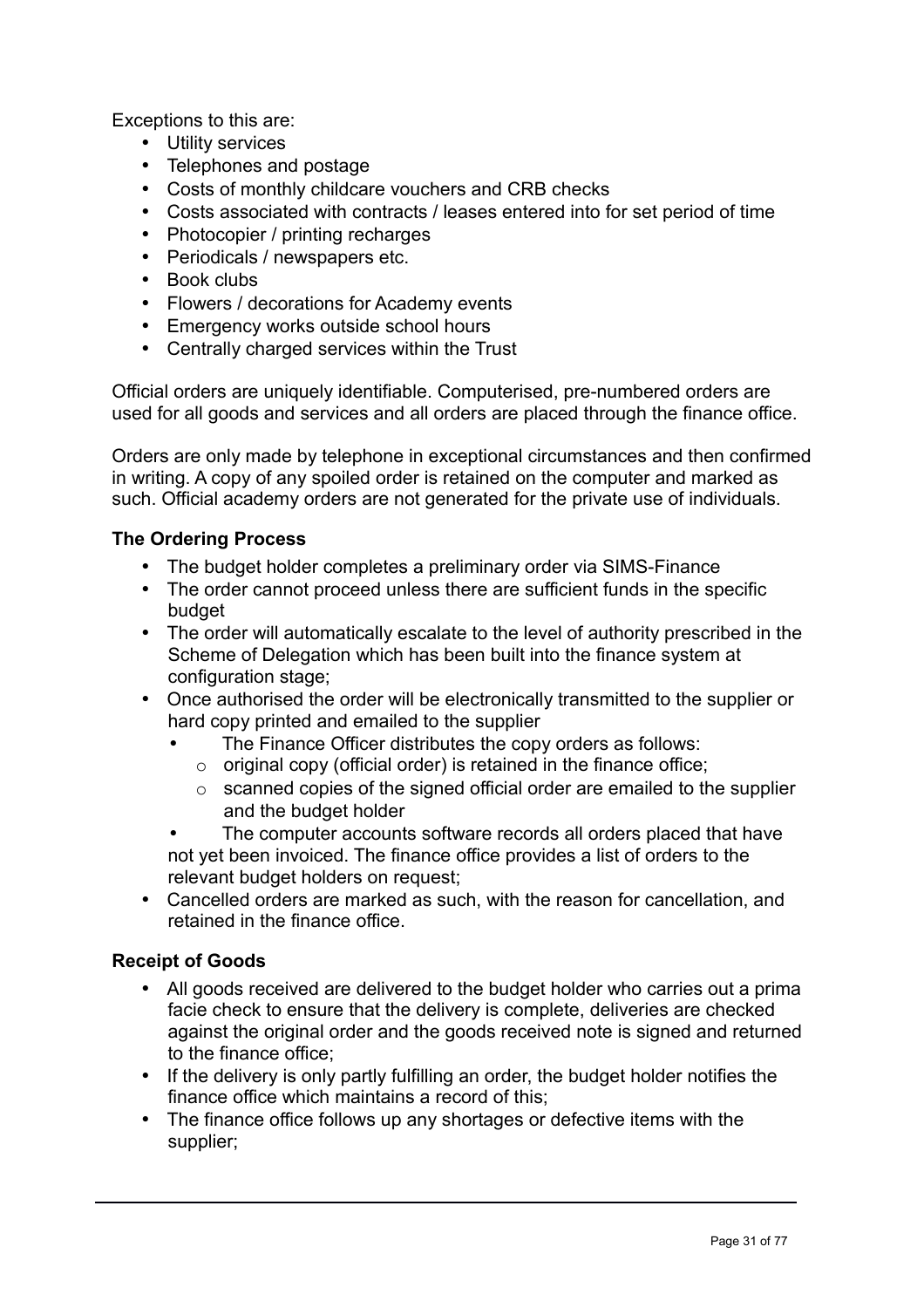- The finance office records shortages or defective items in a central goods returned file.
- The goods received note must be input to SIMS Finance to allow the invoice processing stage to follow.

## **Purchase Invoices**

- An appropriately completed coding slip is attached to the invoice which is then passed to the budget holder for authorisation;
- They are then certified by the Finance Officer/ Finance/Business Manager who checks the VAT, addressee, factually correct and valid expenditure coded appropriately and accurately completed by all parties.
- There is segregation of duties between the raising of orders and the authorising of payments.
- The payment details are entered into the financial record against the order commitment by the Finance Assistant. This is not the same person that signed the order, or the same person that checked the receipt of goods and services.

## **Payment of Invoices**

The finance system holds details of payment terms for each supplier and only those invoices due for payment will be made available for the finance staff to process.

It is the policy of the academy to pay all invoices by the due date and to take advantage of any discounts available for early settlement where this is to the academy's advantage.

Payment is made when the finance office has made the following checks:

Checks include, VAT coding, Nominal coding, invoice accuracy and processing accuracy to confirm the above checks have been carried out.

## **Cheque Payment**

The Trust preferred method of payment is electronically via Barclays.net however there are occasions when cheque payments need to be raised.

All supporting documentation is passed to the cheque signatories together with the cheque for signing. All cheques are authorised by staff whose names appear on the bank mandate. A list of authorised signatories is available in each academy/UTC and a central copy is held by the CFO.

The cheque signatories sign the cheque run report as a record to show that they were signing for valid academy expenditure and that the relevant pre-checking process had been carried out by the finance office.

## **Electronic Payment**

The Trust preferred method of payment is electronically via Barclays.net and this is performed via an upload file produced by the computerised financial management system. Individual payments contain within each upload will have been authorised by the relevant signatories at the invoice stage and these are combined into batch of payments. Once the batch has been prepared by the finance office staff the file is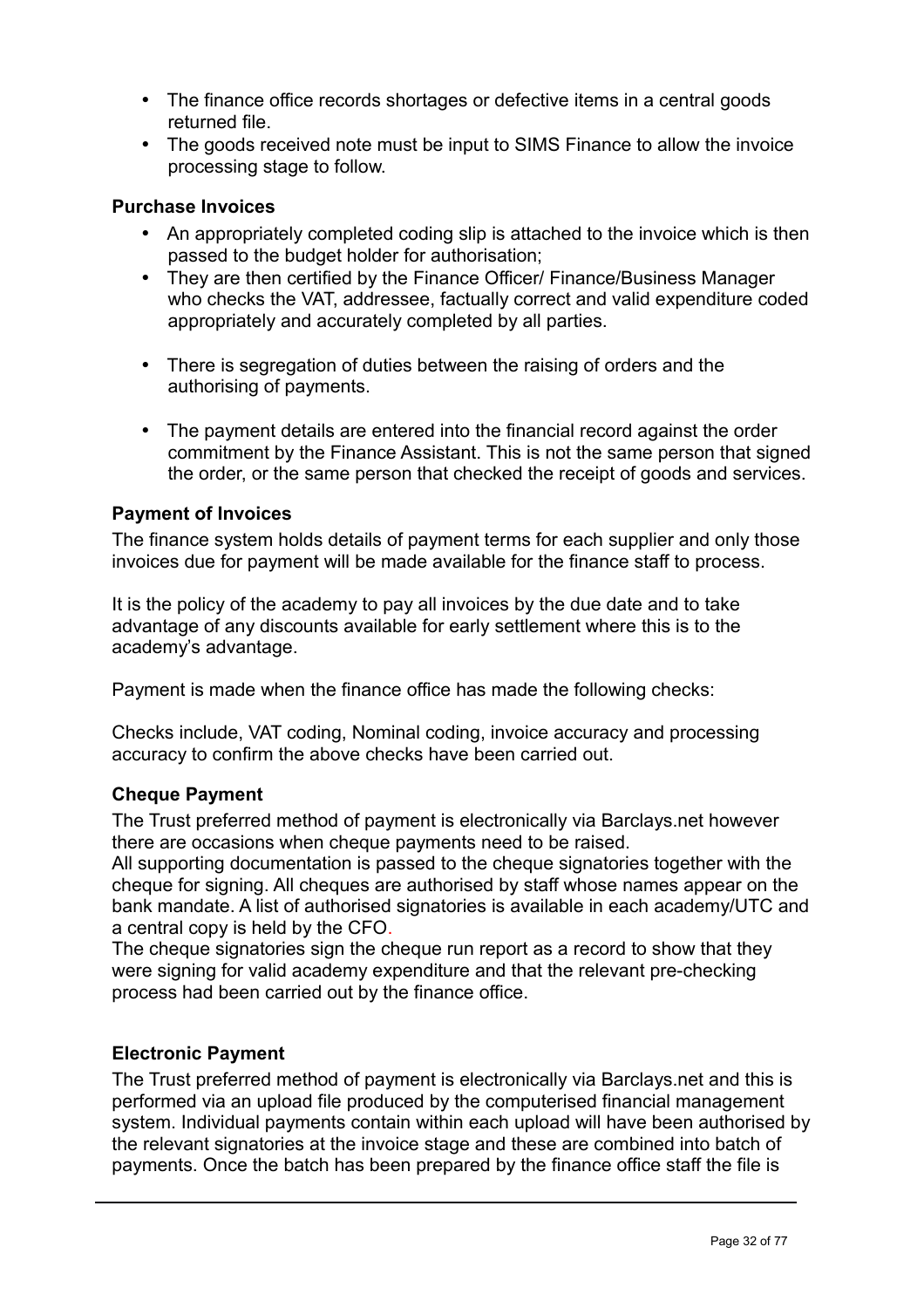uploaded onto Barclays.net by the finance staff. A 2 factor authorisation system is in place and once the initial upload has been performed, the batch is then held by Barclays until a second authorising person is able to verify the payment. Within the Academy Trust, the individuals who are able to authorise at this second level are Headteachers, CEO, CFO and Trust Accountants.

## **Credit Notes**

Credit notes are attached to the relevant invoices when they are received and processed in the same way as invoices.

## **Completeness of Supplier Balances**

Invoices and credit notes are posted to the computer accounts software system as soon as the academy receives them, unless they are in dispute.

The finance office reconciles individual supplier balances to supplier statements, where available, on a monthly basis.

## **PETTY CASH**

Petty cash is used for the purchase of minor items, which have been budgeted for. The petty cash float available in each Academy is £500.The float is only reimbursed from the main bank account. The petty cash tin is held in the safe.

Payments from petty cash are only made on production of a VAT invoice or till receipt or other proof that payment has been made and cannot exceed £60 in value. Petty cash payments are subject to the same authorisation procedures as purchases from the main bank accounts. Finance staff are responsible for the petty cash; acceptance of the petty cash float is evidenced by signature. Checks are made on expenditure and vouchers are prepared for payment. When a claim for reimbursement is submitted, details of expenditure, coding and VAT are entered onto the voucher. The Finance Manager/Business Manager authorises the vouchers for payment. The person receiving reimbursement signs for the amount received.

The petty cash float is reconciled on a monthly basis by the finance staff and a claim for reimbursement submitted. The petty cash float is reconciled by the Finance Manager / Business Manager at the time of the claim. The total claim plus balance of cash in hand (plus any receipts paid but not on the claim) is checked to the petty cash float. The total claim is signed as evidence of the reconciliation. The Finance Manager / Business Manager also initials each voucher as confirmation of the correct processing of VAT.

The completed claim form is submitted to the Finance Manager / Business Manager along with an aide memoir confirming all appropriate checks have been made. The claim is authorised by the Finance Manager / Business Manager and the reimbursement cheque is signed in accordance with the bank mandate.

The Finance Manager / Business Manager ensures that, whenever there is a change of responsible member of staff, the petty cash is balanced and the cash holding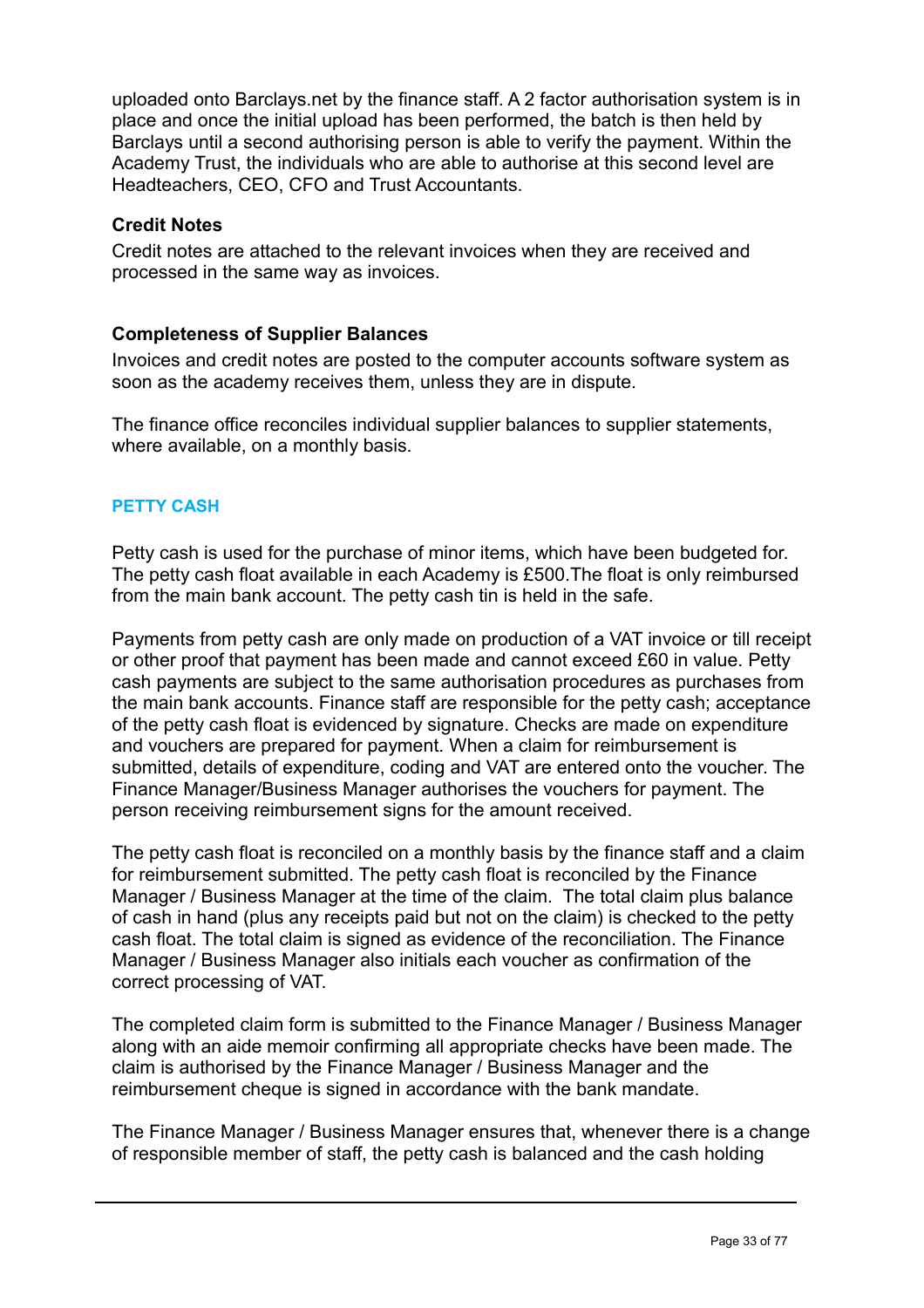agreed before being passed on to the new responsible member of staff whose acceptance is evidenced by their signatures.

The Finance Manager / Business Manager carries out a surprise count of petty cash at least once a year.

In no circumstances will:

- personal cheques cashed through petty cash;
- staff loans paid through petty cash.
- no payroll or expense claims are paid from the petty cash
- the use of personal credit or debit cards by members of staff to make purchases permitted.
- personal loyalty cards are to be used

#### **INCOME**

The Board of Trustees has overall responsibility for ensuring that all income due to the academy is properly accounted for. Day-to-day responsibility for this is delegated to the Finance Manager / Officers / Business Manager in each academy/UTC. Income, including valuations for donated services and gifts in kind, is accounted for in accordance with the requirements set out in the Academy Trust Handbook (September 2021).

Receipts are given for all amounts of non-grant income, including transfers between staff.

#### **Controls Over Incoming Funds**

#### **Postal Receipts**

All incoming cheques and cash are recorded immediately and entries verified by someone other than the person who has made the entry.

#### *Fund-Raising Events*

Records are maintained for each fund-raising event, in sufficient detail to identify gross receipts and how they have arisen, and all costs incurred.

For all events for which there is ticket income or gate money, reasonableness checks are carried out to ensure the takings equate to the number of tickets issued multiplied by the price per ticket.

Similar records are maintained for sponsored events.

#### *Letting of Academy Facilities*

All lettings are subject to the Lettings Policy, setting out the terms and conditions of the **academy/UTC letting contracts**, including the agreed charge.

The Board of Trustees, on the recommendation of the CFO and Finance and Audit Committee, approves letting rates.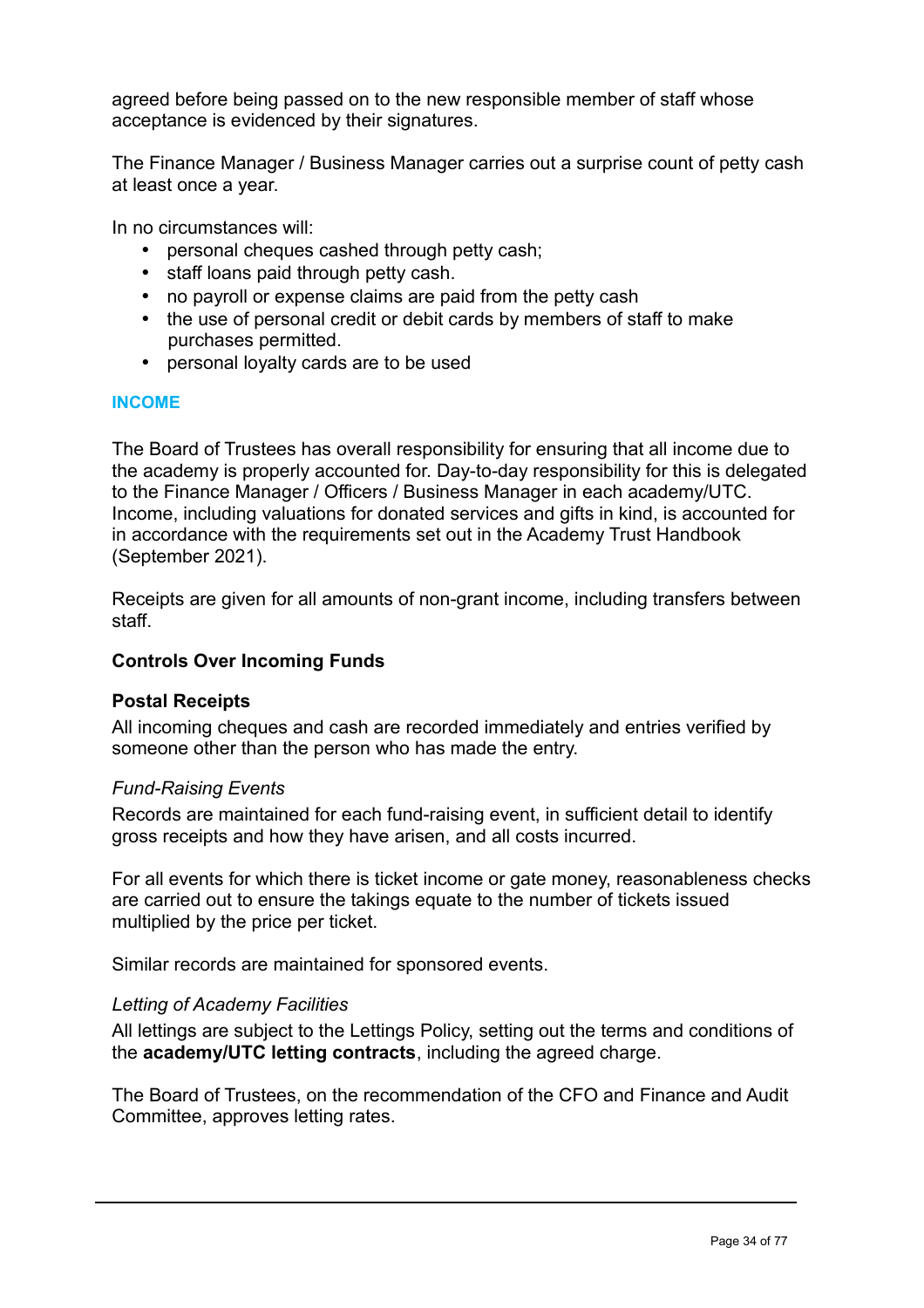- All hiring of academy/UTC equipment and facilities is recorded on the letting planner kept by the Finance Assistant and in a lettings diary;
- The lettings diary and the letting planner are reviewed by the Business/ Finance Manager on a monthly basis to ensure that all lettings have been invoiced;
	- When a letting is booked the hirer completes a hire form;
- The finance office generates sales invoices from the computer;
- Wherever possible income is collected in advance of the letting in any event all monies are received at the end of each term;
- One member of the finance office collects the cash and banks all receipts intact;
- The academy/UTC will ensure that relevant insurance is in place for each letting.

## *Academy Music Fees*

Letters are sent to parents requesting payment for a contribution towards the cost. The amount of the final cost to be paid by parents will be determined by the CFO and ratified by the Finance and Audit Committee.

All monies received for music are paid to the setting via WorldPay /SIMS Pay or ParentPay. Where cash payments are made the finance office is responsible for keeping adequate records of income on a class list.

All receipts are banked intact.

#### *Academy Trips*

Letters are sent to parents requesting payment for voluntary contributions.

All monies received for trips are paid to the paid to the setting via WorldPay /SIMS Pay or ParentPay. Where cash payments are made the finance office is responsible for keeping adequate records of income and expenditure on a class list.

All receipts are banked intact.

ParentPay will alert the Academy where events are unpaid. Where ParentPay is not in use the finance office prepares a final income and expenditure account for each trip which has taken place, and reports these to the Finance Manager/Business Manager who ensure that money collected and expended for each trip is in accordance with the academy's charging policy.

Please refer to the charging and remissions policy for academy activities at Appendix D.

#### *Catering income*

The Trust use various methods to accept payment for school meals:

- Cash, into revaluation units which take cash and record the value against the student's catering account.
- Online, payments being made by the Academy's Pay Portal and uploaded to the catering account system by an online link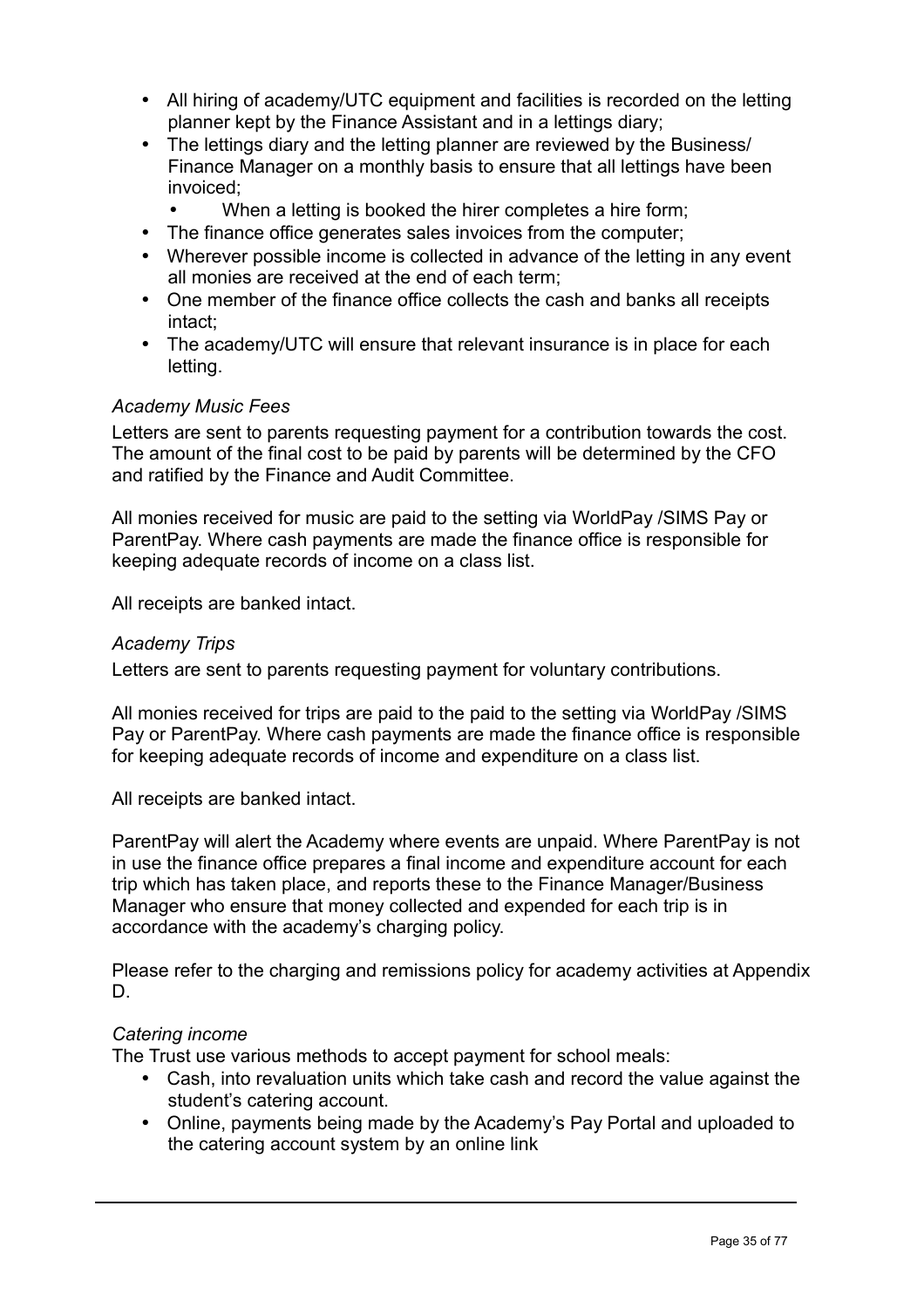- Cheque recorded by the Catering Manager on the central catering account software
- ParentPay
- SIMS Pay

Supporting records are generated by the relevant system and recorded on the accounting system.

Reminders for recovery of overdrawn catering balances are monitored weekly and texts sent to parents as a reminder in the first instance. The Debt recovery policy is followed, if so required.

The Board of Trustees, on the recommendation of the Finance and Audit Committee, approves the charges for catering.

## *Bad Debts*

The academy chases all money due to it, which has not been paid within 30 days of an invoice being issued, by telephone and letter, depending on how much time has elapsed since the money was due to be paid.

If a debt remains unrecoverable after one year, or, if during the year, it becomes clear that the debt will remain unpaid despite having taken all reasonable action to effect recovery, the CFO will submit a report to the Finance and Audit Committee for a decision to be made:

- a) to write off the debt
- b) to refer the matter on for legal action to be taken.

Bad debts are only written off when the academy has followed all possible procedures to ensure their recovery.

Please refer to the Debt Recovery Policy at Appendix E.

The DFE/ESFA's prior approval is obtained if debts to be written off are above the value set out in the annual funding letter.

## **BANK AND CASH**

#### **Bank Facilities**

Only the members of Brighter Futures Learning Partnership Trust Board can authorise the opening or closing of bank accounts.

The academy ensures that all transactions on its bank accounts comply with DFE/ESFA regulations and with relevant, current accounting instructions and procedures issued by the DFE/ESFA.

The academy does not overdraw its bank account or arrange with its bankers for overdrafts, loans or any other form of credit or deferred purchases. The bank has been informed that the academy is not allowed to borrow funds and that no account should be allowed to become overdrawn. The academy does not offer any security to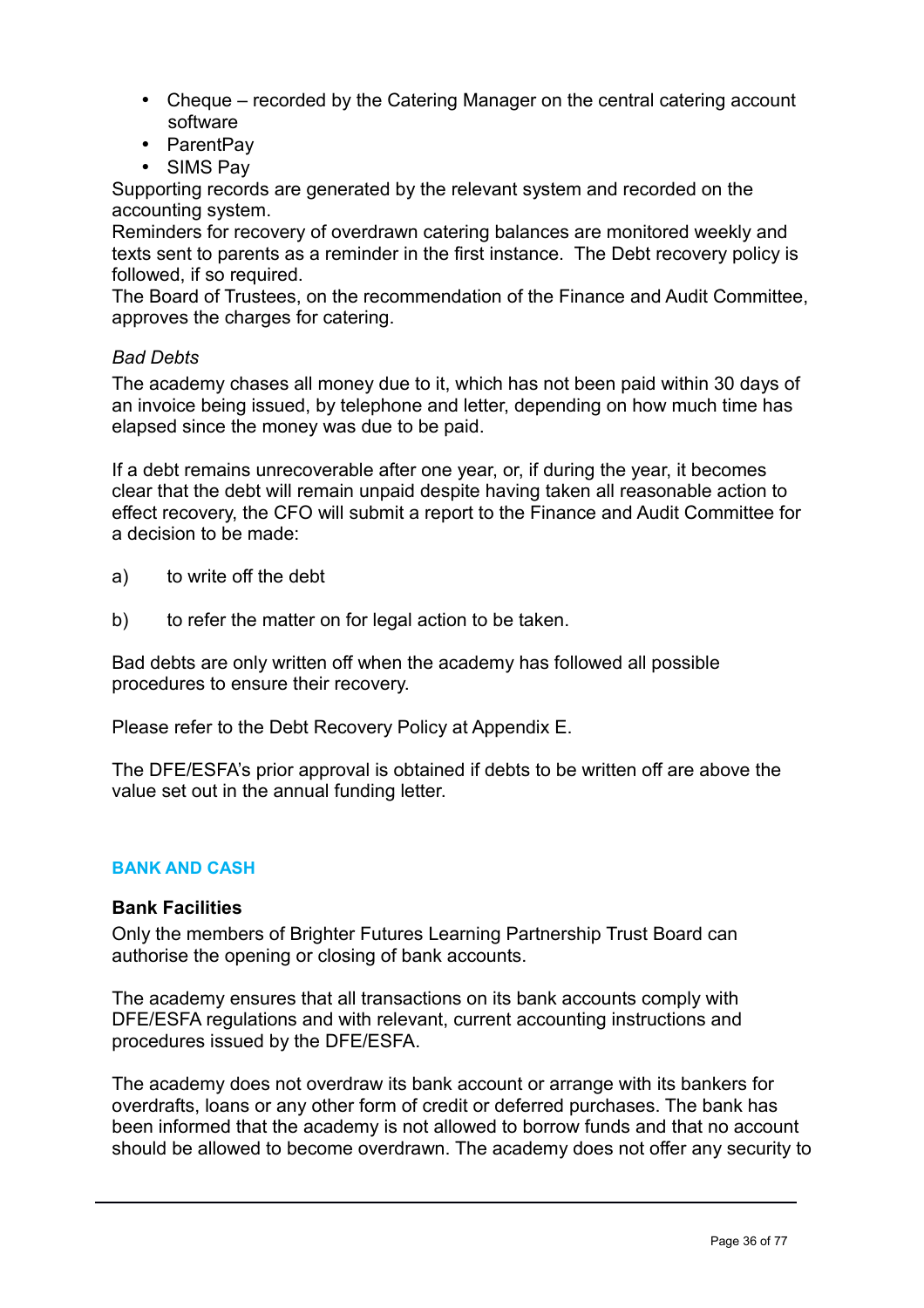the bank. All funds surplus to immediate requirements are invested in accordance with the Board of Trustees's investment policy.

Invoices paid out of the account are in the name of the academy trust or the school.

No cash dispensers are used to ensure all transactions are properly accounted for.

All cheque payments from the bank accounts require two authorised cheque signatories. Supporting vouchers are made available at the time of signing. Cheque signatories are staff members who are all in senior positions. The CFO maintains an approved list of signatories (including specimen signatures). Cheques are not pre signed.

All cheques drawn are crossed 'account payee only'. All chequebooks and other stationery are kept in a locked safe or cabinet. All bank statements are filed sequentially.

Authorised signatories must not sign a cheque relating to goods or services for which they have also authorised the expenditure. The Authorised signatories do not have access to blank cheques or prepare cheques for signature and cheques are not presigned.

Any cheque, which requires cancellation is clearly marked "CANCELLED" and if the cheque is not to be reissued is retained in the batch with the counterfoils.

If a cheque is lost or misplaced an immediate stop payment is placed and the invoice taken from the original batch, amending the cheque run report and associated records and is re-issued in the next cheque run.

The operation of systems such as Bankers Automatic Clearing System (BACS) and other means of electronic transfer of funds are subject to the same level of control.

# **Bank Reconciliations**

The Finance Manager / Business Manager carries out a daily bank reconciliation of items passing through the bank account and monthly full bank reconciliation between the bank statements and the accounting records, and investigates any discrepancies immediately. The Headteacher reviews the bank reconciliation, signing them as evidence of review.

Cheques remaining unpresented for a period in excess of one year are to be stopped at the bank and the required accounting adjustments made to the Academy's accounting system.

# **Cash Banking**

Cash and cheques are locked in a secure place prior to banking to safeguard against loss or theft. All cash is banked intact, without delay and recorded on paying-in slips. Bank paying-in slips show the split of cash and cheques and reference cheques to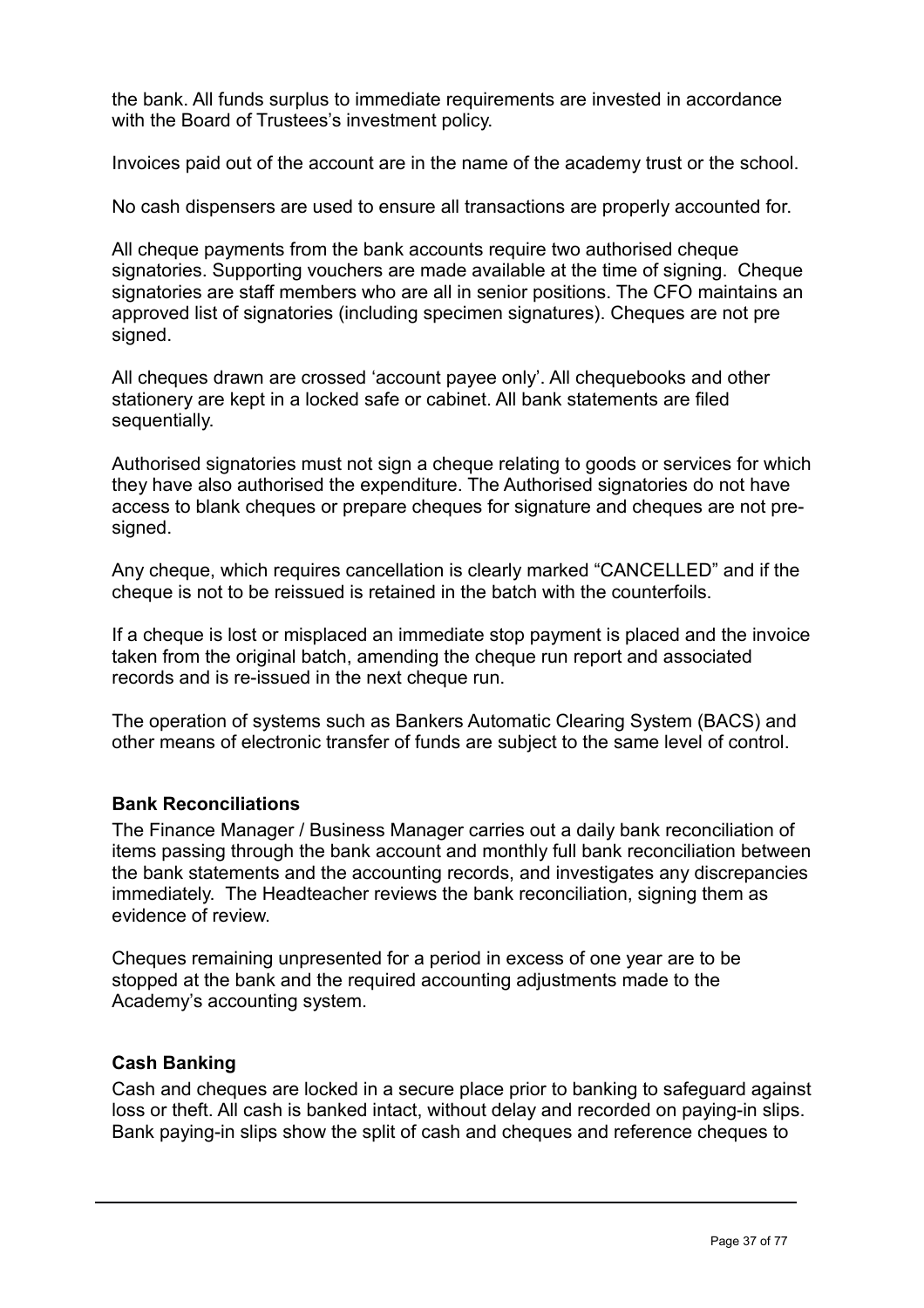the related debt. Cheques are identifiable by reference to the receipt numbers and names of the drawers and cash by reference to receipt numbers.

The finance staff banks all cash and cheques. Where unusually high levels of cash are received these are banked on the day of receipt wherever possible. Unbanked receipts are kept in a safe to safeguard against loss or theft. In no circumstances do cash holdings on the academy premises exceed the insured limit.

On a daily basis at relevant sites, catering cash takings from revaluation units are counted by kitchen staff and agreed to supporting records from the catering account software system, in line with the DMBC Catering service level agreement. The catering software cash receipts' reports are signed to confirm the checks performed. Banking is arranged by DMBC Catering, also as part of the service level agreement. Copies of the cash receipts report and completed paying in slip are passed to the finance department who then check the daily banking is recorded correctly on the bank statements. Any discrepancies are investigated.

# **Online bank receipts**

The Academy Trust has a Pay Portal / ParentPay where parents can make direct bank payments for catering, trips, and other items. Details of items available for payment are uploaded onto the portal and the accounts software updated. For Pay Portal users, the gateway supplier for direct bank receipts is WorldPay, and we receive notification of payments from them. These are then downloaded by the Finance Manager onto the SIMS Finance software, and checked for receipt into the bank account. The bank records are updated and the bank reconciled on a monthly basis. Records are maintained to monitor control over catering and trip debtors etc.

# **Credit and Debit Cards**

The following procedures apply for the use of a credit cards (Hungerhill School only):

- the credit card will only be used in emergencies and for specific business purposes such use during school visits (no personal expenditure is allowed);
- authorised users include Headteachers, Finance staff and other staff (for the purpose of school visits)
- in all cases an authorised purchase order, signed in accordance with the Scheme of Delegation must be obtained prior to the transaction taking place. The only exception to this would be in the event of an emergency or school visit.
- cards must be retained in the safe and released only by the Finance Manager. Details of the date of release must be entered in the records book for the card and authorised by the Finance Manager;
- on return of the card, all supporting documentation must be provided to the Finance Manager to enable the transactions to be reconciled with the credit card statements and then entered onto the finance system;

• the balance on the credit card is to be paid in full each month by direct debit. The following procedures apply for the use of a debit cards (all schools):

• the debit card will only be used in emergencies for specific business purposes where transactions through traditional purchase order and invoice is not possible eg online ordering such as Amazon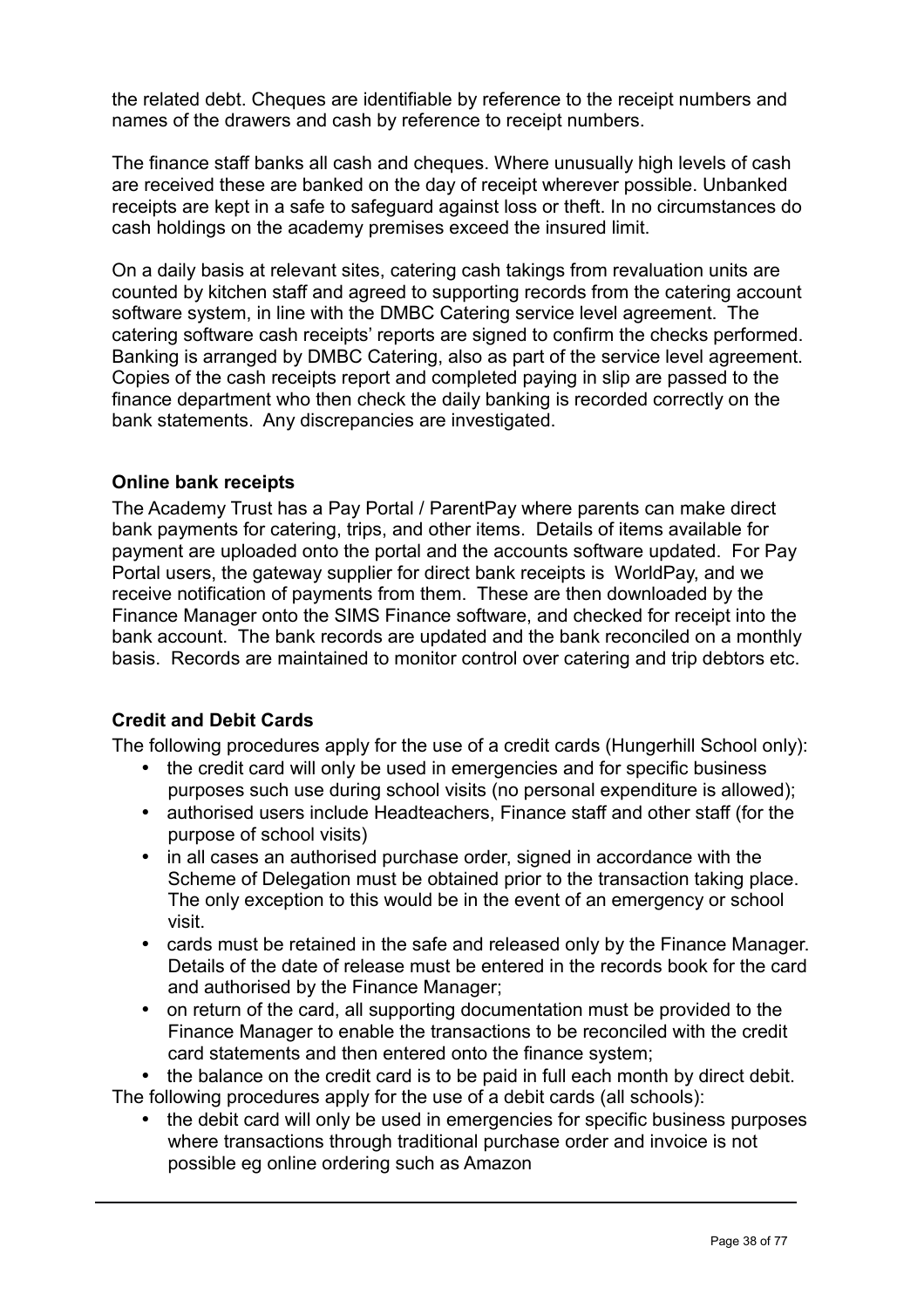- maximum spend in any one transaction is £1,000 unless otherwise authorised by the CFO
- authorised users include CEO, CFO, Headteachers, SLT members, Business Managers and Finance staff
- in all cases an authorised purchase order, signed in accordance with the Scheme of Delegation must be obtained prior to the transaction taking place. The only exception to this would be in the event of an emergency or school visit.
- cards are the responsibility of the person named on the card and they should ensure its safekeeping
- all supporting documentation relating to debit card purchases must be sent to the finance team within the school to enable reconciliation against the bank account and input to the finance system.

# **FIXED ASSETS**

#### **Fixed asset register**

The fixed asset register consists of a list of items purchased within an accounting period which have been capitalised in line with the Trust's Capitalisation Policy. This applies to single items as well as groups of assets such as tables, chairs and ICT equipment.

Fixed assets are categorised as follows:

- Land and Buildings
- Plant and Machinery
- Furniture, Fixtures and Fittings
- Computer Equipment
- Computer Software
- Vehicles

Any items that meet the definition of a fixed asset but are below the capitalisation threshold, and are considered to be portable, valuable and desirable, shall be included on the inventory only.

Transactions relating to the Fixed Asset Register will be recorded on the Academy Trust's balance sheet and within the financial management accounting system.

The Fixed Asset Register should be reconciled at least annually to ensure accountability.

#### **Inventory**

The Site Managers/Business Managers maintain the inventory on each site. The academy includes details of all items with a cost greater than £200, and 'attractive' items below that value, in the inventory. Where the information is available the inventory records:

- item description;
- inventory number;
- serial number if known: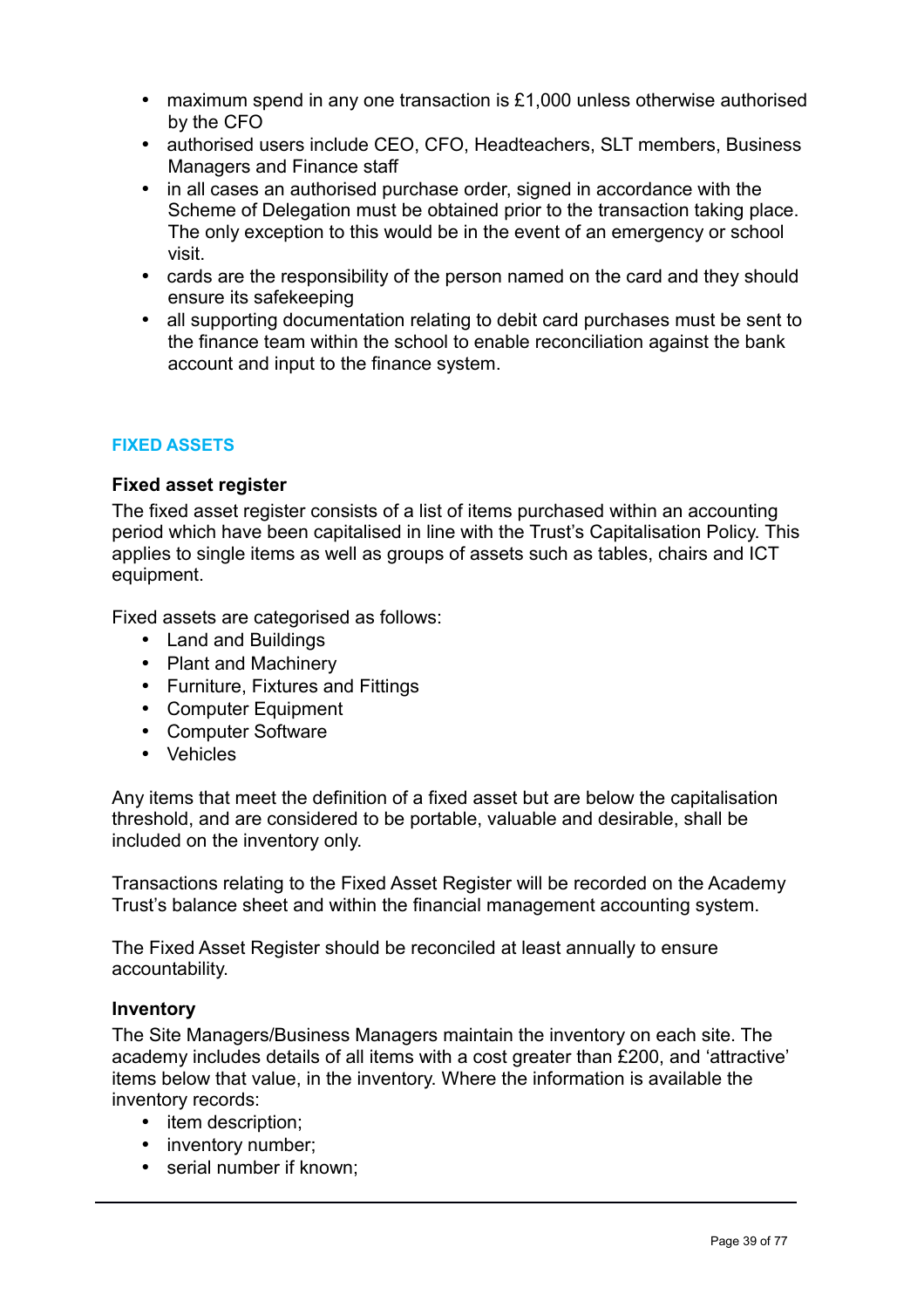- date of purchase;
- item cost:
- source of funding (% of original cost funded from DFE/ESFA grant and % funded from other sources);
- expected useful economic life;
- whether the item is also recorded on the Fixed Asset Register
- location where relevant:
- taken off site details where relevant:
- name of member of staff responsible for the asset.

Items used by the academy/UTC but owned by others are included, with a note of ownership. Leased items are identified as such with the termination date of the lease.

The CFO checks that the inventory has been maintained annually. Any discrepancies are investigated and reported to the Headteacher who informs the Board of Trustees of the loss and any known reason for this. The insurers are notified as appropriate.

Any items taken from the academy/UTC site (eg for home working) must be approved by the Headteacher with details recorded in the inventory. The length of time the item will be off site is recorded together with the appropriate authority. No items are removed from the academy for a extended period of time, which would unreasonably deny the academy use of those items.

Items deemed to be 'attractive' are security marked.

# **Capitalisation Policy**

Fixed assets will be capitalised in line with the Capitalisation Policy which can be found at Appendix J. Building improvements will be capitalised if they are significant alterations or structural changes that cost over £10,000.

# **Depreciation**

Fixed assets are to be depreciated to reflect the economic benefit of use in the financial statements, over the useful life of the asset. Assets under construction are not depreciated, because depreciation is appropriate only when assets are in operational use.

Depreciation will be charged as a minimum on an annual basis for preparation of the year end accounts. If deemed appropriate it may also be charged monthly for the management accounts. Regardless of the frequency, the depreciation charge will be calculated.

Groups of assets will use the same method of depreciation. The Trust has determined the following depreciation rates, asset life and methods:

| <b>Description</b>               | <b>Useful Life</b> |
|----------------------------------|--------------------|
| Land and Buildings               | 50                 |
| <b>Plant and Machinery</b>       |                    |
| Furniture, Fixtures and Fittings |                    |
|                                  |                    |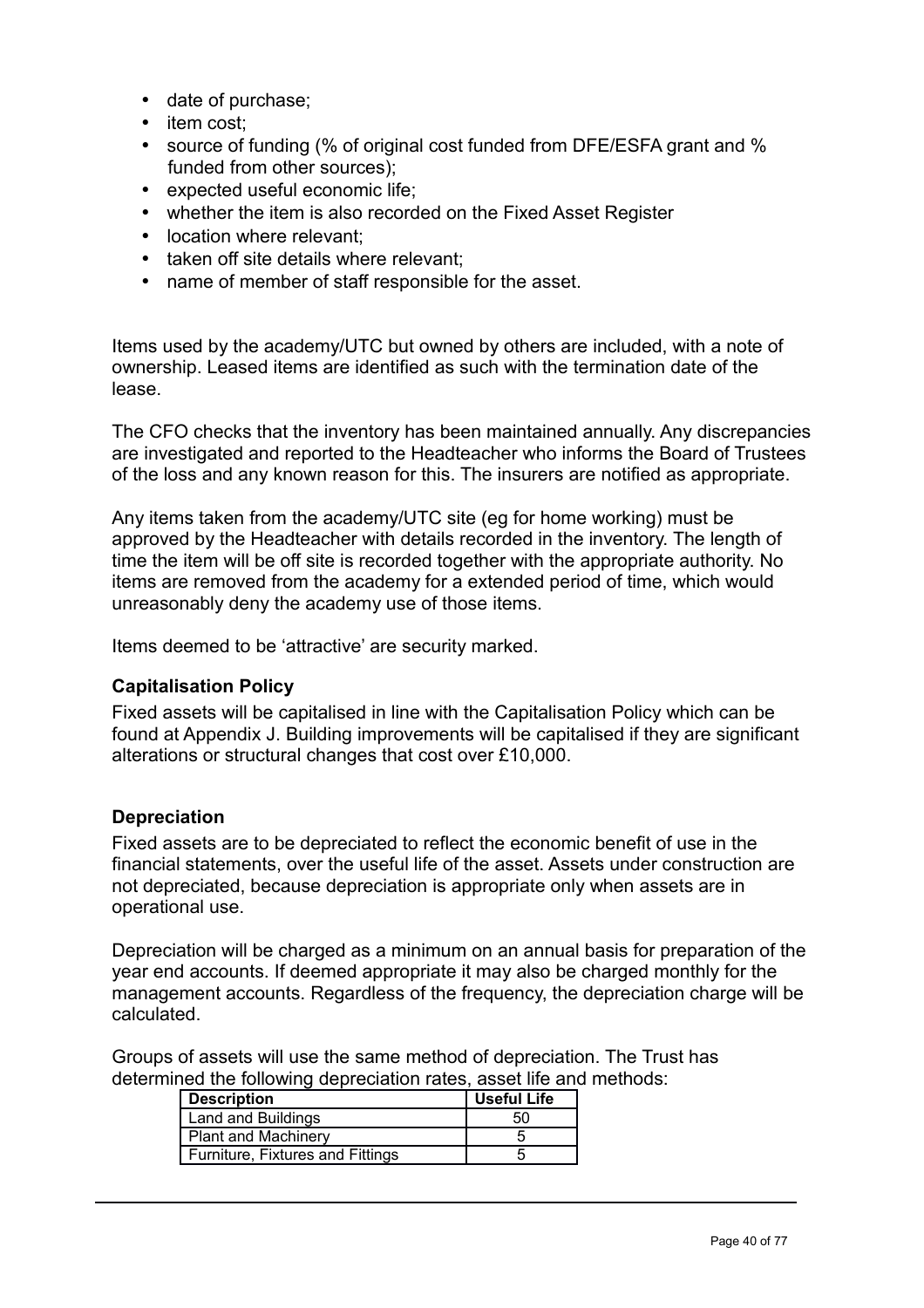| Computer Equipment |  |
|--------------------|--|
| Computer Software  |  |
| Vehicles           |  |

If the useful life of the asset is determined to be significantly different to the time scales above, this will be reported to the Finance Audit and Risk Committee for a decision on the appropriate rate to apply to that particular asset.

# **Disposal of Assets**

All disposals and write-offs of assets up to the value of £20,000 are authorised by the Headteacher/CFO and are notified to them using the form at Appendix I. Disposals above this limit must be authorised by the CEO, Board of Trustees and in some cases the ESFA.

Items no longer required are sold when their estimated residual value exceeds £1,000. If the residual value is less than this the academy/UTC may agree to donate such assets to a charity. When disposing of assets the academy/UTC will ensure it maintains the principles of regularity, propriety and value for money. This may involve public sale where the assets have a residual value.

Disposal of equipment to staff is not encouraged, as it may be more difficult to evidence the academy/UTC obtained value for money in any sale or scrapping of equipment. In addition, there are complications with the disposal of computer equipment, as the academy would need to ensure licences for software programmes have been legally transferred to a new owner.

The academy/UTC is expected to reinvest the proceeds from all asset sales for which capital grant was paid in other academy assets. If the sale proceeds are not reinvested then the academy/UTC must repay to the DFE/ESFA a proportion of the sale proceeds.

All acquisition and disposals of land and buildings must be agreed in advance with the Secretary of State.

The following records are kept for disposals:

- the item disposed of and reason why;
- the date of disposal;
- the method of disposal;
- the proceeds of sale or how disposed of if scrapped;
- the person authorising the disposal.

No item is sold, leased or hired to a third party without the approval of the Headteacher.

# **Losses**

All losses are reported to the finance office/Headteacher. The finance office informs the police if the loss is a result of burglary or theft and the insurance company is informed at the same time. Action is taken immediately to prevent further loss.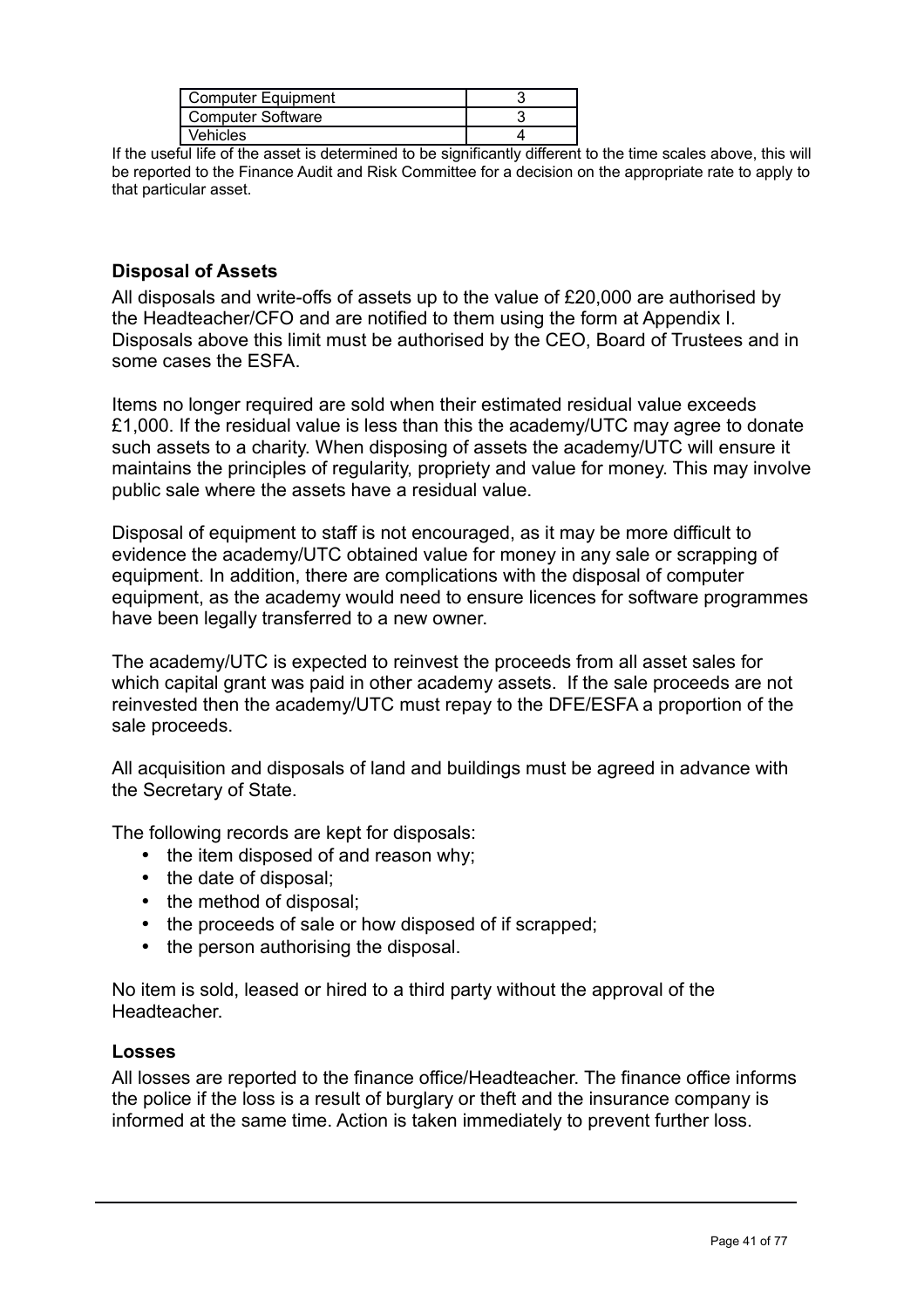The finance office maintains a record of losses and insurance monies received. The Board of Trustees is informed of all losses.

#### **LEASING**

There are two types of lease:

- operating lease (doesn't represent borrowing)
- finance lease (is a form of borrowing)

The Board of Trustees is responsible for approving all operating leases except for some transactions relating to land and buildings which require the approval of the ESFA (please refer to "Asset Sales, Leases and Tenancy Agreements"). The Board of Trustees is also responsible for ensuring that finance leases are not entered into.

No leased item is disposed of without the express permission of the leasing company. This includes sale, part exchange, scrapping, writing-off, donating, releasing, subletting or any other form of disposal.

#### **INVESTMENTS**

Investments are made only in accordance with written procedures approved by the Board of Trustees which must ensure the investment risk is properly managed. Investments are recorded in sufficient detail to identify the investment and to enable the current market value to be calculated. The information required will normally be the date of purchase, the cost and a description of the investment. Additional procedures may be required to ensure any income receivable from the investment is received.

#### **FINANCIAL RECORDS**

All records are kept securely in the finance archives for a period of 6 years plus the current year, after which time they are destroyed by the Finance Manager under dual control. A record of all documents destroyed is maintained by the Finance Manager, and retained in the finance office.

#### **DETAILED PROCEDURES MANUAL**

Each academy/UTC has a set of guidance notes for SIMS Finance for the Finance Manager and the Finance Assistants. These are also available online and via the Capita account and are maintained in a file accessible by all finance staff. Flowcharts have also been prepared for most financial tasks within each setting along with a month end procedure to be followed by all establishments - these are attached at Appendix F and the Month end Checklist should be completed and signed in school before being sent to the Central trust Team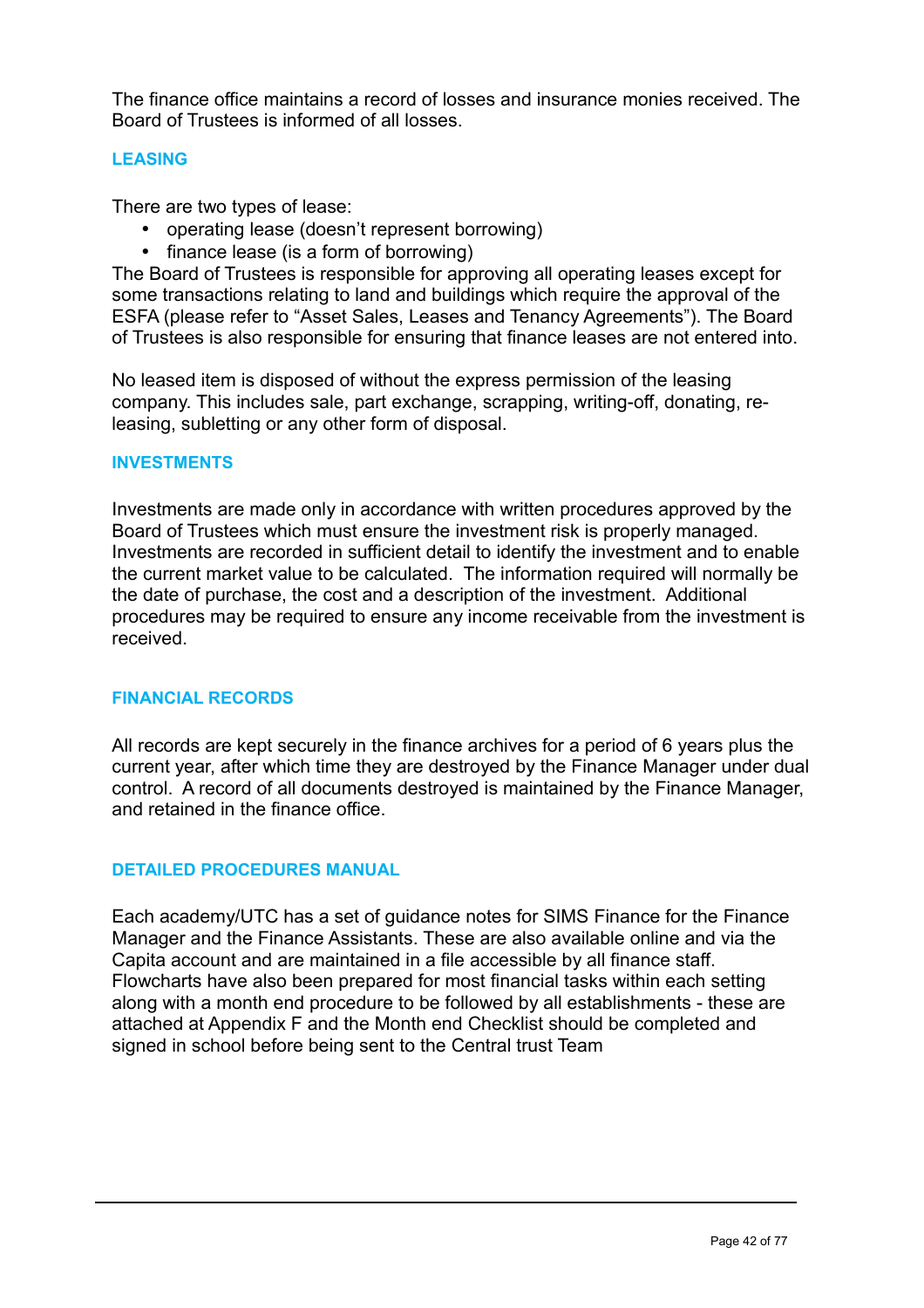Financial Management Policy Agreed: May 2022 Signed CEO of BFLPT – Helen-Redford-Hernandez:



Date: May 2022

Signed – Chair of BFLPT – Marcus Isman-Egal:

 $M_{\mu\nu}$  /30

Date: May 2022

Financial Management Policy to be reviewed : October 2022

Created: September 2019 (Version 1) Revised: May 2020 (Version 2) December 2020 (Version 3) April 2021 (Version 4) May 2021 (Version 5) June 2021 (Version 6) September 2021 (Version 7) December 2021 (Version 8)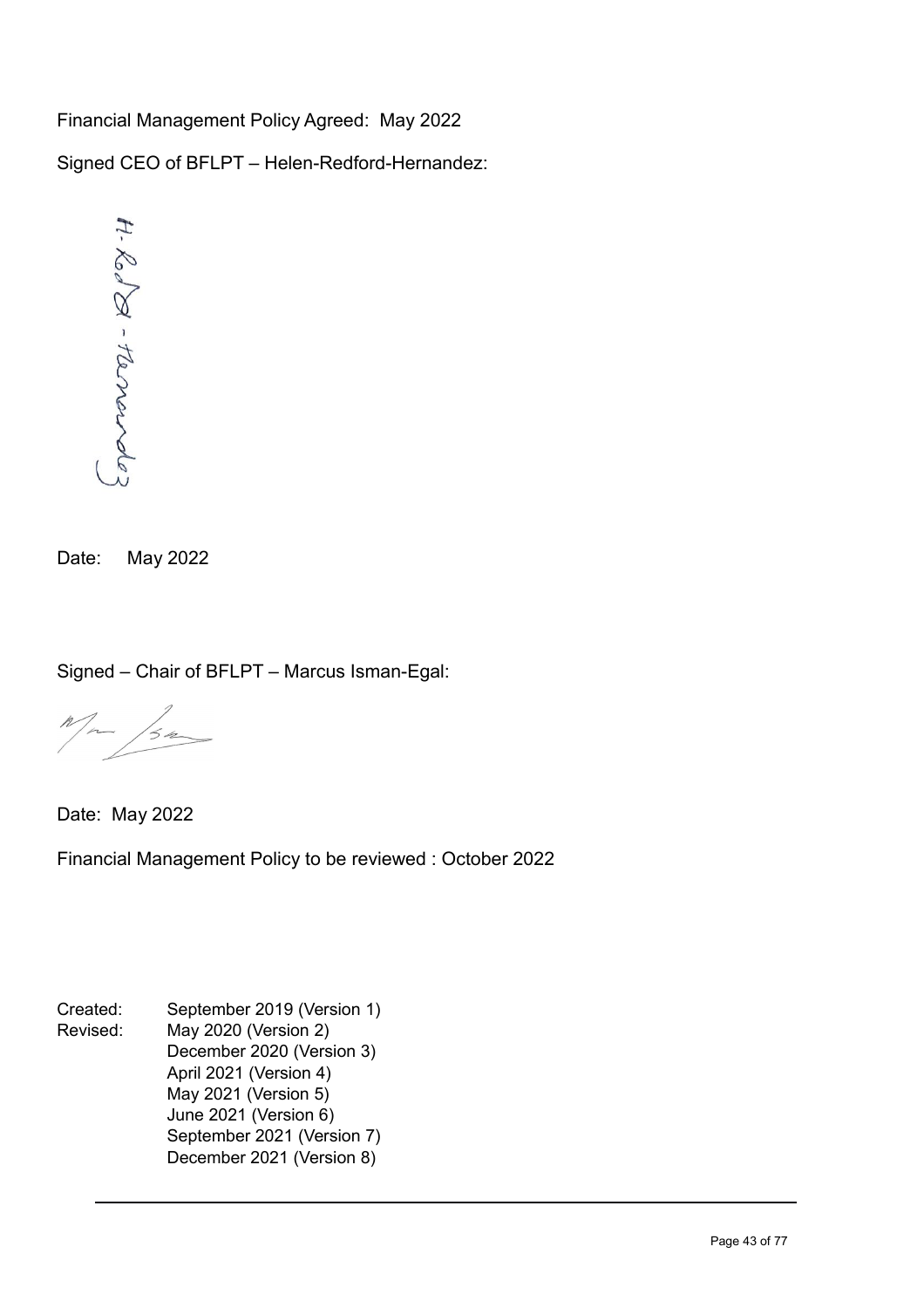March 2022 (Version 9) April 2022 (Version 10)] May 2022 (Version 11)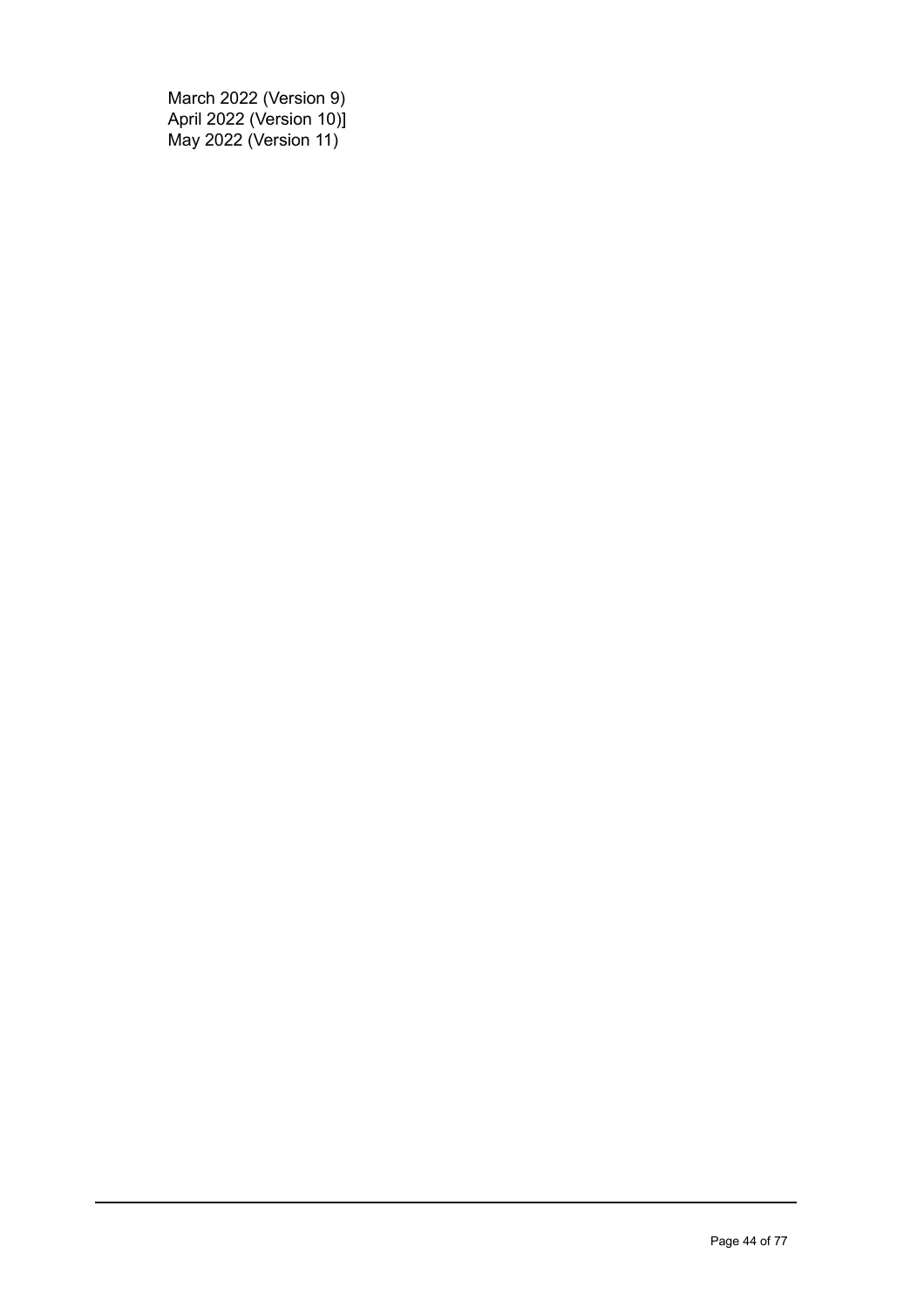#### **APPENDIX A: MEMBERSHIP OF BOARD TRUSTEES**

#### **MEMBERS**

Mr I Clennon Mr R Walsh Mr M Wilkinson Mr R Young Dr S Newman

# **BOARD OF TRUSTEES**

Mr M Isman-Egal Mrs H Redford-Hernandez Mr D Lindley Mrs P Dodgshon Mrs K French Mr J Stapleton Mr P Duffield Mrs Z Wardle Mrs H Wain Mrs J Savage Mr J Pendle Mrs S Ollier Mrs A Cousins

# **MEMBERSHIP OF FINANCE AND AUDIT COMMITTEE**

Mrs H. Redford-Hernandez Mr D Lindley Mr P Duffield Mrs J Savage Mr J Pendle Mrs S Ollier

#### **Company Secretary – Mrs T Ladley**

#### **Clerk – Mrs Lesley Robinson – GLK Solutions**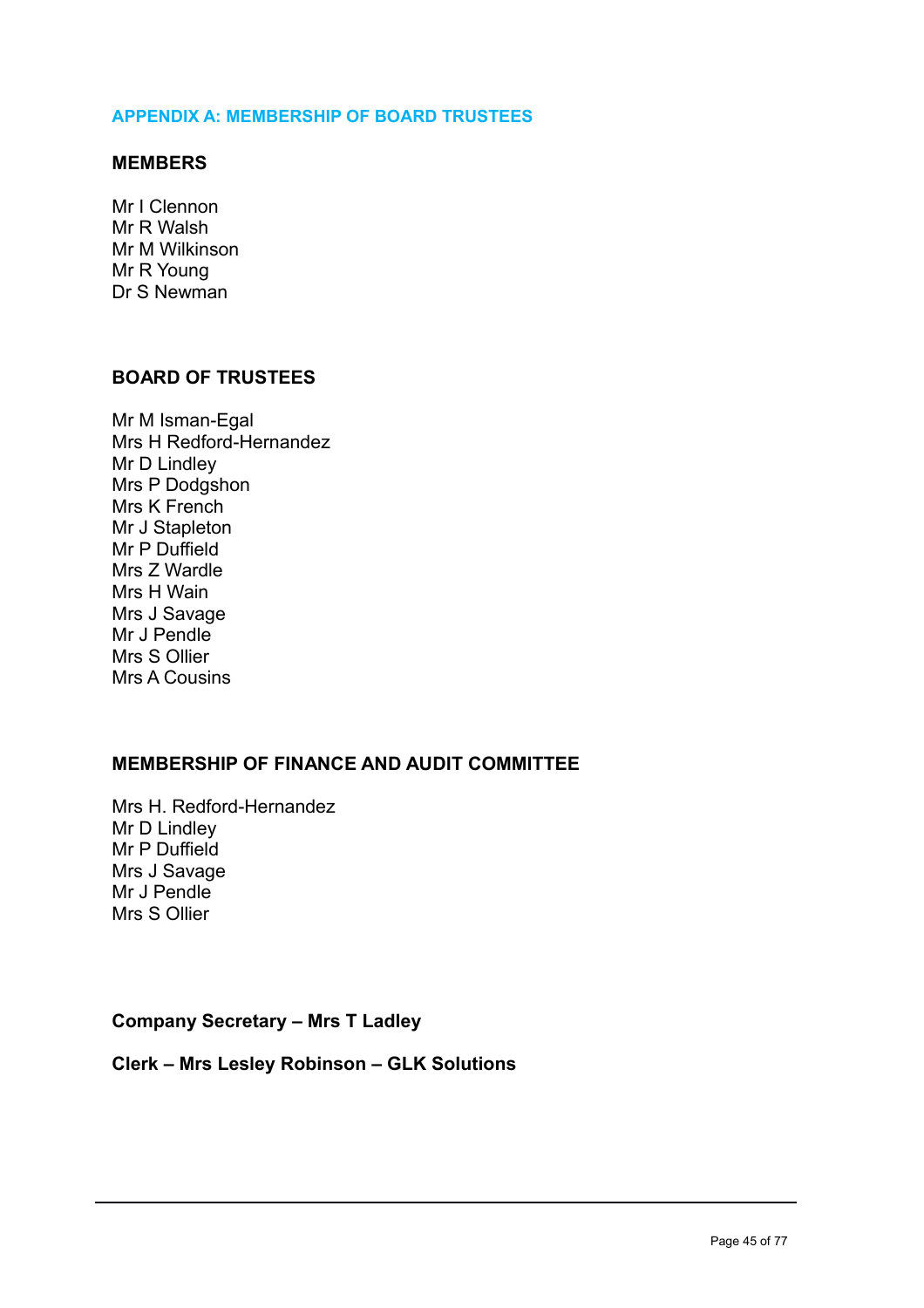#### **APPENDIX B: TERMS OF REFERENCE Finance Audit and Risk Committee**

#### **Role**

The role of the Finance Audit and Risk Committee is to maintain an oversight of the Trust's governance, risk management, internal control and value for money framework. It will report its findings at least bi-annually to the Board of Trustees and the Accounting Officer as a critical element of the Trust's annual reporting requirements. The Committee must operate within the Financial Scheme of Delegation.

#### **Authority**

The Finance Audit and Risk Committee is a Committee of the Board of Trustees and is authorised to investigate any activity within its terms of reference or specifically delegated to it by the Board. It is authorised to request any information it requires from any employee, external audit, internal audit or other assurance provider.

The Finance Audit and Risk Committee is authorised to obtain external legal or independent professional advice it considers necessary to fulfil its duties, normally in consultation with the Accounting Officer and/or Chair of the Board.

The Audit Committee has no executive powers or operational responsibilities/duties.

#### **Duties**

- Advise the Board of Trustees and Accounting Officer on the adequacy and effectiveness of the Trust's governance, risk management, internal control and value for money systems and frameworks;
- Review the draft audited financial statements and highlight any significant issues to the Board of Trustees, prior to submission to the Secretary of State by 31 December each year;
- Review audit provision and make any recommendations to the Board of Trustees for the appointment, re-appointment, dismissal and remuneration of external auditors;
- Recommend the programme for the independent checking of financial controls, systems, transactions and risk. This programme of work is to be derived from the Finance Audit and Risk Committee's regard of the key risks faced by the Trust, the assurance framework in place and its duty to report to the Board of Trustees;
- Review internal audit provision and approve the appointment, re-appointment, dismissal and remuneration of an internal auditor or other assurance provider which are most appropriate to the circumstances of the Trust and as outlined in the Academy Trust Handbook;
- Receive the reports on risk and financial controls to review and assess the effectiveness of the financial procedures and internal control;
- Receive reports (annual reports, management letters etc.) from the external auditor and other bodies, for example the Education and Skills Funding Agency (ESFA) and the National Audit Office (NAO), and consider any issues raised, the associated management response and action plans related to referring reports to the Board of Trustees or other committees for information and action where appropriate;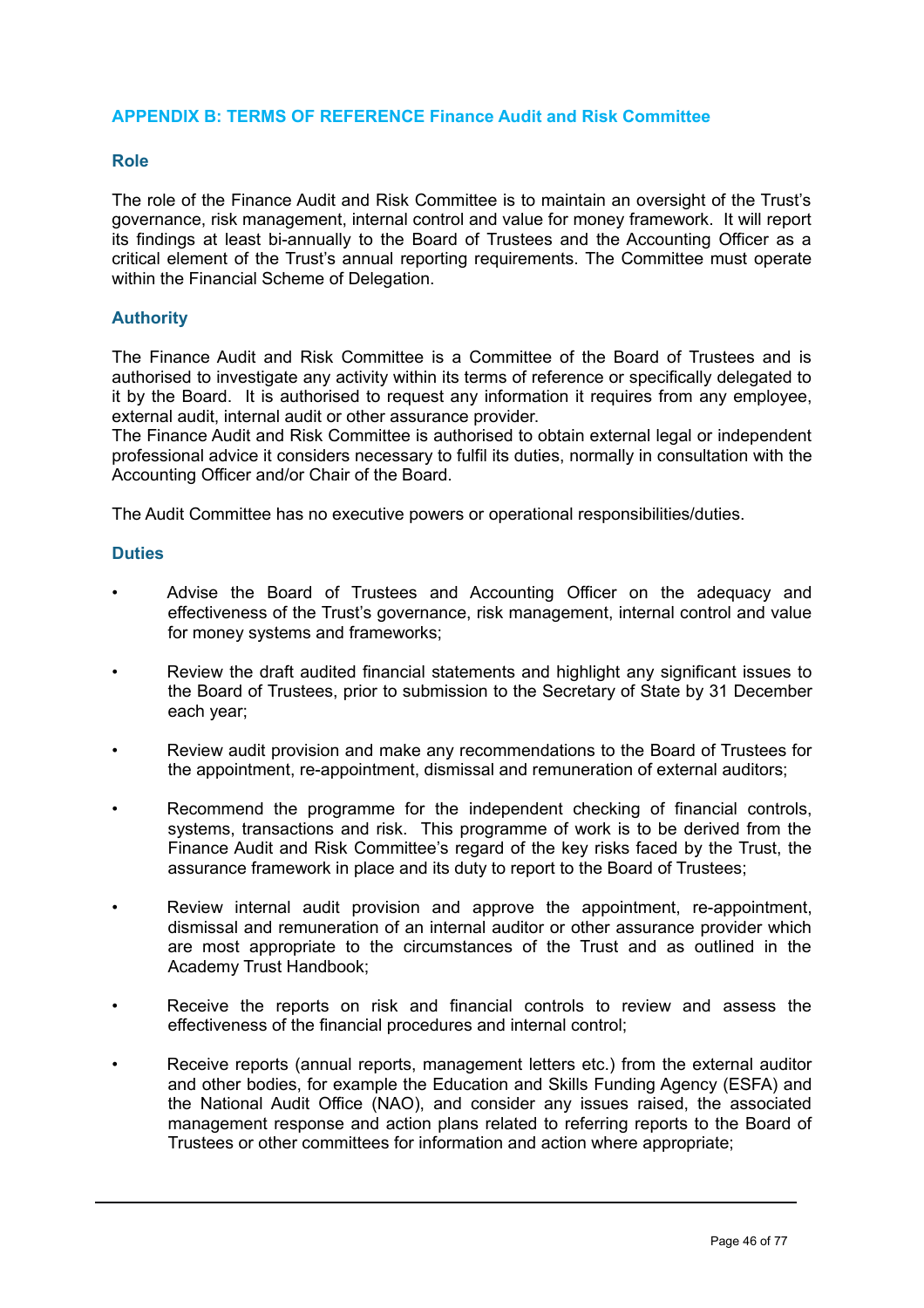- Regularly monitor outstanding audit recommendations from whatever source, ensuring the progress of actions and any delays to implementation dates are reasonable;
- Review the Trust's Whistleblowing Policy and ensure that all allegations of fraud or irregularity are managed and investigated appropriately;
- Consider any additional services delivered by the external auditor or other assurance provider and ensure appropriate independence is maintained;
- Ensure appropriate cooperation and coordination of the work of the external auditor and responsible officer or other assurance provider;

#### **Administration**

The membership of the Finance Audit and Risk Committee will consist of committee members appointed by the Board of Trustees and will include:

- **As a minimum 3 Trustees from the Board of Trustees**, one of whom is the CEO (Accounting Officer)
- The Finance Audit and Risk Committee will normally be attended by the CFO.
- The Finance Audit and Risk Committee may ask other officials of the organisation or a representative of External Audit to attend to assist with discussions on any particular matters.
- The Finance Audit and Risk Committee may ask any or all of those who normally attend but who are not members to withdraw to facilitate open and frank discussion of particular matters.
- The CEO and/or CFO will withdraw if any discussions relate to them
- The CEO and/or CFO will withdraw from discussions which relate to matters of audit planning which should only be discussed by members of the committee . Once agreed any such plans should be shared with the CEO and/or CFO.
- The Chair of the Finance Audit and Risk Committee will be appointed annually by the Trust Board of Trustees.
- Any Trustees may attend Finance Audit and Risk Committee meetings with the consent of the Committee Chair and they will have observer status.
- The quorum for the Finance and Audit Committee shall be three.
- The Board, the Accounting Officer or the Chair of the Finance Audit and Risk Committee may ask the Finance Audit and Risk Committee to convene further meetings to discuss particular issues on which they want the Committee's advice.
- The External Auditor or Internal Auditor may request a meeting with the Chair of the Finance Audit and Risk Committee at any time in the year.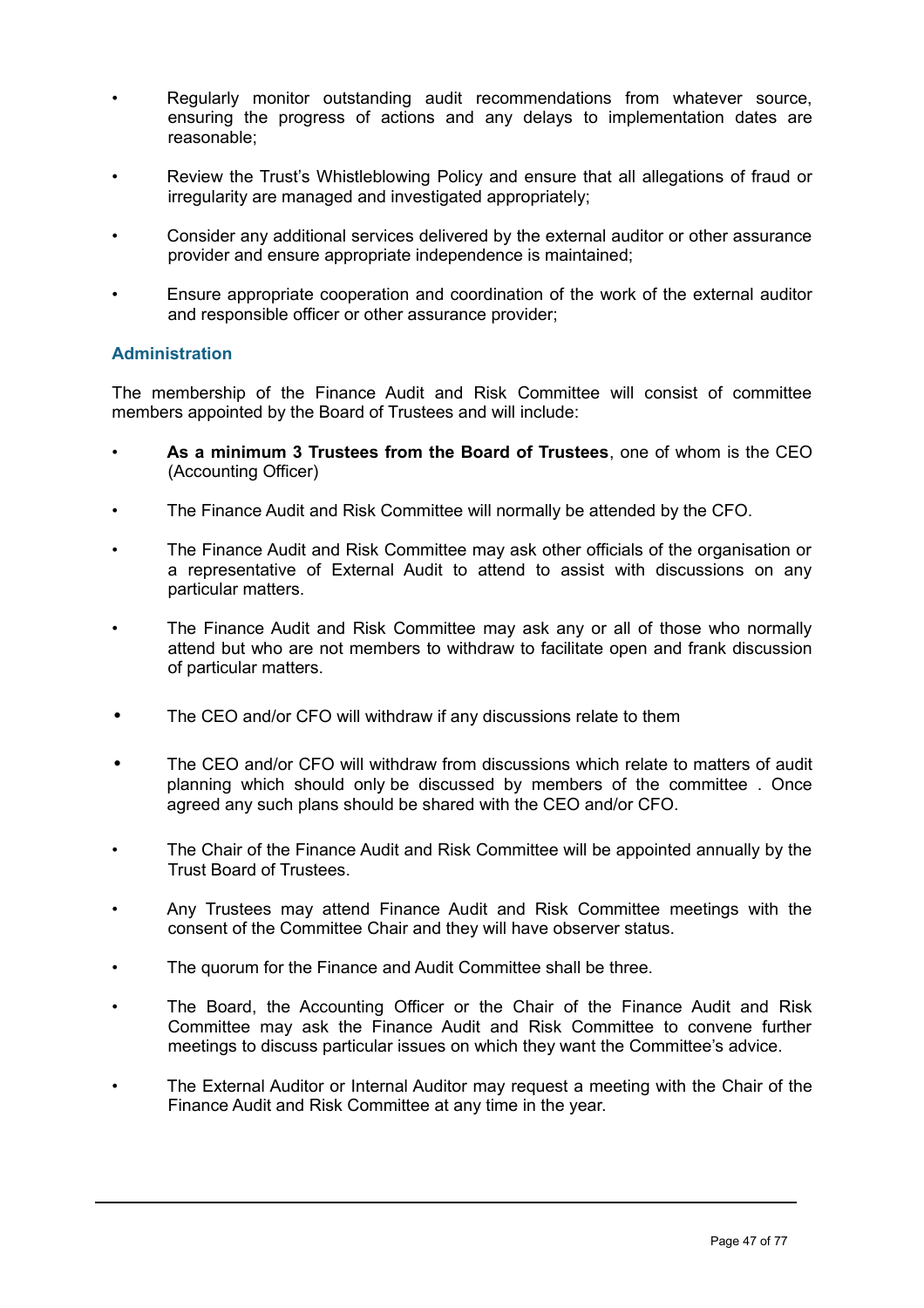# **APPENDIX C: CFO JOB DESCRIPTION**

# **Job Description: Chief Financial Officer**

**Post Type:** Permanent

# **Salary:**

**Office Base: The School Bungalow, Hungerhill School** 

There is an expectation that the successful candidate will be able to travel between the office and academies by car.

# **Key Priorities for the Trust**

- Develop and implement a Trust-wide Financial Management Policy, with clear financial levels of delegation commensurate with a Trust of this size, with clear roles, accountabilities, separation of duties and powers and authorisations
- Lead on and develop each school's understanding of the new finance system, providing appropriate training and CPD
- Ensure the Trust Board is fully aware of its legal obligations and responsibilities through appropriate training
- Work with each school's Finance/Budget/Business Manager to ensure that they have the right level of knowledge and training to manage the school's finances effectively- ensuring that each school sets a balanced budget and monitors spending carefully, alerting the CEO and Board to any overspends
- Develop a corporate plan which aims to increase the efficiency of the Trust
- Oversees the work of the school's external Health and Safety experts to give confidence and surety that the Trust is fulfilling its legal health and safety **requirements**
- Work with the Trust's auditors to ensure that the DUTC is financially compliant on transfer into the Trust
- To ensure that the Trust remains compliant in areas of Data Protection and GDPR and to liaise with the external Data Protection Officer and Information Commissioners Office where necessary

# **The Role of the Chief Financial Officer**

The Chief Financial Officer (CFO) will be directly responsible to the Chief Executive Officer (CEO) who is the Accounting Officer for The Trust and is ultimately responsible for the proper financial conduct of the institution. The CFO will provide advice on strategic financial issues and be responsible for financial management. The CFO is a key member of the Trust's Senior Management Team (SMT).

The CFO is expected to bring a modern, business-like approach to the leadership of the finance function, running it as a highly competent and efficient service with an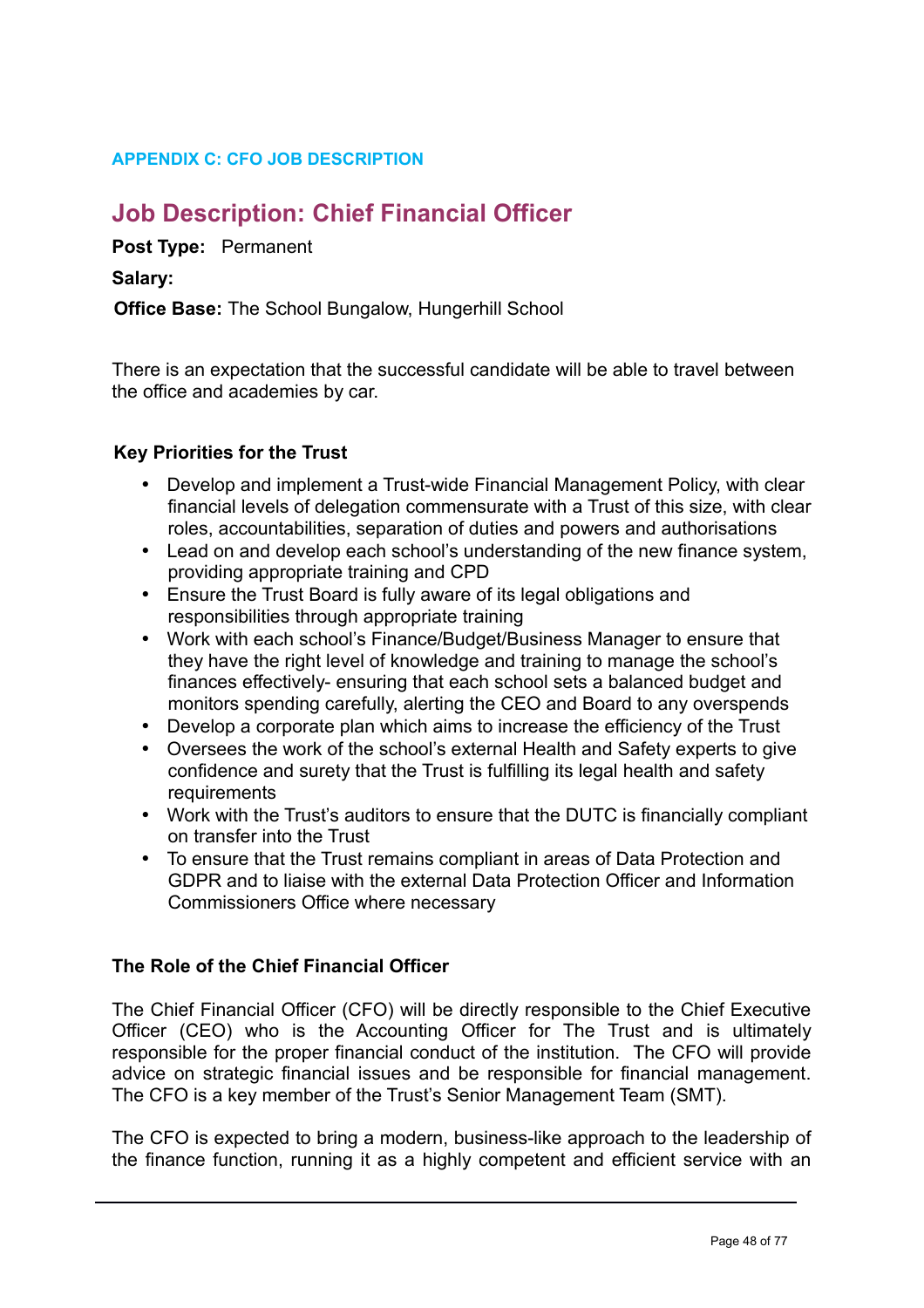emphasis on business partnership across the Trust and with devolution of the service where appropriate. The appointee will develop and deliver a proactive, customer-focused service.

The CFO is responsible for all aspects of financial management, including the management of financial records, budget control, financial planning (strategic and operational), funding relationships with the funding body and other agencies and related contractual arrangements with external organisations.

The CFO will contribute to strategy and policy development to support the Trust's aims and objectives, will ensure the provision of management information for the Trust's planning and monitoring systems, and will ensure the completion of statistical returns to external agencies.

# **Key Relationships**

| Responsible to: | <b>Chief Executive Officer</b>                        |
|-----------------|-------------------------------------------------------|
| Key contacts:   | <b>Chief Executive Officer</b>                        |
|                 | Trustees, Principals, School Business Managers, Local |
|                 | Governing Bodies, Finance Audit and Risk Committee    |
|                 | Professional advisers including auditors              |
|                 | Relevant personnel within funding bodies              |

# **Key accountabilities**

#### **Main Duties**

This is a Senior Management Team post that will change over time and where the post holder needs to be responsive and proactive in the context of strategic priorities.

# **Strategic**

- Provide strategic advice to the CEO, Directors and Principals on all issues relating to financial matters
- Prepare the Trust's annual financial forecasts, forecasts for corporate strategies and plans in consultation with the CEO and Directors and develop and implement strategies for maximising the Trust's finances
- Overseeing the development and maintenance of financial systems and procedures including appropriate ICT Systems
- Be accountable to the CEO for the proper financial operations of the Trust
- Build close and effective working relationships with key partners
- Participate in the management of major Trust projects as required by the CEO

# **Operational**

- Provide the financial lead to the strategic planning process, including: annual budgets, periodic forecasts and funding requirements
- Develop and maintain financial systems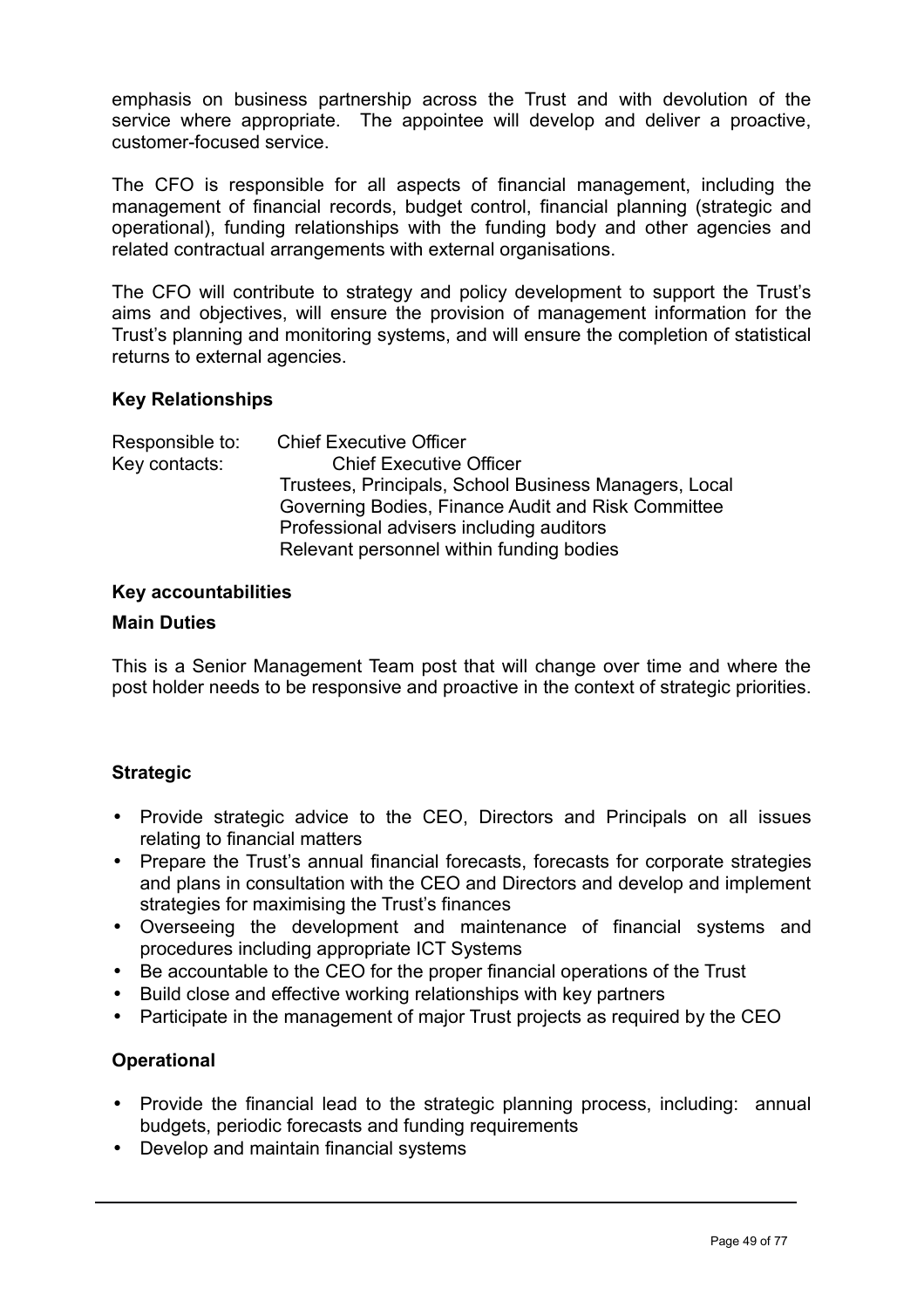- Prepare the annual Trust budget, working closely with the CEO, Principals and School Business Managers (SBMs) to ensure consistency with the Trust's strategic and financial objectives
- Monitor the income and expenditure budgets across the Trust, identify and give early warning of difficulties
- Provide accurate and timely information to enable effective budgetary control, decision making and sound strategic planning
- Ensure that effective financial structures and controls are in place to support robust financial management across the Trust
- Maintain the Trust's accounts in accordance with the funding agreement and Academy Trust Handbook issued by the funding body and in accordance with the financial regulations and procedures of the Trust. The CFO will ensure that the Trust follows best practice in terms of financial governance, and ensure the probity, and legislative compliance, of all financial transactions, and the integrity and suitability of all control mechanisms (audit and risk management)
- Prepare the annual accounts to prescribed standards and take responsibility for the completion and submission of regulatory reporting
- Liaise with Local Finance & Audit Committees and external auditors to enable them to operate effectively
- Proactively manage the cash position of the Trust and its operating activities, and reporting regularly on this aspect of financial management to the Board of **Directors**
- Help to ensure that the Trust achieves value for money across all its activities, including the delivery of services
- Manage the Trust's central procurement processes and funds
- Provide support to the SBMs and Finance Staff across the Trust
- Ensure that the Principals/Headteachers, SBMs and Finance Staff seek continued improvement in their management and financial systems

# **General**

- Attend meetings within the Trust and external events as required
- Prepare finance policies and review papers as required and requested
- Maintain a presence in national professional networks and through these and other means ensure a current overview of sector policies and developments
- Ensure development of SBM and Finance Staff, participating, as required, in training, induction and staff development events
- Implement training to internal parties to promote a clear understanding of Trust finance
- Complying with and upholding, in all respects, the Trust's Code of Practice on equality and diversity
- Undertake such other duties as the CEO may require from time to time

# **Performance Measures**

Typical performance measure approaches for this post will include:

• Accuracy and timeliness of financial returns to statutory agencies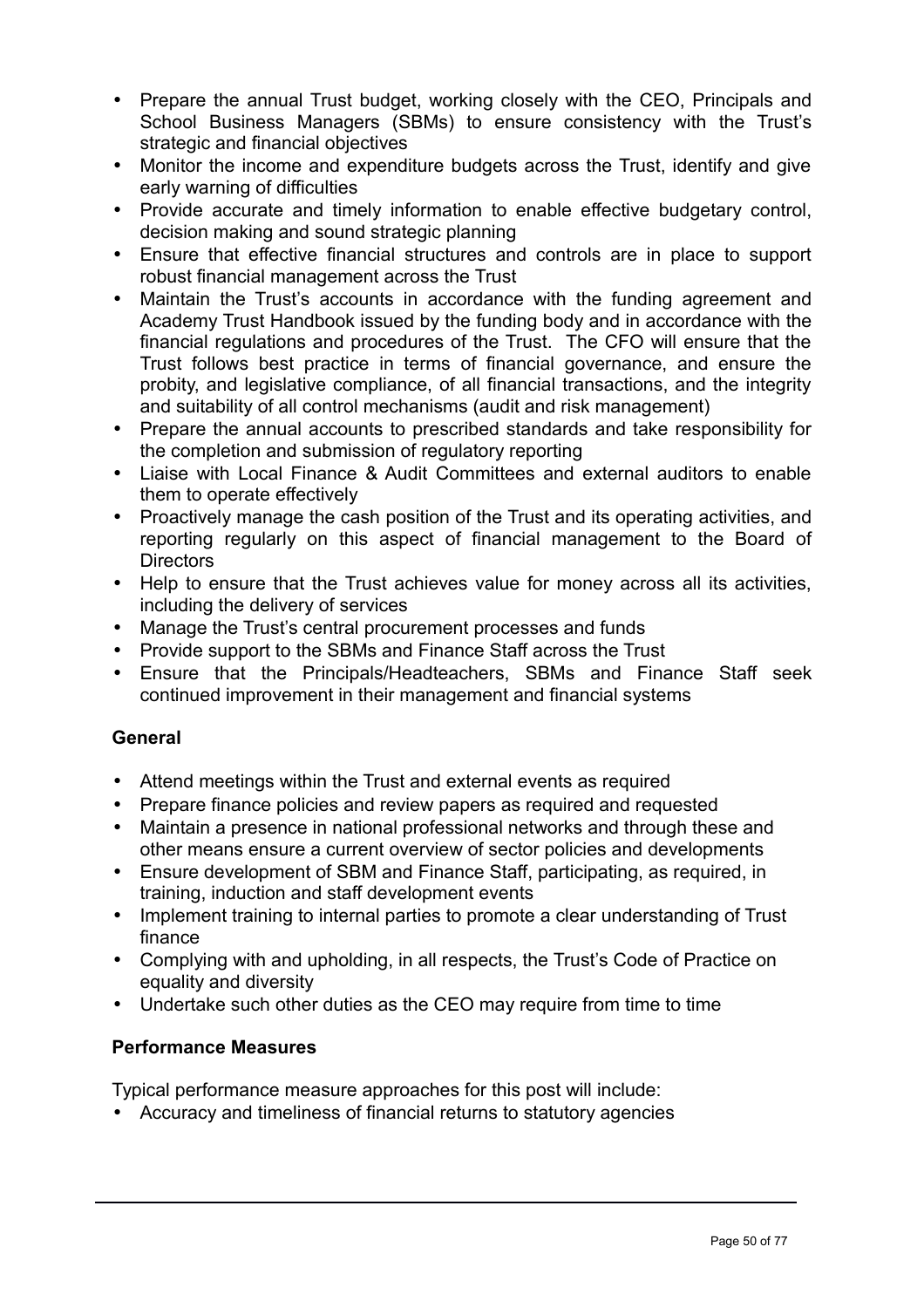- Accuracy, timeliness and quality of presentation of internal management information on financial matters, including cash flow information, budgetary control information, etc.
- Achievement of streamlined and cost-effective processes for financial administration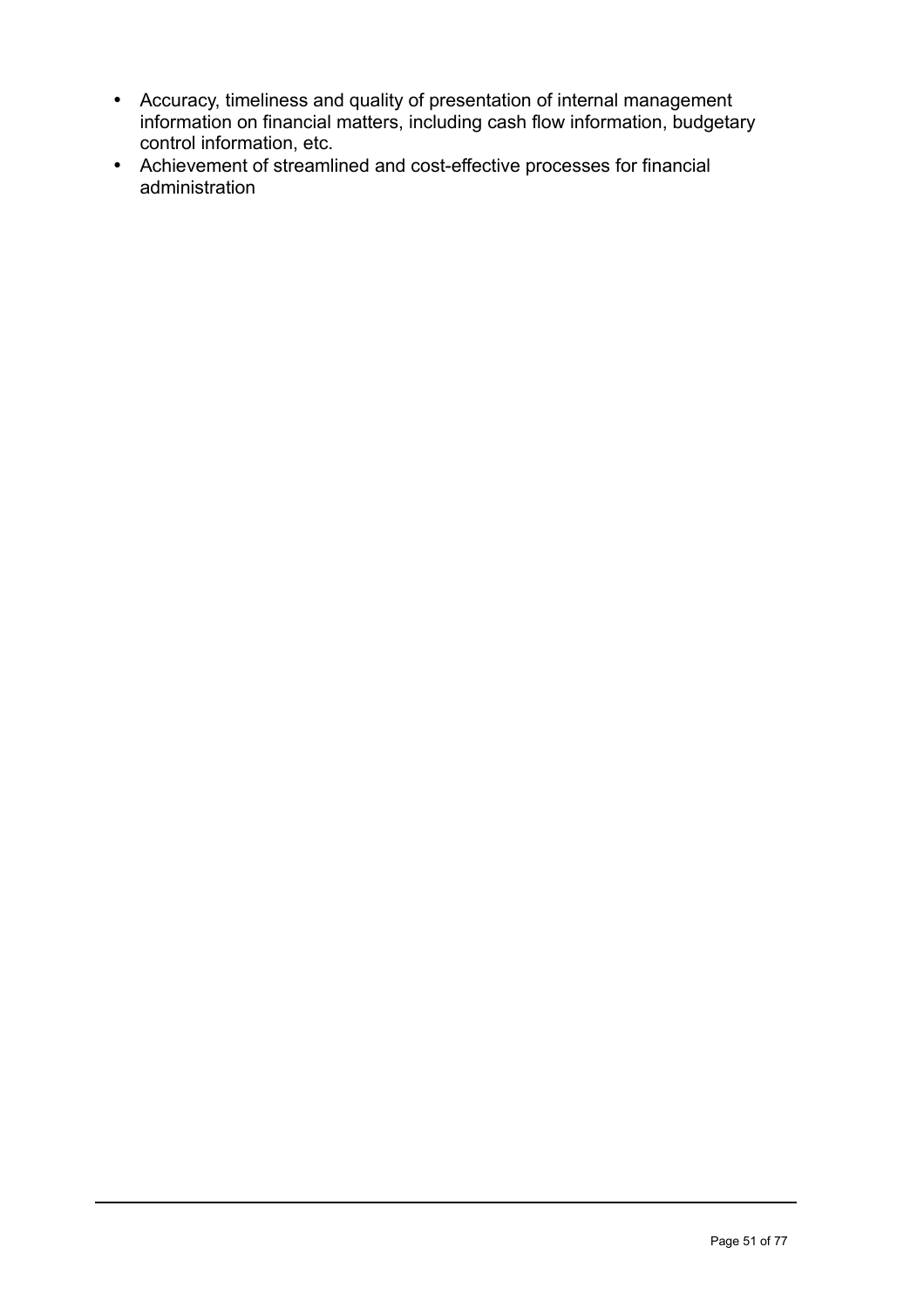#### **APPENDIX D: CHARGING AND REMISSIONS POLICY FOR SCHOOL ACTIVITIES**

# **BRIGHTER FUTURES LEARNING PARTNERSHIP TRUST**

#### Introduction:

The Board of Trustees of Brighter Futures Learning Partnership Trust recognises the valuable contribution that a wide range of additional activities including clubs, trips and residential experiences can make towards pupils' personal and social education. It aims to promote and provide such activities both as part of a broad and balanced curriculum for the pupils of the Trust and as additional optional activities.

#### 1. CHARGING FOR ACADEMY/UTC ACTIVITIES

 With one or two exceptions the 1988 Education Reform Act does not allow parents to be charged for the following activities:

- (i) those taking place during school hours
- (ii) those taking place outside school hours if they are needed to fulfil any requirements specified in the syllabus for a prescribed public examination or specifically to fulfil statutory duties relating to the National Curriculum or Religious Education.

The policy of the Board of Trustees with regard to charging is as follows:

a) Parents must pay for the board and lodging element of residential trips during school time, subject to the remissions policy contained in Section 3 of these guidelines.

b) Parents will be charged in full for the costs of residential or other visits held out of school time, which are regarded as "optional extras". When such visits are provided as a required part of the syllabus for a prescribed public examination, or required in relation to the National Curriculum or religious education, then only the board and lodging element may be passed onto parents subject to the remissions policy in Section 3.

c) The cost of examination fees, where the examination preparation has not been carried out at school is to be charged to parents.

d) Where, in the opinion of the Academy/UTC and Board of Trustees, there are educational reasons for not entering a pupil for a particular examination, should the parent still wish to enter the pupil, then the fees are to be recovered.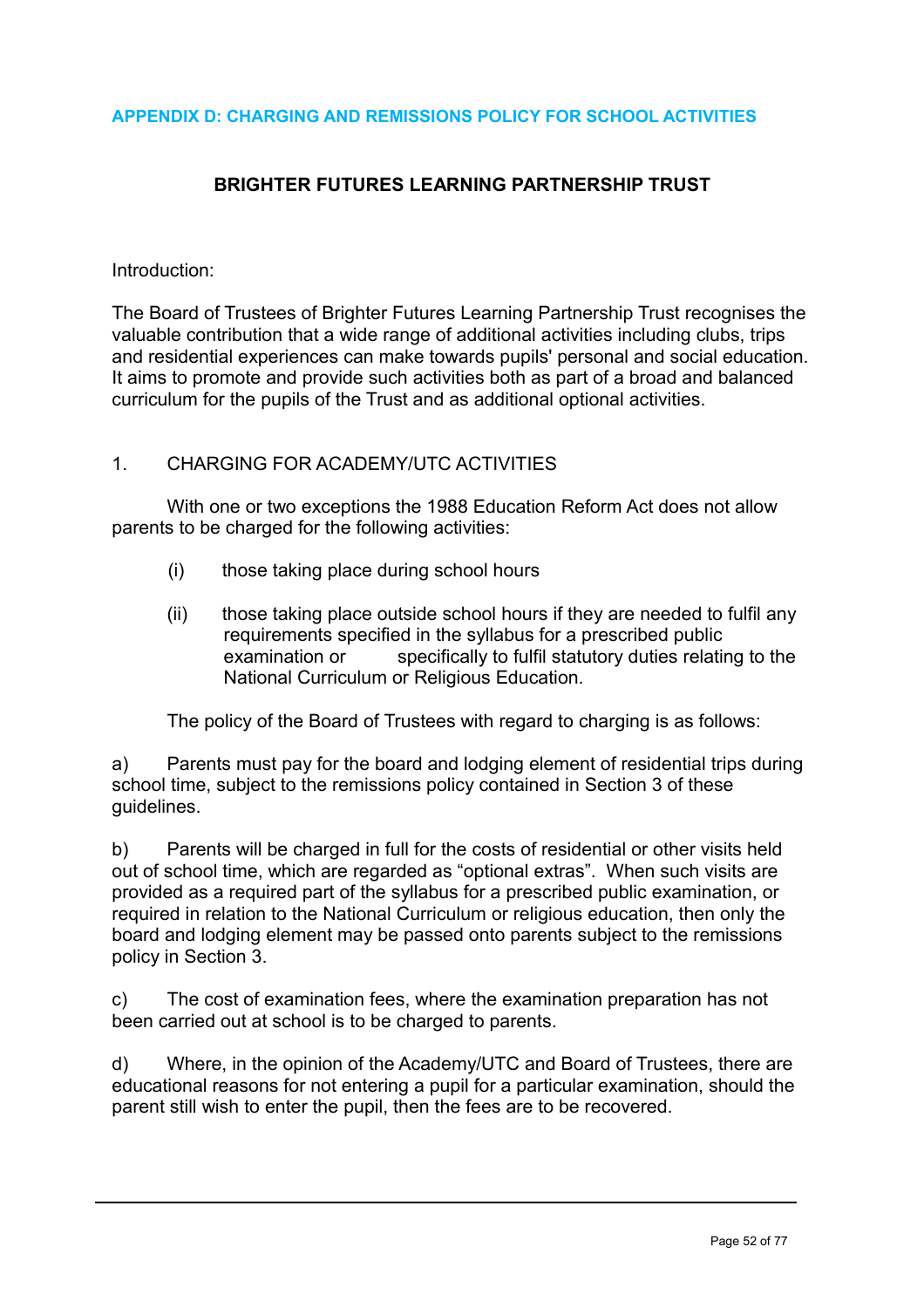e) Examination fees may be recovered where the pupil fails to take the final examination, without good reason.

f) Charges may be made for teaching either an individual pupil, or pupils in a group of up to four, to play a musical instrument, if the teaching is not an essential part of either the National Curriculum or a public examination syllabus being followed by the pupil.

g) Parents may only be charged for, or asked to supply ingredients or materials for craft or home economics lessons when they have indicated, in advance, that they wish to own the finished product.

h) Parents may be asked to reimburse the Academy the cost of library resources when the librarian has exhausted all avenues to recover the resources from the pupil. Any request to pay for resources to enable the Academy to purchase replacements will only be made as a last resort.

# 2. VOLUNTARY CONTRIBUTIONS

The cost of activities taking place in school time, where charges may not be made, may be provided through voluntary contributions from parents. Please note that nothing in this policy statement precludes the academy/UTC from inviting parents to make voluntary contributions towards the cost of activities. In the past many activities have only been made possible by inviting parents to make contributions, and the Trust hopes that parents will continue to give their full support by contributing voluntarily to similar activities in the future.

Where voluntary contributions are invited no pupil is left out of an activity because his or her parents cannot or will not make a contribution of any kind.

Voluntary contributions are sought from parents in receipt of Income Support or Family Credit in line with the remission policy.

# 3. REMISSION OF CHARGES

The policy of the Board of Trustees is as follows:

a) Costs payable by parents for the board and lodging element of residential trips held during school time, or outside school hours in accordance with paragraph i b) of these guidelines, to be remitted where parents are in receipt of Income Support, free school meals, Income based Jobseeker's Allowance, Support under part VI of the Immigration & Asylum Act 1999, Child Tax Credit (provided the claimant does not also receive Working Tax Credit AND whose annual income as assessed by the Inland Revenue does not exceed the prescribed amount), Guarantee element of State Pension Credit.

# **NOTES**

Charges are, by definition, only those costs which the Act allows to be charged to parents, and which the Academy Trust, with the regulations, has decided should be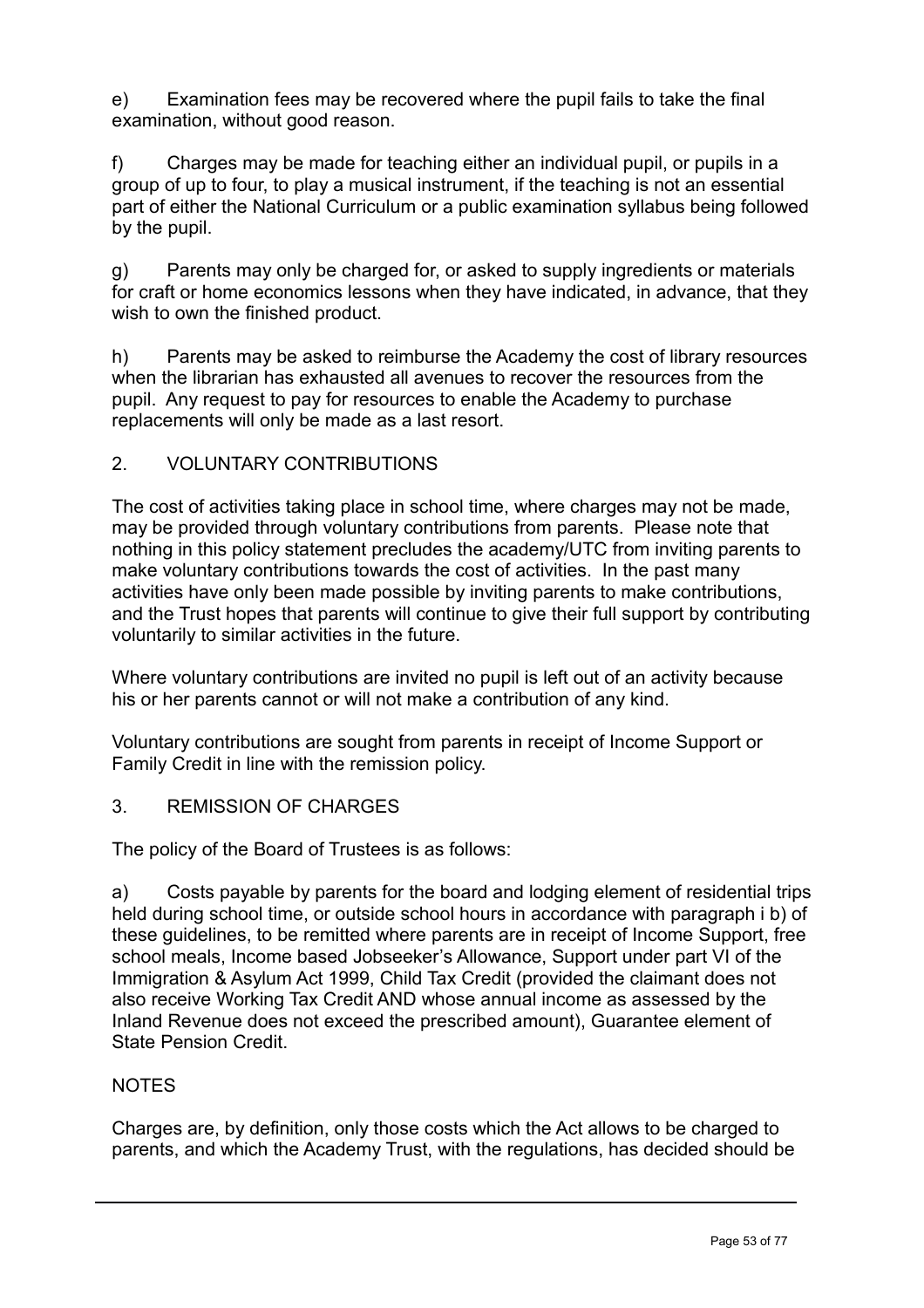passed on to parents. The Trust has decided to charge parents for certain activities, as indicated in Section 1, but the remission policy applies only to the board and lodging element of residential trips which qualify. No other charges are subject to the remissions policy.

# 4. ACTIVITIES ARRANGED BY A THIRD PARTY

Activities arranged by an outside organisation may charge parents. Such an arrangement would not need to meet the academy policies on charging or remissions.

Where such visits would entail approval of leave of absence for pupils and teaching/associate staff involved full details will be submitted, to the Board of Trustees, for approval.

# 5. OTHER ACTIVITIES CHARGED TO THIRD PARTIES

The Academy may charge for the hire of Academy facilities. Charges are reviewed annually by the Trust to ensure the delegated budget is not subsidising the cost of running facilities for third party use. Charges are notified to hirers in advance of booking the facilities and a lettings agreement and application form are completed before use of the facilities is allowed.

Users are invoiced wherever possible in advance of using the facilities and in accordance with VAT rules and regulations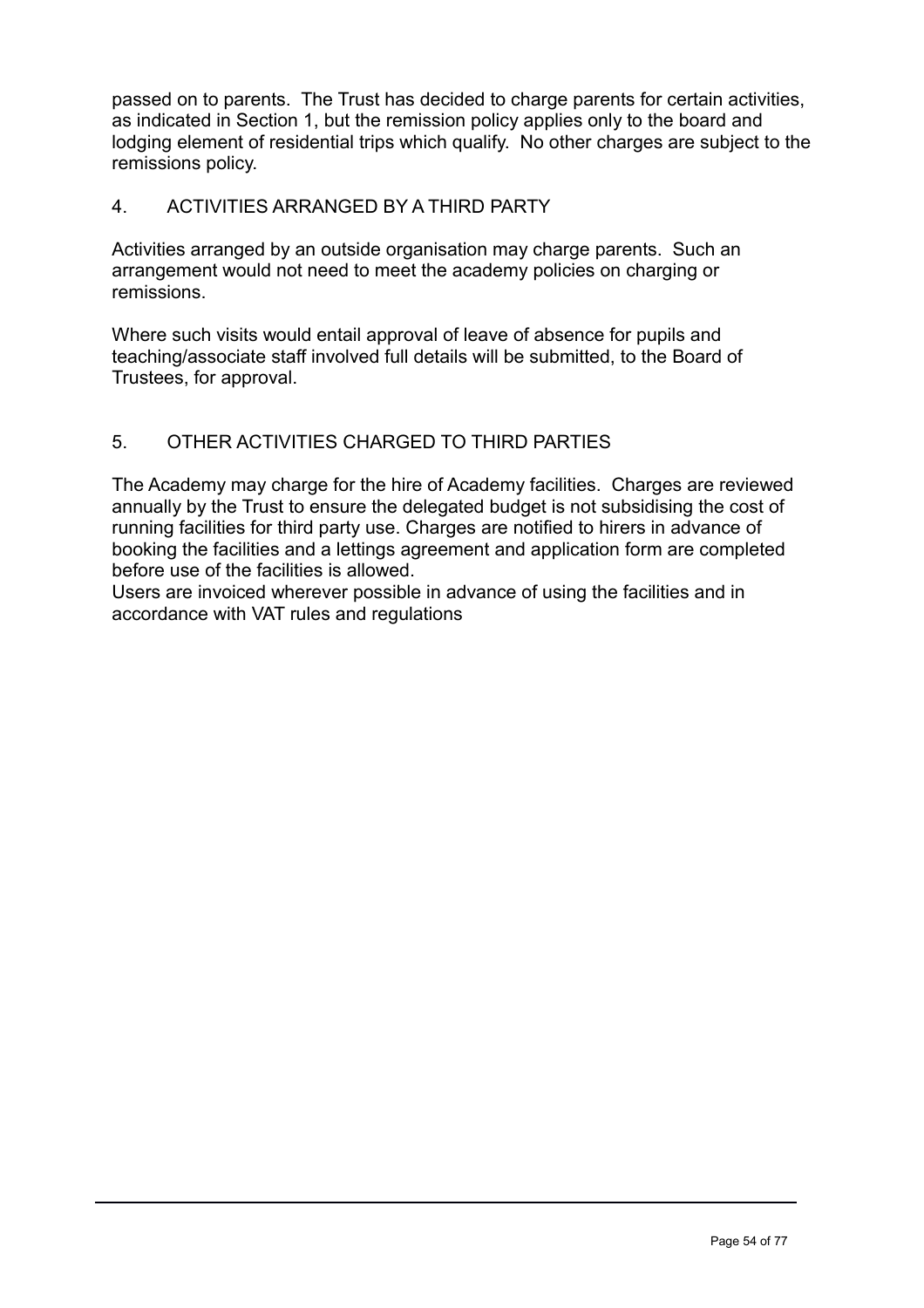#### **APPENDIX E : DEBT RECOVERY POLICY**

Wherever possible, income due will be collected before or at the time of relevant sale or service provided. If this is not possible, a debtor's account (invoice) will be issued. All debts will be recorded and non-payment will be followed up by issuing reminders as follow:

1st reminder The Case Conservation Case 30 days from date of account or in the case of lettings before the first letting commences.

|                |                          | Delote the first lemning commences.                      |
|----------------|--------------------------|----------------------------------------------------------|
| 2nd reminder   | $\overline{\phantom{0}}$ | 60 days from date of account                             |
| Final reminder |                          | 75 days from date of account<br>$\overline{\phantom{0}}$ |

The final reminder will be sent recorded delivery and will threaten legal action if the account is not settled within 14 days.

Bad debts in the Trust have historically been non payment of dinner money and trip money and the below draft letters should be used to send out to parents. These can be adapted for other use for example lettings.

If, after every effort has been made to collect the debt and legal action is considered impractical or has been unsuccessful, individual bad (irrecoverable) debts may be written off in accordance with the Scheme of Delegation. Each academy/UTC should notify the CFO of the intention to write off such debt in the space provided below. This will be reported in to the Board of Trustees where deemed necessary in line with the Scheme of Delegation.

Returned Cheques

In the case of returned cheques, the drawer will be contacted and instructed to pay in cash the amount of the cheque and any charges that the Academy/UTC has incurred.

| Academy/UTC Name:                             |
|-----------------------------------------------|
| Amount of Debt being authorised for write-off |
| Brief details of how the debt has arisen      |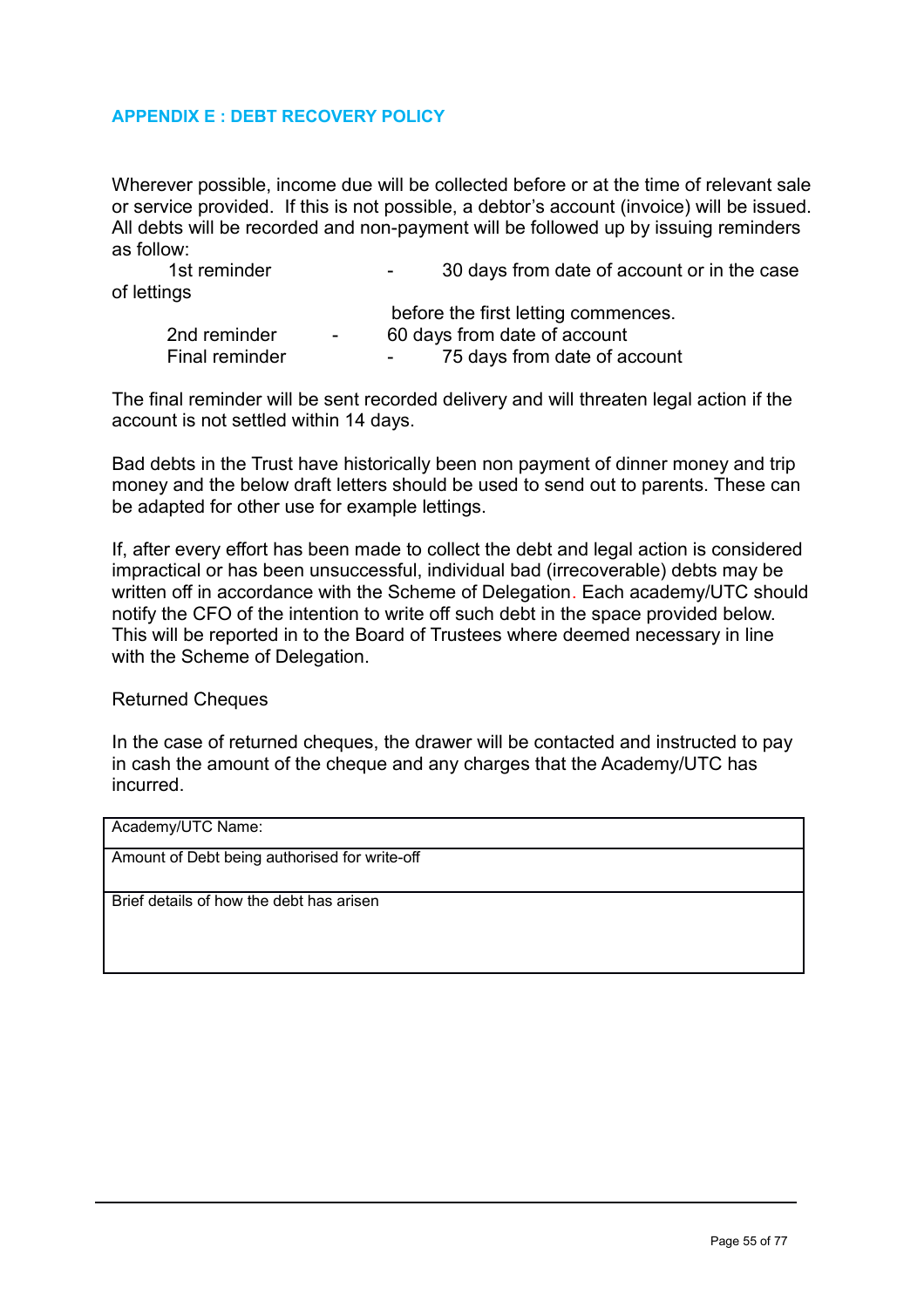| What steps have been taken so far to recover the debt                                                          |                                                                                                                                                                                                                                |  |
|----------------------------------------------------------------------------------------------------------------|--------------------------------------------------------------------------------------------------------------------------------------------------------------------------------------------------------------------------------|--|
|                                                                                                                |                                                                                                                                                                                                                                |  |
|                                                                                                                |                                                                                                                                                                                                                                |  |
|                                                                                                                |                                                                                                                                                                                                                                |  |
|                                                                                                                |                                                                                                                                                                                                                                |  |
|                                                                                                                |                                                                                                                                                                                                                                |  |
|                                                                                                                |                                                                                                                                                                                                                                |  |
|                                                                                                                |                                                                                                                                                                                                                                |  |
|                                                                                                                |                                                                                                                                                                                                                                |  |
|                                                                                                                |                                                                                                                                                                                                                                |  |
|                                                                                                                |                                                                                                                                                                                                                                |  |
|                                                                                                                |                                                                                                                                                                                                                                |  |
|                                                                                                                |                                                                                                                                                                                                                                |  |
|                                                                                                                |                                                                                                                                                                                                                                |  |
|                                                                                                                |                                                                                                                                                                                                                                |  |
| Signed: (Business Manager) Manager and Allen Manager and Allen Manager and Allen Manager and Allen Manager and | Date: <u>Date:</u>                                                                                                                                                                                                             |  |
|                                                                                                                |                                                                                                                                                                                                                                |  |
|                                                                                                                | Date: National Property of the Contract of the Contract of the Contract of the Contract of the Contract of the Contract of the Contract of the Contract of the Contract of the Contract of the Contract of the Contract of the |  |
|                                                                                                                |                                                                                                                                                                                                                                |  |
|                                                                                                                | Date: ________________________                                                                                                                                                                                                 |  |
|                                                                                                                |                                                                                                                                                                                                                                |  |
|                                                                                                                |                                                                                                                                                                                                                                |  |

# **Bad Debts – Letter 1 – First Reminder To be sent 30 days after the account has become overdrawn:**

Dear Parent/Carer

It has come to my attention that the SIMS Pay / ParentPay account for your child is overdrawn and has been for the last 30 days.

Under the terms of our Funding Agreement we are unable to subsidise costs for meals, visits and other activities which fall outside of the education offer and we therefore request that you take immediate steps to pay the school this outstanding balance.

The balance showing on your child's account currently is  $\blacksquare$ 

You are able to pay this directly to SIMS Pay / ParentPay however if you experience any difficulty please contact the school finance office.

If you think that you have an entitlement to Free School Meals for your child you should contact the school to make a claim or do this via Doncaster Council website at the following link:

[Free school meals - Doncaster Council](https://www.doncaster.gov.uk/services/schools/free-school-meals)

Unfortunately, we are unable to provide your child with further meals from the school kitchen until this debt is paid in full so you therefore need to send your child into school with a packed lunch until this matter is resolved.

#### **Bad Debts – Letter 2 – Second Reminder To be sent 60 days after the account has become overdrawn:**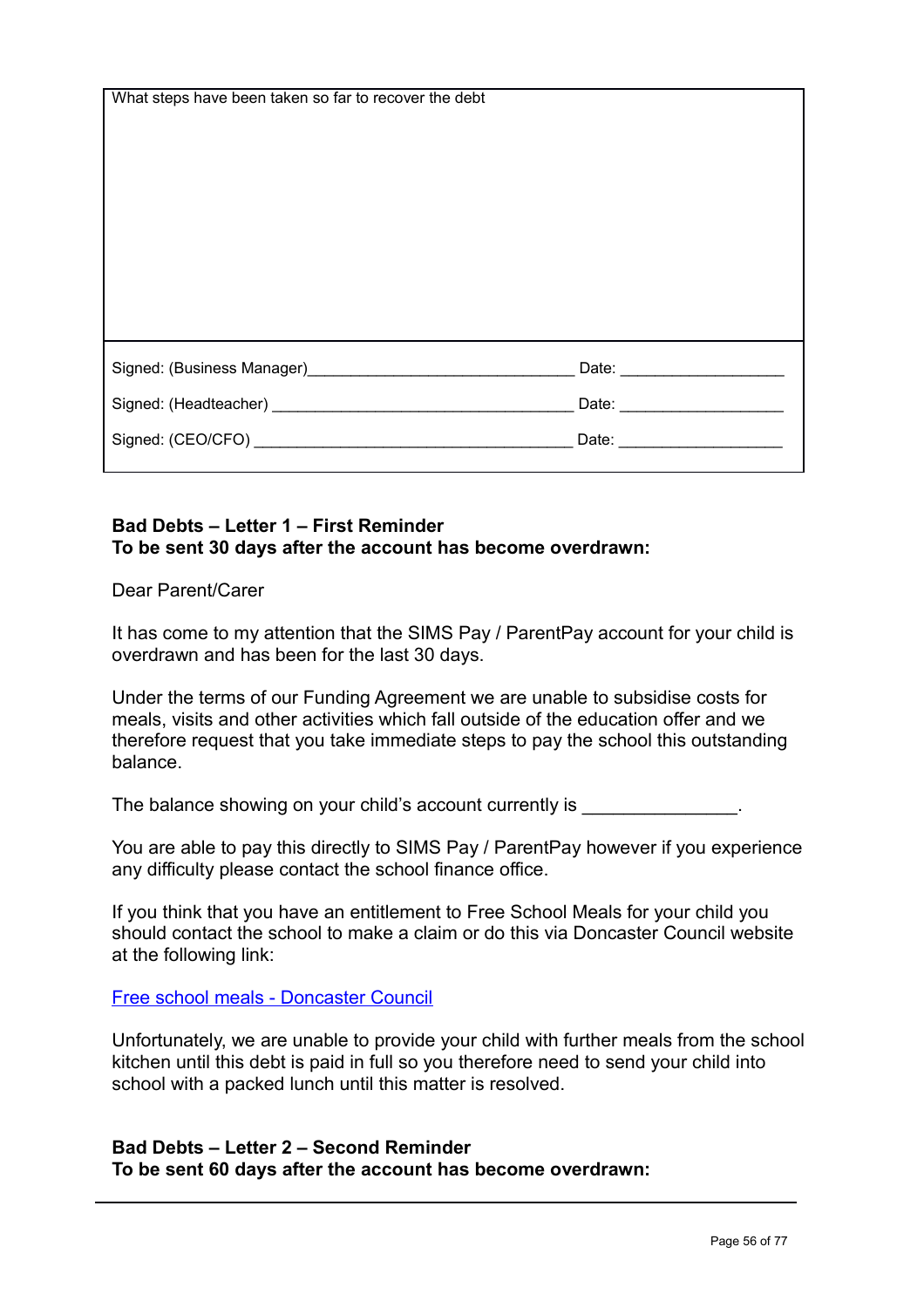Dear Parent/Carer

 $\mathcal{L}_\text{max}$ 

We wrote to you on The regarding a debt which had been outstanding for 30 days.

We explained that restrictions within our Funding Agreement mean that we are unable to subsidise costs for meals, visits and other activities which fall outside of the education offer.

Unfortunately our records show that your account is still showing a deficit balance of

We respectfully ask that you pay the above amount via SIMS Pay / ParentPay. If you are experiencing difficulties or would like to discuss the possibility of a payment plan you should contact the school finance office immediately.

If you think that you have an entitlement to Free School Meals for your child you should contact the school to make a claim or do this via Doncaster Council website at the following link: [Free school meals - Doncaster Council](https://www.doncaster.gov.uk/services/schools/free-school-meals)

I have informed you that we are unable to provide your child with further meals from the school kitchen until this debt is paid in full and that you would need to provide your child with a packed lunch.. You should continue to do this until this matter is resolved.

If the above amount is not paid to the school within the next 14 days and you have not contacted the finance office to discuss this, we will need to take the matter further and seek legal advice.

Thank you for your support.

# **Bad Debts – Letter 3 – Third Reminder To be sent 90 days after the account has become overdrawn:**

Dear Parent/Carer

 $\overline{\phantom{a}}$  . The set of the set of the set of the set of the set of the set of the set of the set of the set of the set of the set of the set of the set of the set of the set of the set of the set of the set of the set o

We wrote to you on \_\_\_\_\_\_\_\_\_ and again on \_\_\_\_\_\_\_\_\_\_\_\_\_regarding a debt which has now been outstanding for 60 days.

Unfortunately our records show that your account is still showing a deficit balance of

We have asked that you pay the above amount or contact the school office if you are experiencing difficulties or wished for a payment plan to be put in place. We also provided you with information regarding Free School Meals and asked that you provide your child with a packed lunch whilst we resolved the matter.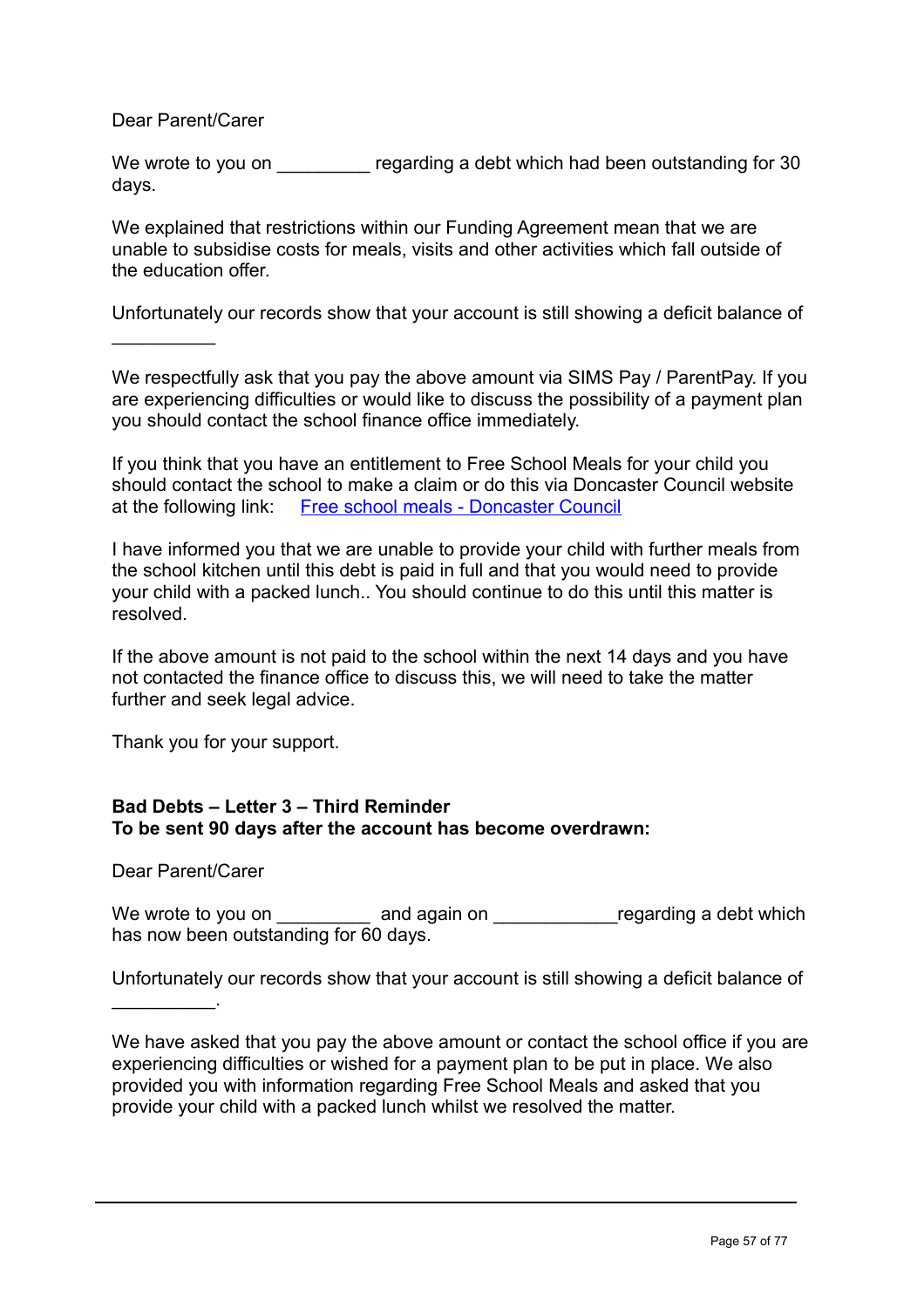I am now writing to inform you that you will be contacted shortly by the school and invited to attend a meeting with the head teacher to discuss this further. I would urge you to engage with this process because, unless we are able to resolve this matter quickly, we will have no other option than to ask our legal representative to make contact with you.

Thank you for your support.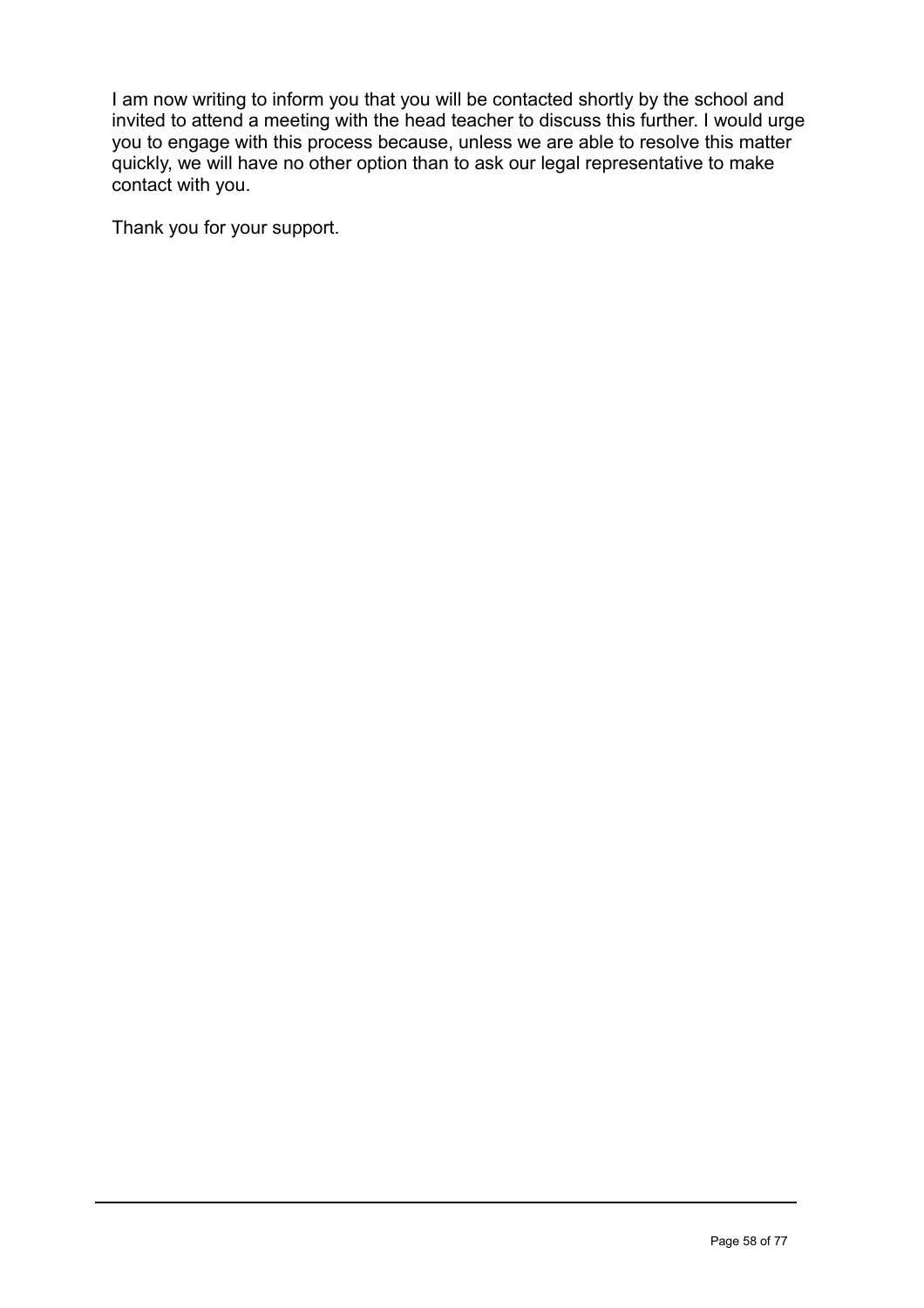# **APPENDIX F: Flow charts of finance processes**

# **Flow charts of finance processes for each academy within the trust:**

| <b>Month End Procedures for All Schools/UTC</b><br><b>Complete</b> |                                                                                                                                                                                                                                                                                                                        |           |
|--------------------------------------------------------------------|------------------------------------------------------------------------------------------------------------------------------------------------------------------------------------------------------------------------------------------------------------------------------------------------------------------------|-----------|
|                                                                    | Ensure all bank transactions are recorded before the month<br>end, checking bank statement against transactions posted<br>on SIMS Finance - use CMS400 - Bank Account<br><b>Transaction Enquiry or CMS510 - Cash Book</b>                                                                                              |           |
|                                                                    | Perform Bank Reconciliation Procedure within one week of<br>$\bullet$<br>month end.                                                                                                                                                                                                                                    |           |
| Bank                                                               | Import statement into SIMS using CMS602 - Automatic<br>$\bullet$<br>Statement Load and reconcile transaction using CMS650 -<br><b>Match Transaction to Statement</b>                                                                                                                                                   |           |
|                                                                    | Print off reconciliation – use CMS570 Bank Reconciliation.<br>$\bullet$<br>Ensure that the difference is £nil (orange lines on the<br>reconciliation) or provide information regarding any variance.                                                                                                                   |           |
|                                                                    | Scan and email signed reconciliation to Central Trust. Ensure<br>$\bullet$<br>the report is signed by the Headteacher/Principal.                                                                                                                                                                                       |           |
| Payroll                                                            | On receipt of the first payroll checking report from RMBC,<br>$\bullet$<br>check thoroughly particularly where staff changes have<br>happened during the month. Report any errors immediately<br>to RMBC so that they can rectify in time for the final payroll<br>run - liaise with Head over report and any changes. |           |
|                                                                    | On receipt of the final payroll run, check against first report<br>$\bullet$<br>noting any changes and ensuring that any errors previously<br>reported have been actioned.                                                                                                                                             |           |
|                                                                    | Analyse out payroll to required format ready for posting to<br>$\bullet$<br>SIMS Finance. Also provide a comparator to the previous<br>month entries.                                                                                                                                                                  |           |
|                                                                    | Print off summary sheet and ask Head to sign and date.<br>$\bullet$                                                                                                                                                                                                                                                    |           |
|                                                                    | Post payroll journals on to SIMS using NML300 - Journal<br>٠<br><b>Entry</b> using the payroll template attached.                                                                                                                                                                                                      |           |
|                                                                    | Ensure all journals balance back to Payroll Analysis<br>٠<br>previously performed.                                                                                                                                                                                                                                     |           |
|                                                                    | Scan and email printed, signed summary to Central Trust<br>$\bullet$                                                                                                                                                                                                                                                   | $\bullet$ |
| Management<br>Accounts                                             | Once all items for the month are posted, run<br>$\bullet$<br>SIMS_LCSUM_BY_LC - SIMS Ledger Code Summary By<br><b>Ledger Code to Period</b>                                                                                                                                                                            |           |
|                                                                    | Using this report investigate any variances on a code by<br>٠<br>code basis and make a note of any substantial variances.<br>This will inform the narrative on the management accounts.                                                                                                                                |           |
|                                                                    | If you are aware that there are some invoices that have not<br>been received, make a provision for these using <b>NML300</b> -<br>Journal Entry. The credit entry should be coded to<br>90000/310700-00                                                                                                                |           |
|                                                                    | Once you are satisfied that all variances are accounted for                                                                                                                                                                                                                                                            |           |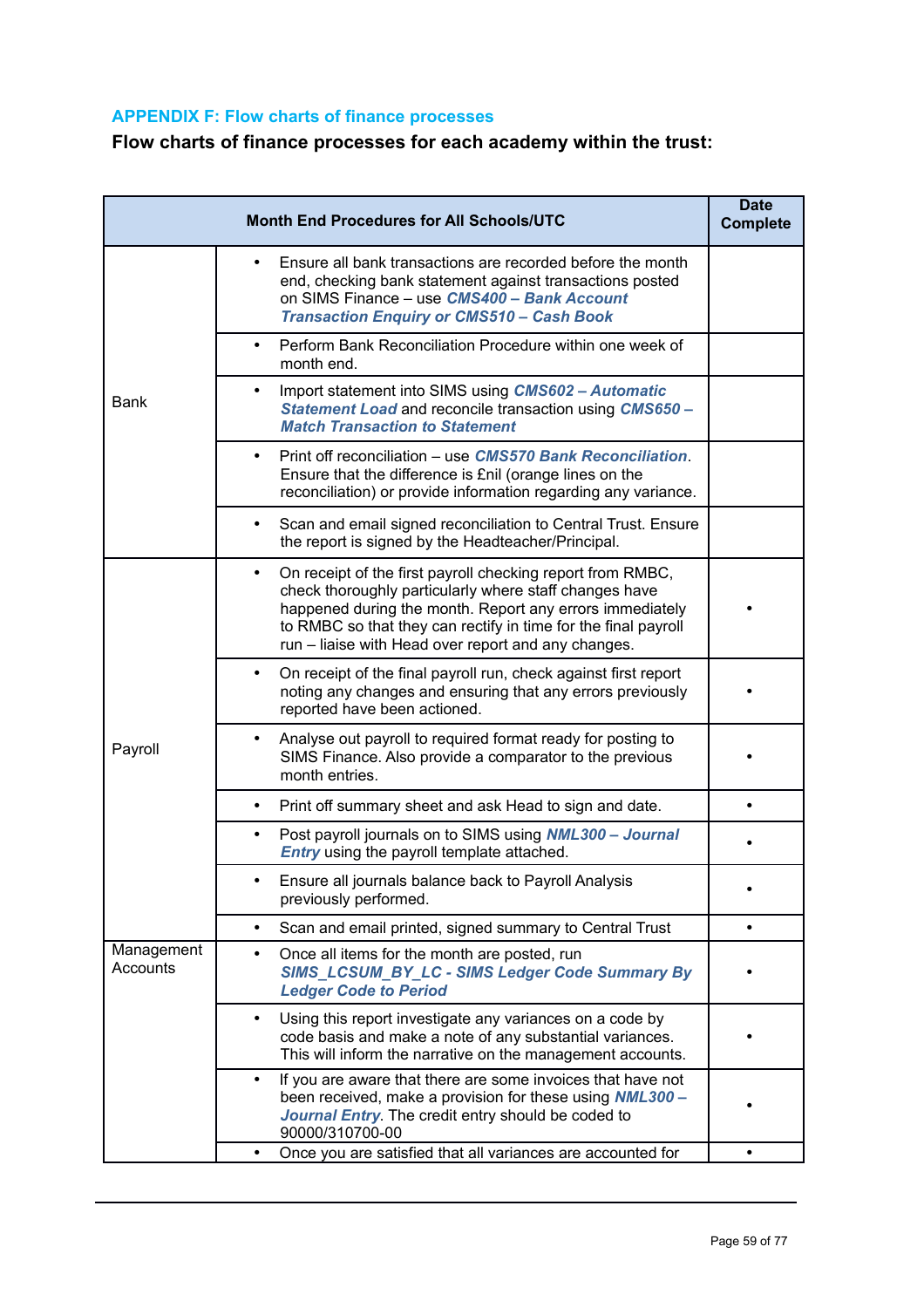| run SIMS MGTBVSCCAT - SIMS Management Budget<br><b>Variation School by Category</b>                                                                                                             |  |
|-------------------------------------------------------------------------------------------------------------------------------------------------------------------------------------------------|--|
| Insert headings to identify the In Month, Cumulative and<br>Projected Columns of the report.                                                                                                    |  |
| Provide a narrative to explain any variances and any other<br>key information - this could be emerging risks, use of ring<br>fenced funding, additional income . additional expenditure<br>etc. |  |
| Please include somewhere on the narrative the bank balance<br>as per the last day of the month and also what the budgeted<br>and expected surplus are as a % of GAG funding.                    |  |
| Include Benchmarking data as directed by the CEO                                                                                                                                                |  |

**The above month end procedures have been completed:**

**Signed \_\_\_\_\_\_\_\_\_\_\_\_\_\_\_\_\_\_\_\_\_\_\_\_\_\_\_\_\_\_ Name \_\_\_\_\_\_\_\_\_\_\_\_\_\_\_\_\_\_\_\_\_\_\_\_\_\_\_\_\_\_\_\_\_\_**

**Date \_\_\_\_\_\_\_\_\_\_\_\_\_\_\_\_\_\_\_\_\_\_\_\_\_\_\_\_\_\_\_\_\_\_\_\_\_\_\_\_\_\_\_\_\_**

**Headteacher Signature**

**Date: \_\_\_\_\_\_\_\_\_\_\_\_\_\_\_\_\_\_\_\_\_\_\_\_\_\_\_\_\_\_\_\_\_\_\_\_\_\_\_\_\_\_\_\_\_**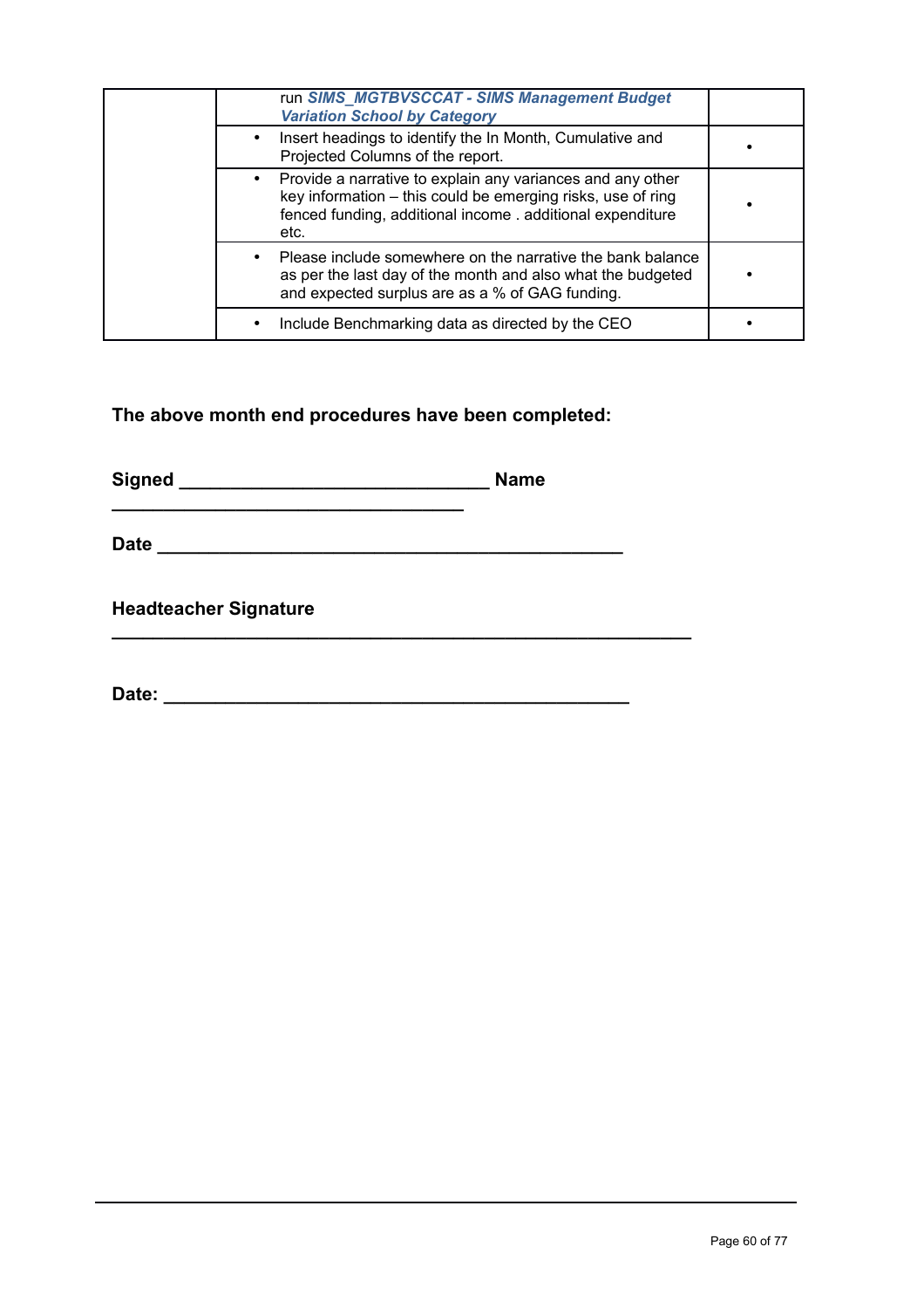#### **Finance Processes - Kirk Sandall Junior School and Kirk Sandall Infant School**

#### **Orders and Requisitions**

- Requisitions are approved by either the Headteacher or School Business Manager.
- Orders entered onto SIMS Finance by School Admin Assistant.
- Orders are then authorised by SBM, Head or CFO depending on the value, in line with Trust authorisation levels
- Depending on the value of the order, quotations are sought in line with the Scheme of Delegation and Finance Policy

#### **Deliveries and Invoices**

• Entered and authorised by the SBM

#### **Payment Runs**

- Payment runs are prepared and imported by the SBM.
- Payments are then authorised by the Head.
- Payments are authorised by CFO if the Head is not available or if the delegated limit is reached

#### **Petty Cash**

- Slips and vouchers are prepared by School Admin Assistant.
- Petty cash rules are adhered to- maximum of £60, cash payment and receipt provided.
- Vouchers authorised by Headteacher and entered on to the finance system by SBM

#### **BARNBY DUN PRIMARY ACADEMY SIMS FINANCE WORK FLOWS**

#### **ORDERING**

- SIGNED ORDER FORMS RECEIVED IN OFFICE FROM BUDGET MANAGERS
- ORDERS ENTERED INTO SIMS FINANCE BY FINANCE ASSISTANT
- ORDERS AUTHORISED BY SBM/HEAD/CFO DEPENDANT ON TOTAL ORDER AMOUNT

#### **GOODS RECEIVED NOTE**

• GRN COMPLETED ON SIMS FINANCE BY SBM OR FINANCE ASSISTANT AFTER CONFIRMATION THAT GOODS HAVE BEEN RECEIVED

#### **INVOICES**

• INVOICES ENTERED INTO THE SIMS SYSTEM BY FINANCE ASSISTANT OR SBM AFTER BUDGET HOLDER HAS AUTHORISED INVOICE

#### **PAYMENT RUN**

- ALL PAYMENT RUNS COMPLETED BY SBM
- PAPER COPIES OF BACS RUNS SIGNED BY SBM AND AUTHORISED BY HEAD OR DEPUTY HEAD
- BACS RUNS ON BARCLAYS.NET AUTHORISED BY HEAD OR CFO IF DELEGATED LIMITS ARE REACHED **BANKING**
	- ALL BANKING COUNTED BY SBM AND AMOUNT CHECKED BY FINANCE ASSISTANT
	- RELVANT JPURNALS ON SIMS ENTERED BY SBM
	- MONEY/CHEQUES TAKEN TO BANK BY SBM

**PETTY CASH - ISSUE**

- PETTY CASH SLIP COMPLETED BY MEMBER OF STAFF AND HANDED TO FINANCE ASSISTANT
- SLIP AND RECEIPT CHECKED BY C ROBINSON
- CASH CHECKED BY FINANCE ASSISTANT AND ISSUED TO MEMBER OF STAFF
- PETTY CASH SLIP ENTERED INTO SIMS FINANCE BY FINANCE ASSISTANT

#### **PETTY CASH - REIMBURSEMENT**

- FINANCE ASSISTANT TO COMPLETE SIMS FINANCE
- SBM TO AUTHORISE REIMBURSEMENT TO AMOUNT ON SIMS FINANCE
- CHEQUE TO BE CASHED AT BANK AND AMOUNT TO BE CHECKED BY FINANCE ASSISTANT AND ENTERED INTO PETTY CASH TIN.

#### **Dunsville Primary School – Workflows for Finance Processing**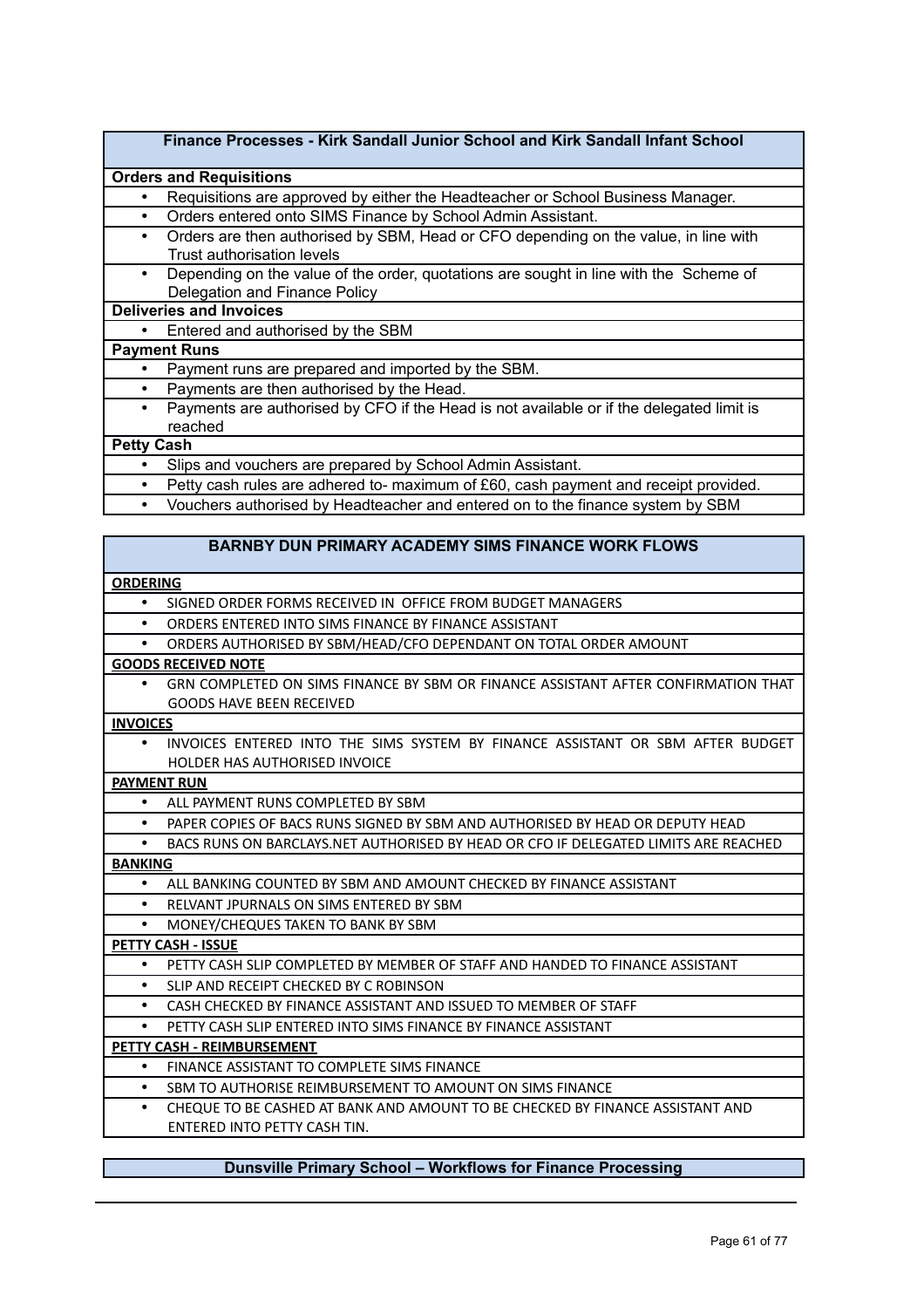|                   | <b>Orders and Requisitions</b>                                                                                           |
|-------------------|--------------------------------------------------------------------------------------------------------------------------|
| $\bullet$         | Budget Holder or requisitioner prepares purchase order requisition                                                       |
| ٠                 | Requisition is approved by either the Head/Deputy, Budget Holder or SBM.                                                 |
| $\bullet$         | Depending on value quotations are sought in line with Finance Policy                                                     |
| $\bullet$         | Orders entered onto SIMS Finance by School Admin Assistant - copies of quotations<br>attached                            |
| $\bullet$         | Orders are then authorised by SBM, Head or CFO depending on the value, in line with<br><b>Trust authorisation levels</b> |
|                   | <b>Deliveries and Invoices</b>                                                                                           |
| $\bullet$         | Goods received note is entered by Admin Assistant                                                                        |
| $\bullet$         | Invoice coding slip completed and authorised by the Head/Deputy                                                          |
|                   | Invoice entered onto finance system by SBM                                                                               |
|                   | <b>BACS Payment</b>                                                                                                      |
| $\bullet$         | BACS payment prepared and imported by the SBM.                                                                           |
| $\bullet$         | Authorised by the Head/Deputy – paper copies of payment run signed by Head/Deputy and<br>SBM and attached to invoices    |
| $\bullet$         | Payments authorised by CFO if Head/Deputy is not available or if the delegated limit is<br>reached                       |
| <b>Petty Cash</b> |                                                                                                                          |
| $\bullet$         | Slips and vouchers are prepared by School Admin Assistant.                                                               |
| $\bullet$         | Petty cash rules are adhered to - maximum of £60, cash payment and receipt provided.                                     |
| $\bullet$         | Vouchers authorised by Headteacher                                                                                       |
| $\bullet$         | Payment reimbursed to staff member - signature required on voucher to confirm receipt                                    |
| $\bullet$         | Entered on to the finance system by SBM                                                                                  |
|                   |                                                                                                                          |

#### **WEST ROAD PRIMARY ACADEMY - WORK FLOW**

#### **Orders**

- All orders are entered on the school's financial system by the Finance Officer or SBM to ensure that commitments against budgets can be monitored.
- All goods and services are checked on receipt, against the copy order and goods received note for quantity and quality
- The person that checks the stock against the delivery note is different from the person who placed the order.
- The copy order is signed to record receipt and the goods received note attached to the order.

#### **Invoices**

- Invoices are matched to the appropriate copy order and delivery note by Finance Officer; this is checked for accuracy of quality, price, calculations, and VAT.
- An appropriately completed coding slip is attached with the order and the invoice (and delivery note if applicable).
- All invoices are authorised by the Head by signing the coding slip.
- Finance Officer then creates a batch header of all invoices that have been approved to pay.
- The batch header is signed by the Head and the Finance Officer then prepares the batch in SIMS
	- Finance Officer uploads the payments to Barclays and Head approves them.

#### **HUNGERHILL SCHOOL: FINANCE DEPARTMENT PROCESSES TRIP AND OTHER SIMILAR PAYMENTS:**

#### **On receipt of notification from a member of staff that a school trip is being planned:**

- The member of Staff sends a copy of the trip letter and a list of attendees to the Finance Manager FM)
	- The FM sends a copy of the spreadsheet and trip letter to the Finance Assistant (FA1)
- On occasions it is necessary for new nominal codes to be created to enable the transactions
	- to be processed, if so the FA creates the appropriate nominal codes and adds them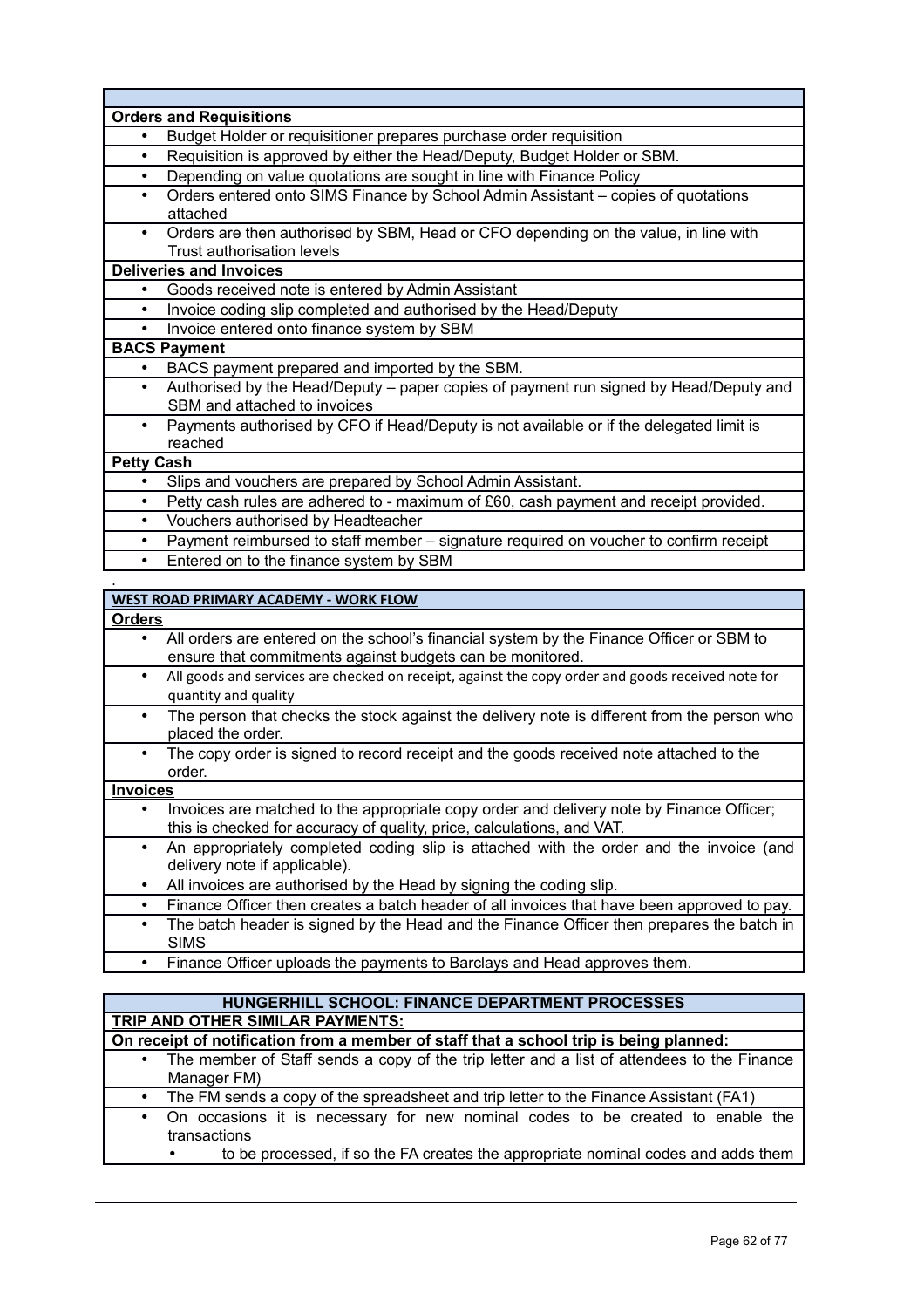|                | to SIMS Finance, the chart of accounts, management reports and budget spreadsheets.                                                                                             |
|----------------|---------------------------------------------------------------------------------------------------------------------------------------------------------------------------------|
| $\bullet$      | FA sets up the trip as a pay type on Oasis and adds the relevant students. Finance<br>Assistant passes the letter and list of students to FM                                    |
| $\bullet$      | FM then checks the information for accuracy against organiser's list. TA uploads trip to Pay                                                                                    |
| $\bullet$      | Portal.<br>The FA creates a file with the trip details, copy letters/lists and details any anomalies.                                                                           |
|                | Receipt and processing of the money received                                                                                                                                    |
|                | At this stage, the trip has been set up on Oasis and the spreadsheet set up by FA1.                                                                                             |
|                | Pupil brings in trip payment to the finance office and hands it to the second Finance<br>Assistant (FA2) for processing. Notification of direct bank receipts are received from |
| $\bullet$      | WorldPay<br>The FA2 then imports the information onto Oasis and updates the relevant trip                                                                                       |
|                | spreadsheet.                                                                                                                                                                    |
| ٠              | The FA2 completes an 'Income voucher' for each trip.                                                                                                                            |
| $\bullet$      | The FA2 passes the income voucher and cash/cheques to FA1 to maintain segregation of                                                                                            |
|                | duties.                                                                                                                                                                         |
| ٠              | The FA1 then completes the following:                                                                                                                                           |
| $\bullet$      | Each income voucher and money is checked in respect of the breakdown of cash and                                                                                                |
|                | cheques, against the pupil recorded on the spreadsheet.                                                                                                                         |
| ٠              | The income voucher is then signed off and passed back to the FA2 who continues adding                                                                                           |
|                | further income for the rest of the week.                                                                                                                                        |
| $\bullet$      | On the day of banking all income vouchers are recorded in the banking book.                                                                                                     |
| <b>Banking</b> |                                                                                                                                                                                 |
| $\bullet$      | Every Thursday the banking book is ruled off and totalled up by the FA1                                                                                                         |
| $\bullet$      | The trip money is counted and a bank paying in slip completed                                                                                                                   |
| $\bullet$      | The banking book, paying in book and breakdown is passed to the FA2 for checking                                                                                                |
| $\bullet$      | FA2 counts the cash and cheques and agrees the totals to the breakdown, paying in slip                                                                                          |
|                | and                                                                                                                                                                             |
|                | banking book.                                                                                                                                                                   |
| $\bullet$      | Both are signed off by the FA2. Everything is passed back to the FA1 to prepare to take it to<br>the bank                                                                       |
| $\bullet$      | Once the banking has been checked a member of finance staff take it to the nearest<br>Barclays branch (2 members of staff if the value is more than £3,000.                     |
| $\bullet$      | On return from the bank the receipts are entered onto SIMS and relevant report produced                                                                                         |
|                | by                                                                                                                                                                              |
|                | the FA1<br>٠                                                                                                                                                                    |
|                | The banking book, reports and income vouchers with documentation attached are passed<br>on to the FM for checking                                                               |
| ٠              | The FM checks the following                                                                                                                                                     |
| $\bullet$      | The Lodgement report agrees to the paying in book, sign the reports and complete the<br>banking aide memoire.                                                                   |
| $\bullet$      | The entries on SIMS to ensure receipts have gone to the correct GL code.                                                                                                        |
| ٠              | The income voucher is completed correctly                                                                                                                                       |
| ٠              | The total from the trip spreadsheet agrees to the voucher total                                                                                                                 |
| ٠              | Agree the totals to the paying in slip                                                                                                                                          |
| ٠              | The total banked agrees to the bank statement (checked the following day)                                                                                                       |
| ٠              | File a copy of the report, the income vouchers and paperwork and the aide memoire in the                                                                                        |
|                | finance office                                                                                                                                                                  |
|                | <b>RECEIPT AND RECORDING OF OTHER SOURCES OF INCOME</b>                                                                                                                         |
|                | This relates to any other form of income (other than trip money) received via the post or                                                                                       |
|                | members of staff. This could be, for example, cash from fundraising, income from student                                                                                        |
|                | placements, lettings income                                                                                                                                                     |
|                | If a cheque is received in the post an income voucher is completed by the FA1                                                                                                   |
| $\bullet$      | If a member of staff brings in money (i.e. from ticket sales, fundraising etc.) they are asked<br>to complete and sign an income voucher which is passed to the FA1             |
| $\bullet$      | FA1 checks the breakdown of cash and cheques on each income voucher which is then                                                                                               |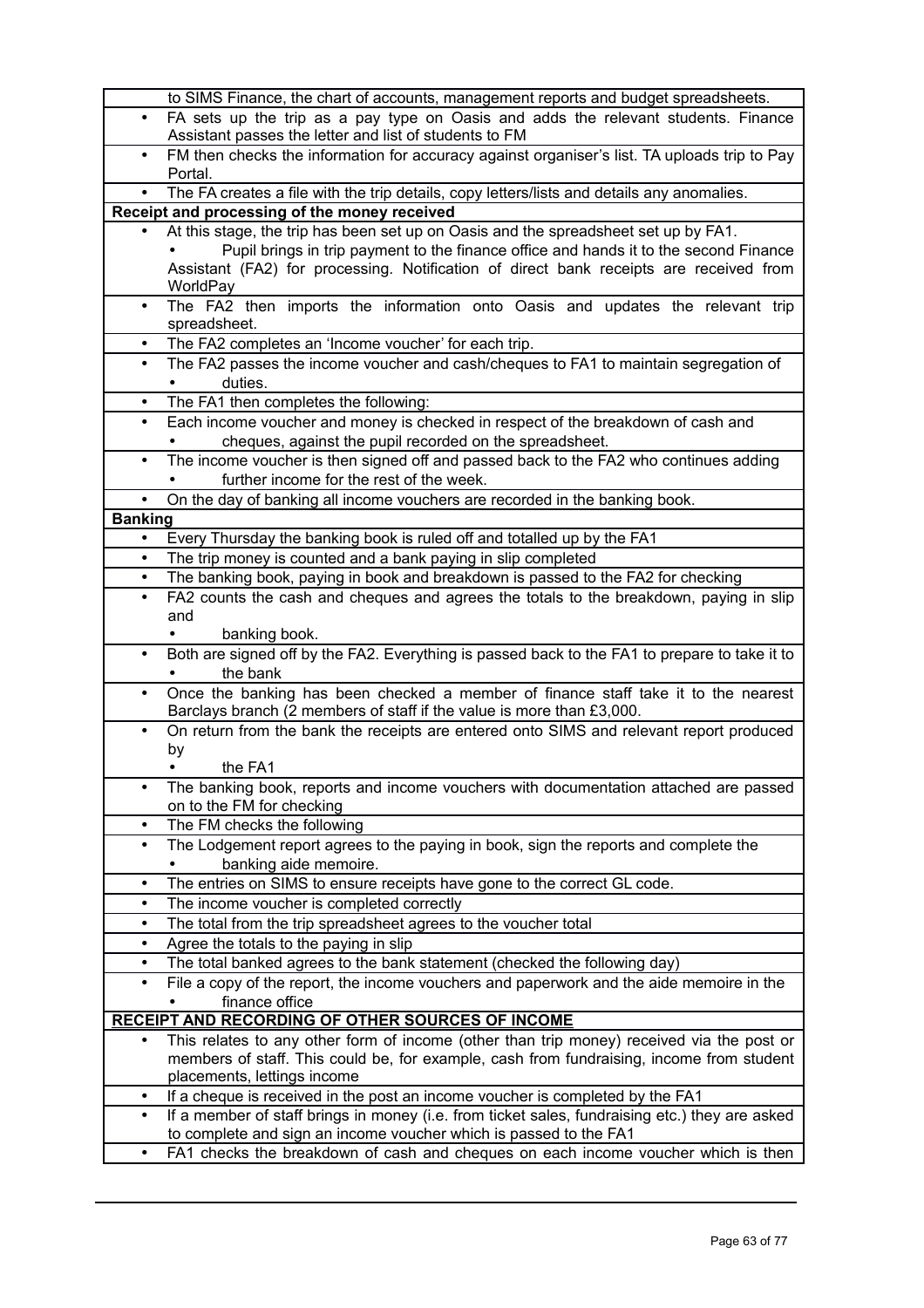|                  | signed off and recorded in the banking book                                                                                                                                |
|------------------|----------------------------------------------------------------------------------------------------------------------------------------------------------------------------|
| $\bullet$        | FA1 enters the lodgement/receipt onto SIMS using the relevant GL code.                                                                                                     |
|                  | Each Thursday the banking book is ruled off and totalled and a paying in slip prepared by<br>FA1.                                                                          |
| $\bullet$        | The banking book, paying in book and breakdown is passed on to the FA2 for checking and<br>detailed previously under the heading Banking                                   |
|                  | <b>PURCHASE ORDERS:</b>                                                                                                                                                    |
| ٠                | FA2 receives the paper purchase order requisition from the budget holder and checks the                                                                                    |
|                  | budget holder has signed the requisition.                                                                                                                                  |
| $\bullet$        | FA2 scans the order then enters it on SIMS and prints a copy. The scanned image is                                                                                         |
|                  | attached                                                                                                                                                                   |
|                  | in SIMS at the time the order is placed                                                                                                                                    |
| $\bullet$        | The orders are authorised by the TA electronically on SIMS                                                                                                                 |
| $\bullet$        | FA2 emails the order over to the supplier and files the paper copy in the finance office. The<br>budget holder is also emailed a copy.                                     |
| <b>INVOICES:</b> |                                                                                                                                                                            |
| $\bullet$        | When an invoice is received either in the post, by email or with delivery of the goods, the                                                                                |
|                  | FA1 scans and saves the invoice electronically                                                                                                                             |
|                  | The invoice is grid stamped ready for approval and signature by the budget holder.                                                                                         |
| $\bullet$        | The FM makes a note of the order number and the budget holder on the grid stampNote:<br>Non-purchase order invoices are coded by the FM as they do not have order numbers. |
| $\bullet$        | FA1 then passes the coded invoices to the relevant budget holder, who will check that the                                                                                  |
|                  | goods/service has been received. If this is the case, the budget holder will sign the                                                                                      |
|                  | grid stamp to authorise payment and return the invoice to FA1 in the finance office                                                                                        |
| $\bullet$        | On their return to the finance office, FA1 enters the delivery note on SIMS if applicable                                                                                  |
|                  | followed by the Invoice, signs the grid stamp and files the invoice using the SIMS reference<br>number.                                                                    |
|                  | Depending on value, invoices may need authorisation by the TA as required by pre-set                                                                                       |
|                  | limits as included in SIMS finance.                                                                                                                                        |
|                  | <b>BACS PAYMENTS</b>                                                                                                                                                       |
| ٠                | Each week the FM prepares the Three Day Payment Run. This is usually prepared on a<br>Tuesday for payment on a Friday.                                                     |
| $\bullet$        | For new suppliers, details will have already been checked via VIES (Vat Information<br>Exchange System), and bank account details confirmed verbally over the telephone.   |
| $\bullet$        | The BACS file is prepared in SIMS and printed off. A copy is emailed to the Headteacher<br>for authorisation.                                                              |
|                  | Once all checks have been done and the Head has approved the payment, the BACS file is<br>created and uploaded onto Barclays.net.                                          |
| $\bullet$        | The Trust Accountant or CFO authorises the payment on Barclays.                                                                                                            |
| $\bullet$        | Remittance Advices are sent to FA2 who emails to the relevant supplier to confirm                                                                                          |
|                  | payment.                                                                                                                                                                   |
| <b>PETTY</b>     | <b>CASH</b>                                                                                                                                                                |
|                  | FA2 receives receipts from staff members and asks for an explanation of the expenditure to                                                                                 |
|                  | enable the cost to be allocated to the correct GL Code. The receipts are checked to                                                                                        |
|                  | ensure                                                                                                                                                                     |
|                  | they comply with School financial policy and for VAT.                                                                                                                      |
|                  | FA2 scans in all receipts so they can be attached on SIMS.                                                                                                                 |
| $\bullet$        | FA2 prepares a petty cash voucher detailing expenditure codes, amounts, VAT breakdown<br>etc. and attaches the original receipt.                                           |
| ٠                | This documentation is then passed to the FM who checks the VAT and GL Code and                                                                                             |
|                  | amount                                                                                                                                                                     |
|                  | being requested.                                                                                                                                                           |
| ٠                | FM signs the voucher to authorise payment and passes back to FA2.                                                                                                          |
| ٠                | FA2 writes the details of the expenditure into the petty cash book.                                                                                                        |
| ٠                | FA2 takes the correct amount of reimbursement cash from the petty cash tin and attaches it                                                                                 |
|                  | to the voucher.                                                                                                                                                            |
| $\bullet$        | FA2 then emails members of staff to alert them to collect the reimbursement.                                                                                               |
|                  |                                                                                                                                                                            |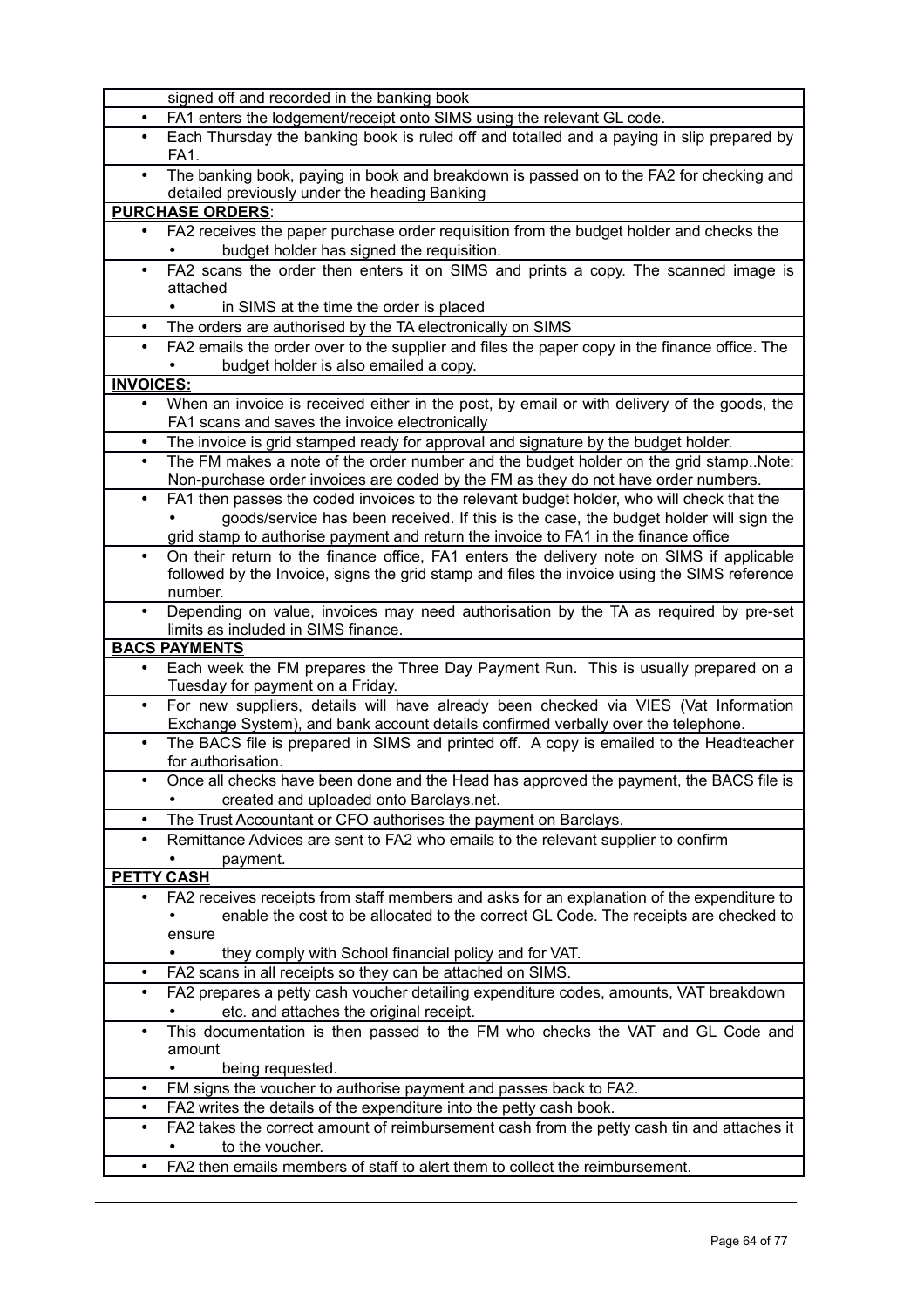- The staff member signs the petty cash voucher when collecting the reimbursement to acknowledge its safe receipt.
- FA2 balances the cash left in the petty cash tin.
- Monthly the FA2 collates the vouchers, enters the petty cash expenditure onto SIMS.
- The FM performs the following checks:
- VAT coding on SIMS checked for accuracy
- Voucher details agreed to petty cash book.
	- Petty cash counted and agreed to balance per petty cash book
- Book signed as confirmation of checks. TA withdraws the cash using the debit card and passes to FA to place in the tin. FM ensures balance does not exceed £500.

#### **CATERING RECEIPTS PROCESSES**

- Cash revaluation unit receipts and any cheques are counted and agreed to cash taking reports, and paying in slip completed. Reports signed as evidence of checks. This is completed by the catering staff.
- Daily totals entered onto cash book and accounts system.
- Amounts then agreed to bank
- Online (Pay Portal) receipts
- Worldpay (merchant) reports produced which lists payments made
- Each payment agreed to accounts system imports, on a daily basis
- Total receipts entered onto cash book on a daily basis
- Receipts from Worldpay reports agreed to bank statement
- Meals taken
- Reports produced by catering system
- Reports checked for reasonableness
- Invoices raised for meals by DMBC Catering to be checked to catering records and recorded on accounts system in normal way for purchase invoices

#### **Doncaster UTC: Finance Processes**

The financial processes for Doncaster UTC are currently being trialled. As part of the Central Offer for the UTC, some back office financial services will be provided and the Trust is currently exploring the most efficient way to support the UTC.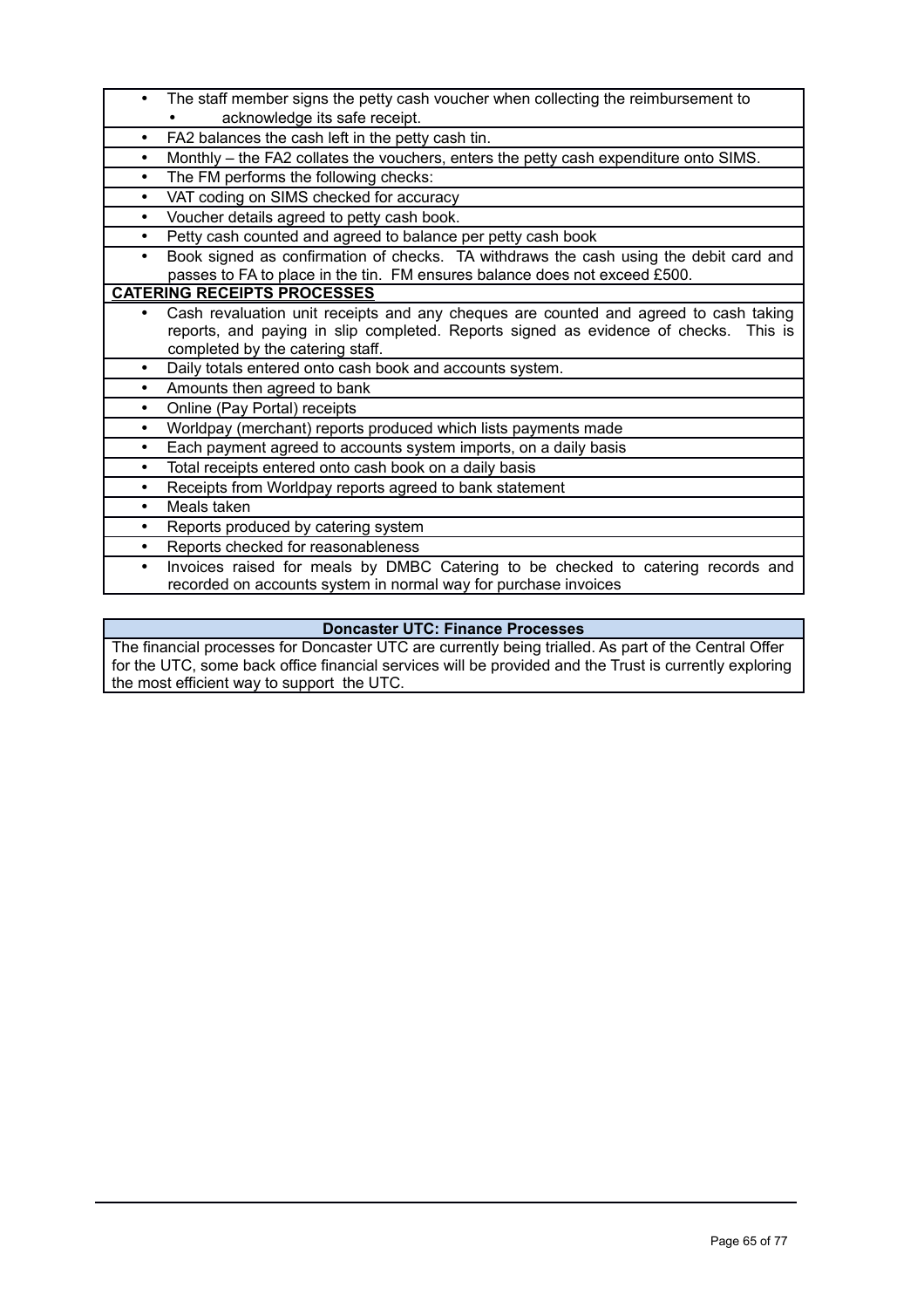## **APPENDIX G: DECLARATION OF PECUNIARY AND BUSINESS INTEREST**



# **Declaration of pecuniary and personal interest**

**Name:**

**School:**

**Position:**

I \_\_\_\_\_\_\_\_\_\_\_\_\_\_\_\_\_\_\_, declare as a CEO/Member/Governor/Trustee/Company Secretary/Employee of **with a set of the secretary/Employee** of and/or pecuniary interest(s):

| <b>Pecuniary interests</b>                                                                                                                                                                                            | Please provide details of the interest |
|-----------------------------------------------------------------------------------------------------------------------------------------------------------------------------------------------------------------------|----------------------------------------|
| Current employment                                                                                                                                                                                                    |                                        |
| Businesses (of which I am a partner or<br>sole proprietor)                                                                                                                                                            |                                        |
| Company directorships - details of all<br>companies of which I am a director                                                                                                                                          |                                        |
| Charity trusteeships - details of all<br>companies of which I am a trustee                                                                                                                                            |                                        |
| Membership of professional<br>bodies,<br>membership<br>organisations,<br>public<br>bodies or special interest groups of<br>which I am a member and have a<br>position<br>of<br>general<br>control<br>or<br>management |                                        |
| Gifts or hospitality offered to you by<br>external bodies while acting in your<br>position<br>governor/trustee/<br>a<br>as<br>whether<br>this<br>employee and<br>was<br>declined or accepted in the last 12<br>months |                                        |
| Contracts offered by you for the supply<br>of goods and/or services to the<br>trust/school                                                                                                                            |                                        |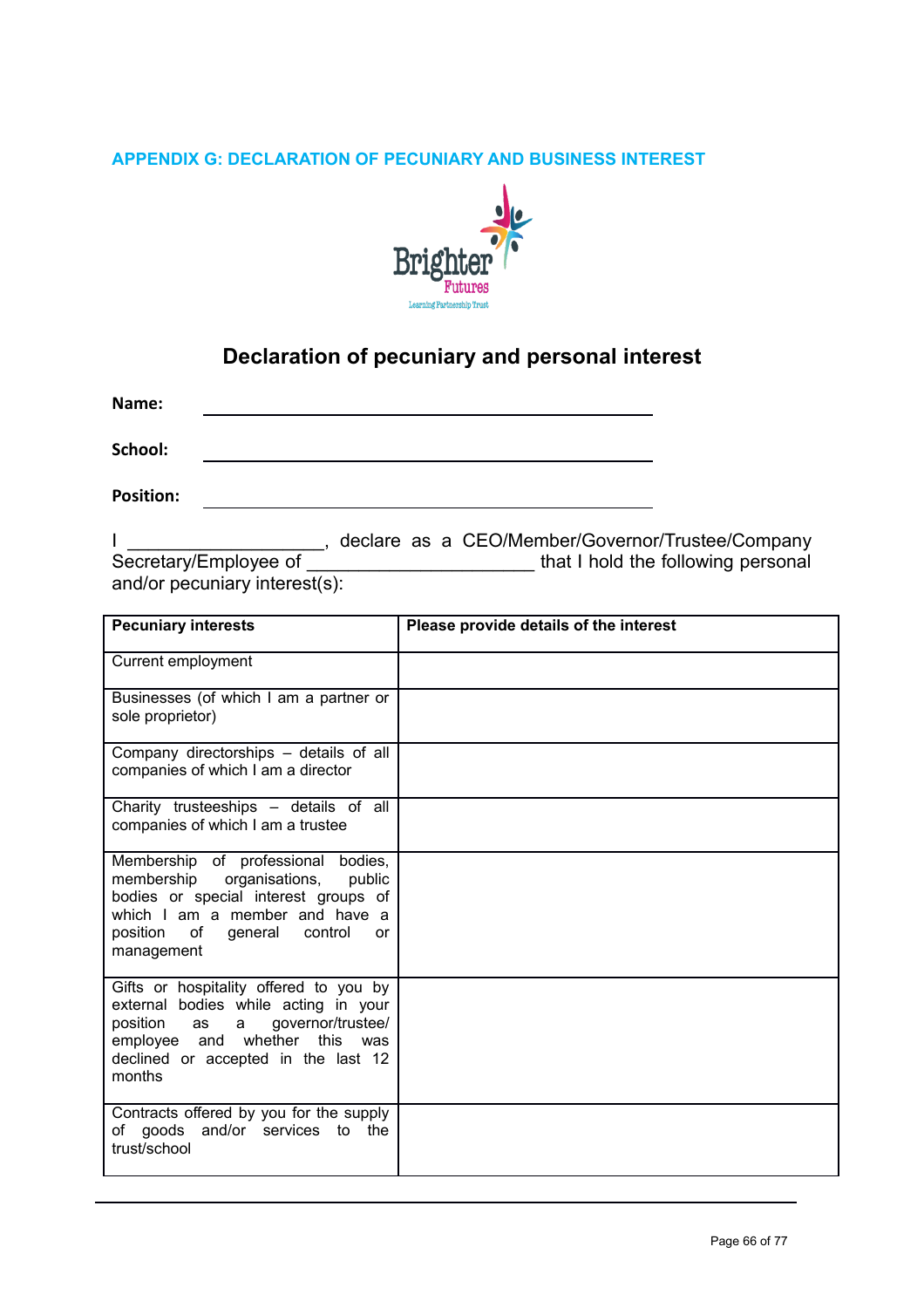| .<br>Any<br>other contlict<br>. other |  |
|---------------------------------------|--|
|                                       |  |

| <b>Personal interests</b>                                                                            | <b>Name</b> | <b>Relationship to</b><br>me | Organisation | Nature of the interest |
|------------------------------------------------------------------------------------------------------|-------------|------------------------------|--------------|------------------------|
| Immediate family/<br>close connection to<br>governor/<br>trustee/employee                            |             |                              |              |                        |
| Company<br>directorships or<br>trusteeships of<br>family/close<br>connections to<br>governor/trustee |             |                              |              |                        |

#### **If you are a governor or trustee of any other schools and/or academies, please provide details below:**

**Name of school/academy: Position held: Date appointed/elected to post: Date of termination to post:**

To the best of my knowledge the information supplied above is correct and complete. I understand that it is my responsibility to declare any conflict of interest/loyalty, business or personal that relates directly or indirectly, to myself or any relation in any contract, proposed contract or other matter when present at a meeting at the school where such contract or matter comes under consideration. I understand that I must withdraw from any meeting during the discussion of such contract or matter and must not vote in respect of it.

I agree to review and update this declaration annually and give consent for the information provided to be used in accordance with the trust/school's conflicts of interest policy.

**Signed:**

**Date:**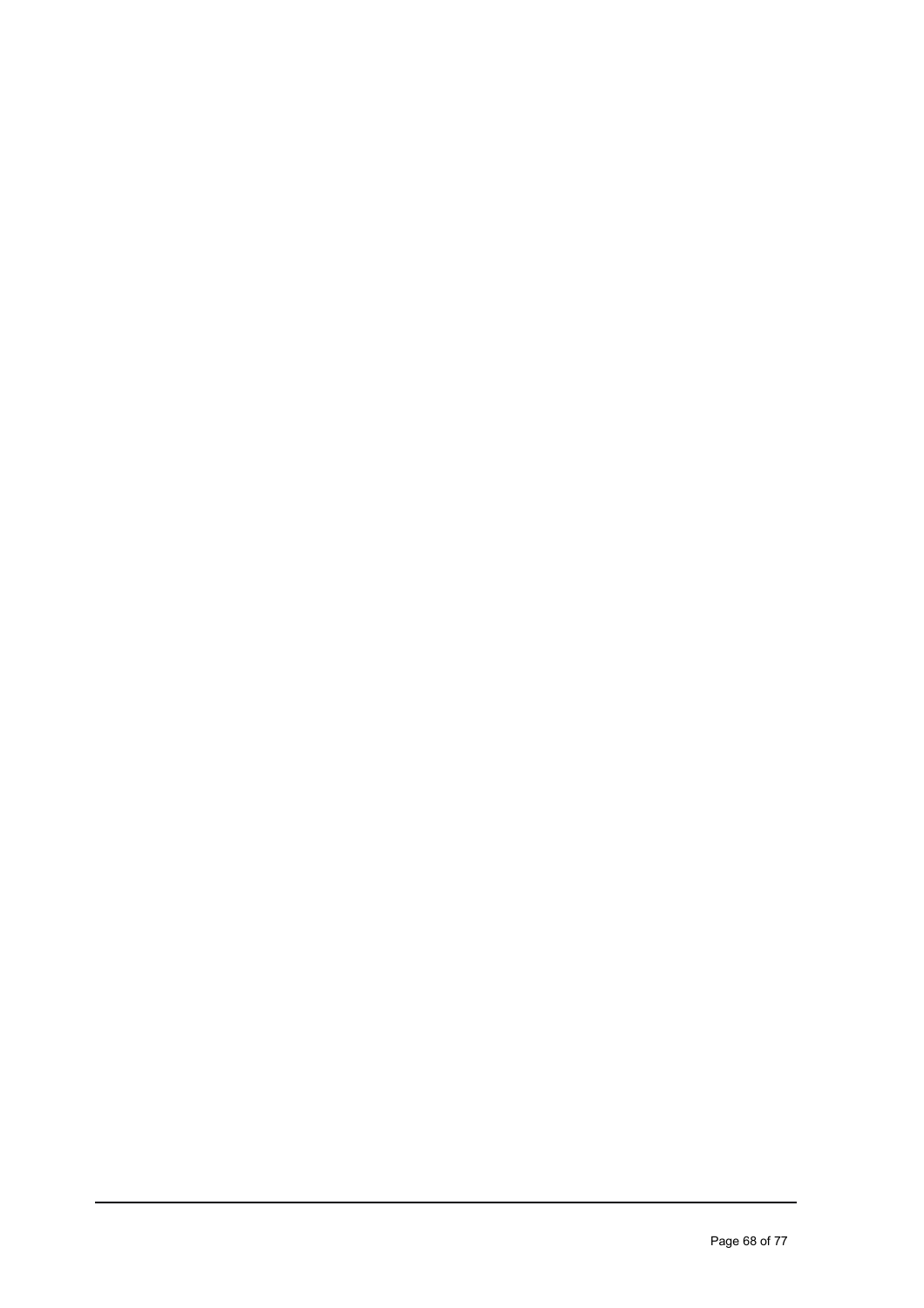# **Guidance notes**

Governors, trustees and staff have a legal duty to act only in the best interests of their schools. Where a situation arises in which they cannot do this due to a personal interest they have, steps should be taken to identify, prevent and record the conflict. This ensures governors, trustees and staff are acting in the best interests of the school. In the declaration above, you must provide details relating to:

- Your ownership or partnership of a company or organisation which may be used by the trust/school to provide goods or services;
- Goods or services you offer which may be used by the trust/school;
- Any close relation you have to someone who satisfies either of the above;
- Any close relationship you have to someone who is employed by the trust/school.

• Declaring your conflicts of interest is a legal requirement within the School Governance (Roles, Procedures and Allowances) (England) Regulations 2013 and for academies, in the Articles of Association and Academy Trust Handbook. However, making an annual declaration does not remove your requirement to make an oral disclosure of the interest and temporarily leave any meeting, where the interest is relevant to something being discussed.

#### **Pecuniary interests**

Generally, individuals should not participate in any discussions in which they may directly or indirectly benefit from a pecuniary interest, except where the relevant authority has authorised this i.e. legislation for maintained schools or articles of association for academies. A direct benefit refers to any personal financial benefit and an indirect benefit refers to any financial benefit you may have by virtue of a relationship to someone who stands to gain from a decision of the governing board. Both direct and indirect interests must be declared.

# **Non-pecuniary interests (Conflicts of loyalty)**

There may be a non-pecuniary interest whereby the individual does not stand to gain any benefit but a declaration should still be made. For example, this might be where an individual has a family member working in the school. While they might not benefit personally, their judgment could be impaired if something was brought up that would affect the family member.

#### **Handling the conflict**

The trust must make a decision as to whether or not they should take steps to remove the conflict by:

- Not pursuing the course of action it relates to; or
- Proceeding with it in an alternative way which does not give rise to conflict; or
- Not appointing the individual in question or seeking to secure their resignation.

During meetings, the following should be recorded:

- The nature of the conflict:
- Which individual(s) it relates to;
- Whether a declaration was made in advance of the meeting;
- A brief overview of what was discussed;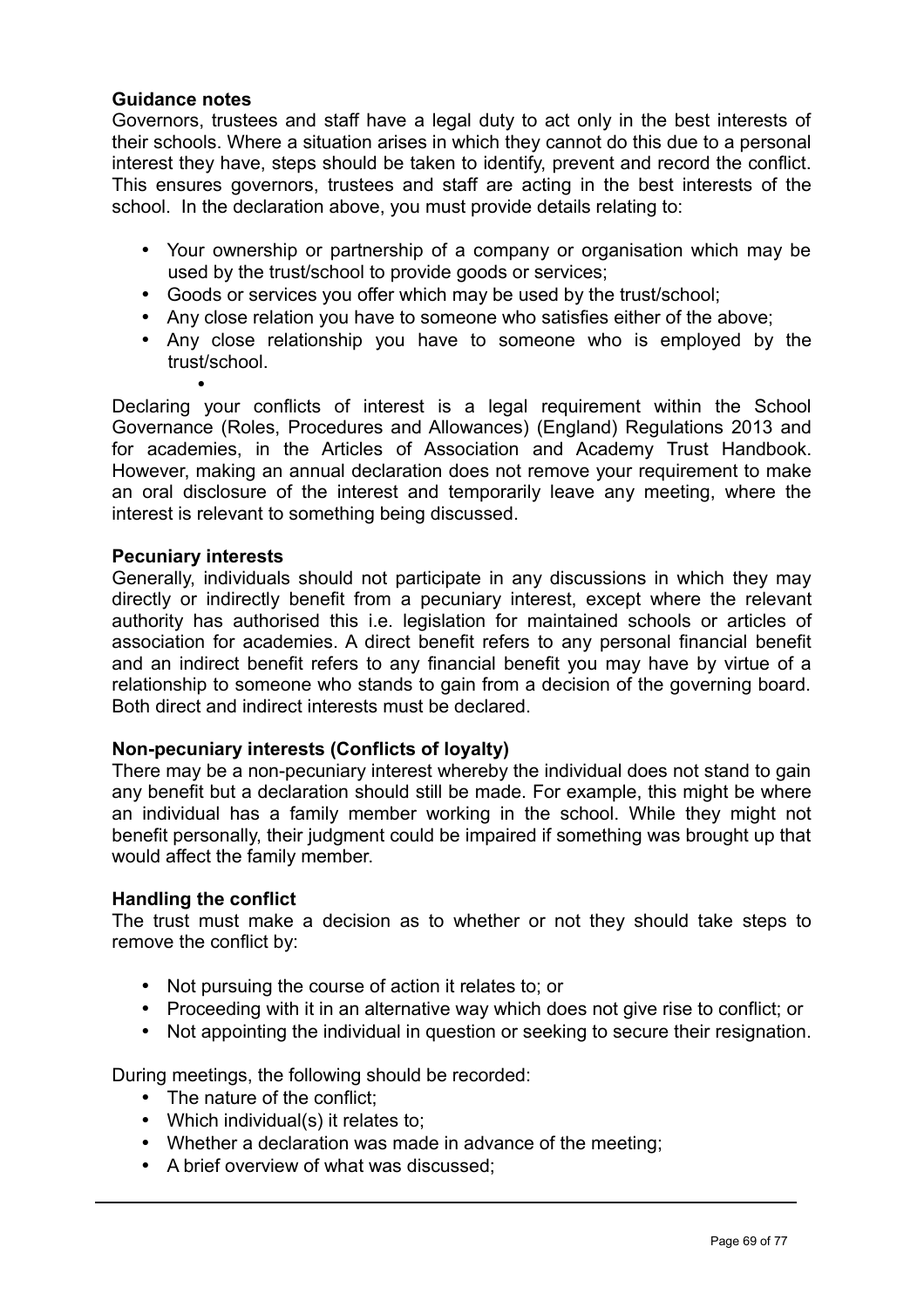- Whether the individual(s) withdrew from the meeting;
- How the trust made the decision in the best interests of the school.

The School and Early Years Finance (England) Regulations 2013 provide for local authority financing schemes to keep a register of pecuniary interests for the trustees, governors and staff of schools. The register should be reviewed annually by the clerk to the governing body but any new interest or ceased interest, should be reported to the clerk as and when they occur. Upon completion, this signed form should be given to the clerk of governors whose responsibility it is to keep a register of all interests and review it annually. You can find [NGA's](http://www.nga.org.uk/Guidance/Legislation,policies-and-procedures/Model-Policies/The-Register-of-Governors-Business-Interests.aspx) model conflict register on the NGA's **website** 

The Charity Commission has produced <u>quidance on dealing with conflicts of</u> [interests](https://www.gov.uk/government/publications/conflicts-of-interest-a-guide-for-charity-trustees-cc29) which may be useful, even for schools that do not have charitable status.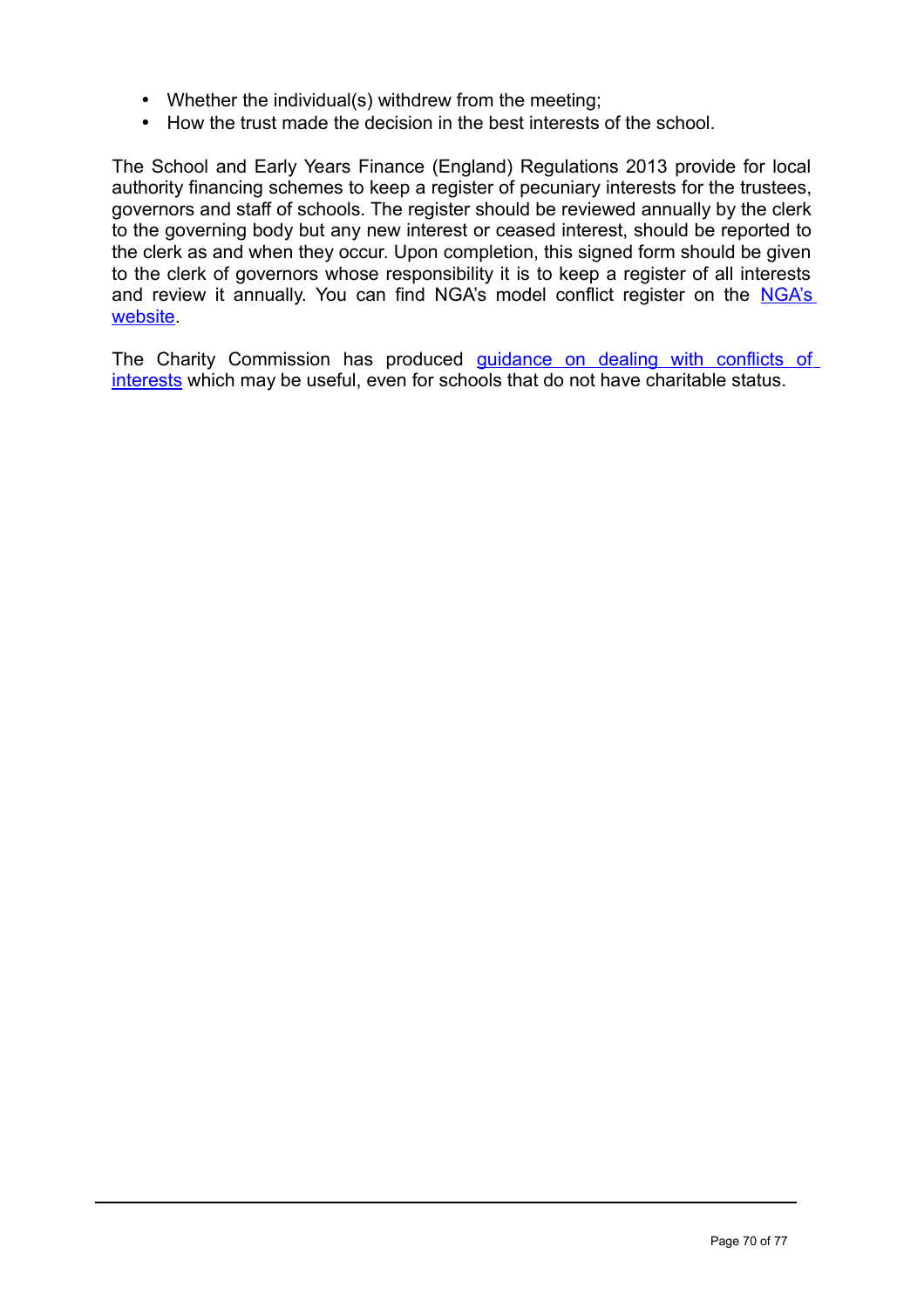# **APPENDIX H: REPORTING OF BUDGET VIREMENTS AND AMENDMENTS**

| <b>Brighter Futures Learning Partnership Trust</b><br><b>School Name - Example only</b><br>To be used monthly to shown virements in period<br><b>Financial Year 2021</b> |                                      |                                     |                                     |                                  |                                    |  |  |  |
|--------------------------------------------------------------------------------------------------------------------------------------------------------------------------|--------------------------------------|-------------------------------------|-------------------------------------|----------------------------------|------------------------------------|--|--|--|
| Ledger<br>Code                                                                                                                                                           | <b>LC Description</b>                | Annual<br>Original<br><b>Budget</b> | Virement/<br>Variation<br>in period | Reason for<br>virement/variation | Annual<br>Current<br><b>Budget</b> |  |  |  |
| 510100-01                                                                                                                                                                | GAG(not stud supp/trust grant)       | $-1, 165, 102.00$                   | 0                                   |                                  | $-1,165,102.00$                    |  |  |  |
| 510150-01                                                                                                                                                                | Rates reclaim                        | $-4.753.00$                         | $\mathbf 0$                         |                                  | $-4,753.00$                        |  |  |  |
| 510200-01                                                                                                                                                                | Pupil Premium grant                  | $-60,835.00$                        | $\Omega$                            |                                  | $-60.835.00$                       |  |  |  |
| 510250-01                                                                                                                                                                | Universal Inf Free School Meal       | $-34,380.00$                        | $\Omega$                            |                                  | $-34,380.00$                       |  |  |  |
| 550100-51                                                                                                                                                                | <b>Condition Improvement Fund</b>    | 0.00                                | 4,573.00                            |                                  | 4,573.00                           |  |  |  |
| 550250-51                                                                                                                                                                | Devolved Formula Cap                 | $-7,500.00$                         | 0                                   |                                  | $-7,500.00$                        |  |  |  |
| 610100-01                                                                                                                                                                | Leadership:Salaries                  | 180,717.00                          | 882.00                              |                                  | 181,599.00                         |  |  |  |
| 610200-01                                                                                                                                                                | Leadership: Employers NI             | 21,600.00                           | 124.00                              |                                  | 21,724.00                          |  |  |  |
| 610300-01                                                                                                                                                                | Leadership: Pension contrb           | 42,794.00                           | 207.00                              |                                  | 43,001.00                          |  |  |  |
| 612100-01                                                                                                                                                                | Teachers: Salaries                   | 372,549.00                          | 94.00                               |                                  | 372,643.00                         |  |  |  |
| 615200-01                                                                                                                                                                | Teach Assist: Employers NI           | 14,453.00                           | $-1,953.00$                         |                                  | 12.500.00                          |  |  |  |
| 615300-01                                                                                                                                                                | <b>Teach Assist Pension contrb</b>   | 35,503.00                           | $-3,229.00$                         |                                  | 32,274.00                          |  |  |  |
| 625100-01                                                                                                                                                                | Fin and Admin: Salaries              | 62,285.00                           | $-5,632.00$                         |                                  | 56,653.00                          |  |  |  |
| 625200-01                                                                                                                                                                | Fin and Admin: Employers NI          | 5,257.00                            | $-777.00$                           |                                  | 4,480.00                           |  |  |  |
| 625300-01                                                                                                                                                                | Fin and Admin: Pension contrb        | 10,402.00                           | $-930.00$                           |                                  | 9,472.00                           |  |  |  |
| 627100-01                                                                                                                                                                | <b>Site Staff: Salaries</b>          | 21,929.00                           | 2.00                                |                                  | 21,931.00                          |  |  |  |
| 627150-01                                                                                                                                                                | Site Staff: Overtime                 | 3,000.00                            | 1.00                                |                                  | 3,001.00                           |  |  |  |
| 637300-01                                                                                                                                                                | Nursery Staff: Pension contrb        | 1,911.00                            | $-3.00$                             |                                  | 1,908.00                           |  |  |  |
| 720300-01                                                                                                                                                                | Electricity                          | 12,600.00                           | $\Omega$                            |                                  | 12,600.00                          |  |  |  |
| 730100-01                                                                                                                                                                | Cleaning contracts                   | 41,266.00                           | $\mathbf 0$                         |                                  | 41,266.00                          |  |  |  |
| 730200-01                                                                                                                                                                | Cleaning equip and materials         | 3.000.00                            | 0                                   |                                  | 3.000.00                           |  |  |  |
| 760300-01                                                                                                                                                                | <b>Hygiene Supplies&amp;Services</b> | 1,200.00                            | $\mathbf 0$                         |                                  | 1,200.00                           |  |  |  |
| 760700-01                                                                                                                                                                | Other Occupancy                      | 800.00                              | $\mathbf 0$                         |                                  | 800.00                             |  |  |  |
| 810200-01                                                                                                                                                                | <b>Curriculum Materials</b>          | 25,620.00                           | 10,000.00                           |                                  | 35,620.00                          |  |  |  |
| 820100-01                                                                                                                                                                | <b>Educational IT Equipment</b>      | 10,000.00                           | 5,000.00                            |                                  | 15,000.00                          |  |  |  |
| 820300-01                                                                                                                                                                | <b>ICT Support contract</b>          | 5,000.00                            | $\mathbf{0}$                        |                                  | 5,000.00                           |  |  |  |
| 855250-01                                                                                                                                                                | Clerking board/governr meeting       | 6,955.00                            | $\mathbf{0}$                        |                                  | 6,955.00                           |  |  |  |
| 855300-01                                                                                                                                                                | <b>Property Management Services</b>  | 2,970.00                            | 0                                   |                                  | 2,970.00                           |  |  |  |
| 855370-01                                                                                                                                                                | Admissions service                   | 2,000.00                            | $\overline{0}$                      |                                  | 2,000.00                           |  |  |  |
| 865100-01                                                                                                                                                                | Academy governor-travel              | 500.00                              | 0                                   |                                  | 500.00                             |  |  |  |
| 880506-51                                                                                                                                                                | Furniture & Equipment Acq            | 19,000.00                           | $-19,000.00$                        |                                  | 0.00                               |  |  |  |
|                                                                                                                                                                          |                                      | $-369,259$                          | $-10,641$                           |                                  | $-379,900$                         |  |  |  |

Signed (Business Manager) \_\_\_\_\_\_\_\_\_\_\_\_\_\_\_\_\_\_\_\_\_\_\_\_\_\_\_\_\_\_\_\_\_ Date

 $\overline{\phantom{a}}$  , where  $\overline{\phantom{a}}$  , where  $\overline{\phantom{a}}$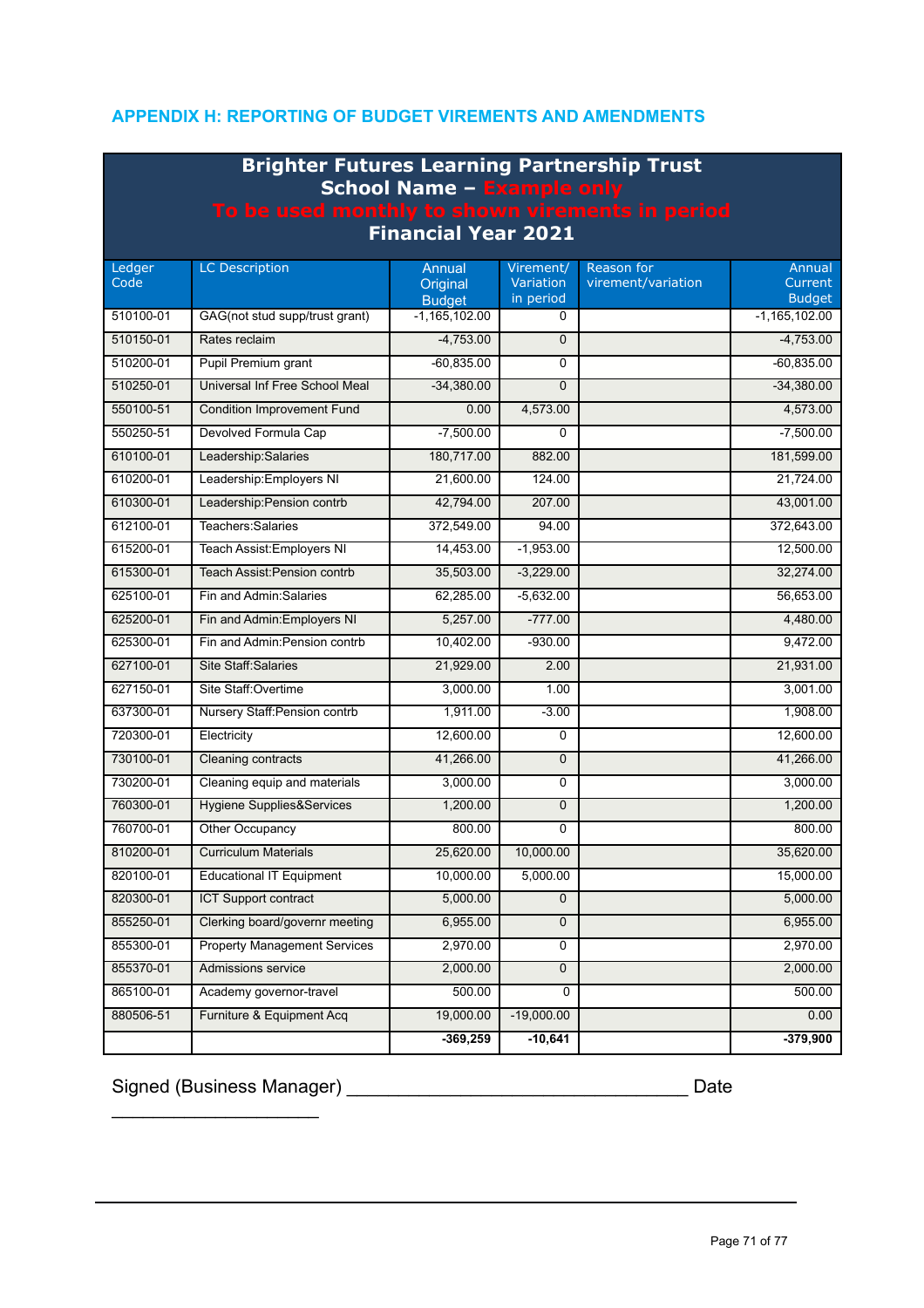| Signed (Head Teacher): | Date |
|------------------------|------|
|                        |      |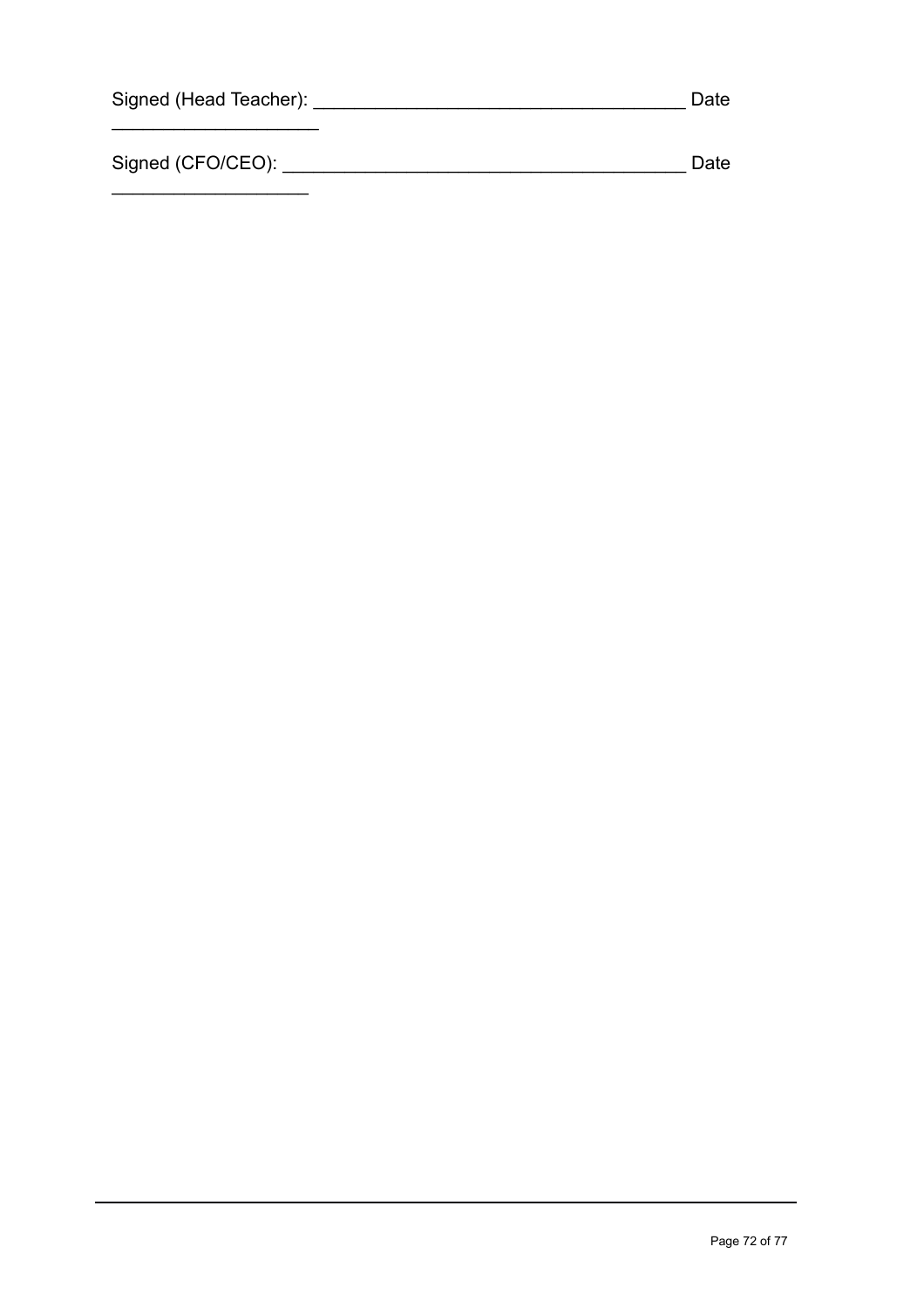# **APPENDIX I: EQUIPMENT DISPOSAL FORM**

**School/Department**

| <b>Equipment</b>                                                                                                                     |                |
|--------------------------------------------------------------------------------------------------------------------------------------|----------------|
|                                                                                                                                      |                |
|                                                                                                                                      |                |
|                                                                                                                                      |                |
| <b>Reason for disposal:</b>                                                                                                          |                |
|                                                                                                                                      |                |
|                                                                                                                                      |                |
| <b>Proposed disposal method:</b><br><b>Please tick</b><br>Details:<br>To be scrapped<br>To be sold<br>Part exchanged<br><b>Other</b> |                |
| If to be sold, please state:<br>To<br>whom:                                                                                          |                |
| Proposed sale price (net of VAT)<br>Note: VAT must be added to any sale price                                                        |                |
| Invoice number/payment reference                                                                                                     |                |
| *Confirm that health and safety risks have been considered?<br>delete)                                                               | Yes/No (please |
| OR confirm that a safety assessment has taken place by:                                                                              |                |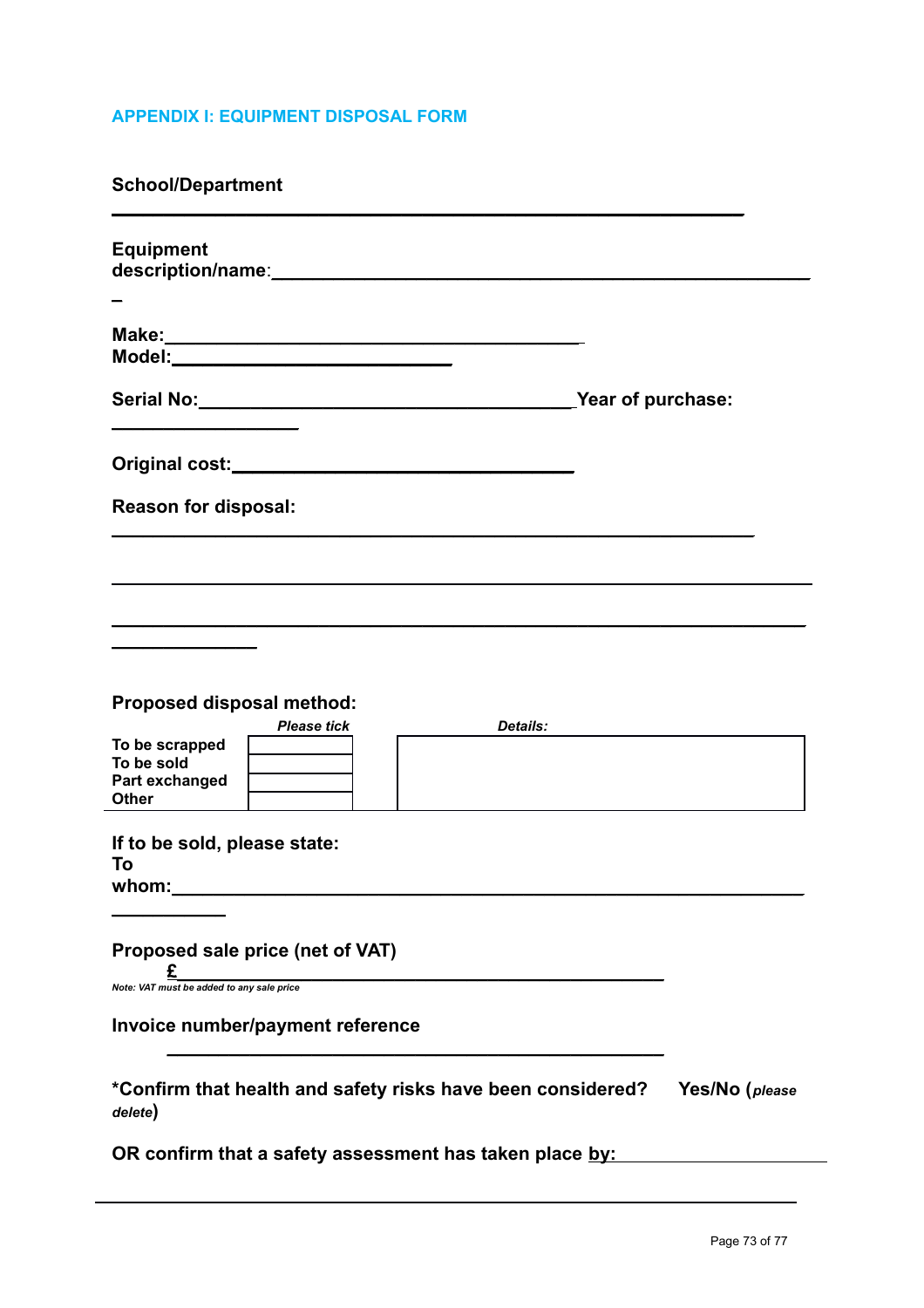|  | <b>Disposal approval:</b> |
|--|---------------------------|
|--|---------------------------|

| Proposer (sign & print)_____ | date                                        |
|------------------------------|---------------------------------------------|
| Authorised (sign & print)    | date<br>Headteacher/CFO/CEO (please delete) |
| Inventory updated:           | date                                        |

Before an item is scrapped consideration should be given to whether it has a resale value. If an item is to be scrapped, an assessment must be made of the health and safety and environmental risks. Additionally for items being sold or donated we also have a duty of care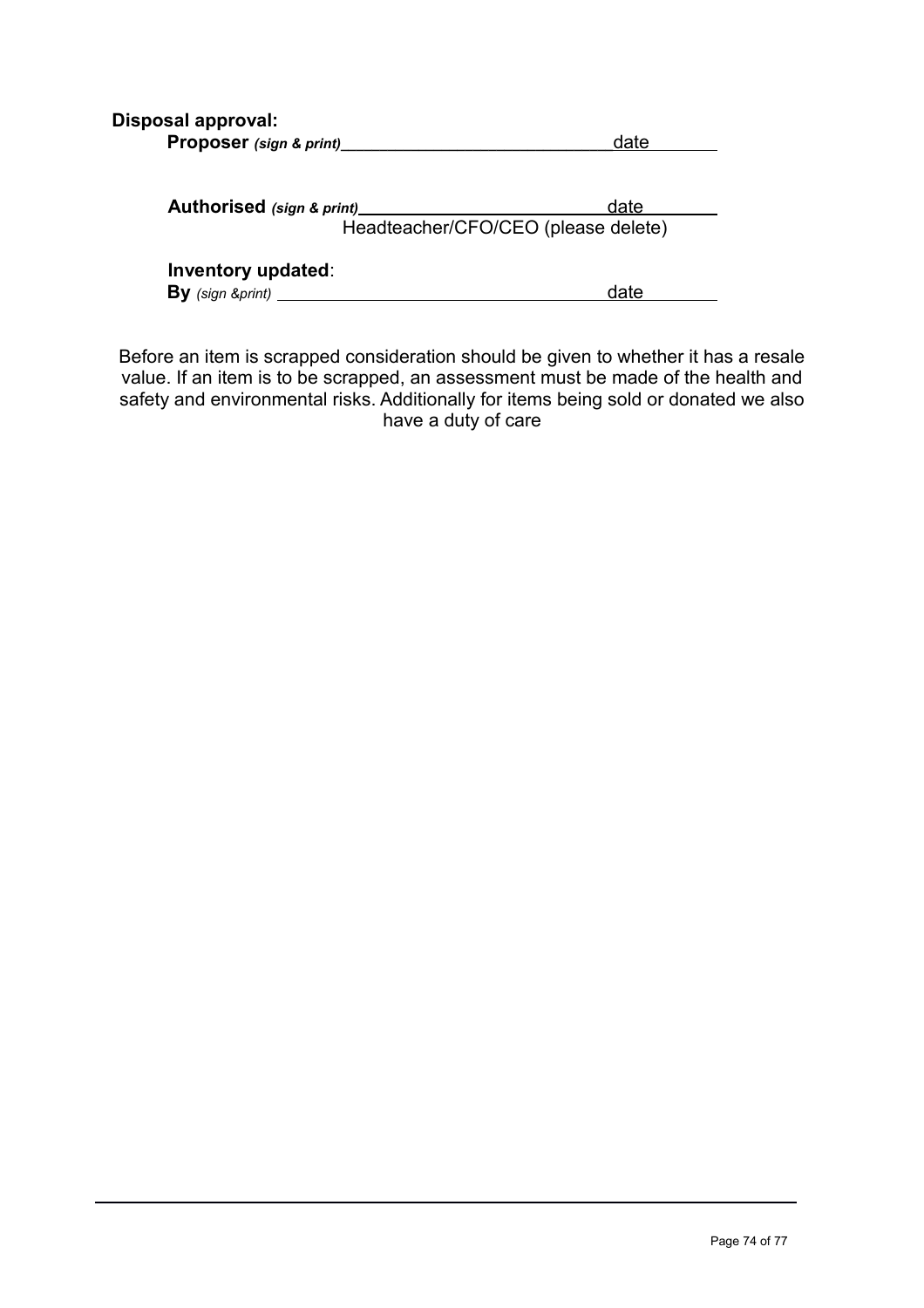## **APPENDIX J: CAPITALISATION POLICY**

This accounting policy establishes the minimum cost (capitalisation amount) that shall be used to determine the capital assets that are to be recorded in the Trust's annual financial statements.

#### Capital Asset Definition

A "Capital Asset" is defined as a unit of property that: (1) has an economic useful life that extends beyond 12 months; **and** (2) meets the capitalisation threshold. Capital Assets must be capitalised and depreciated for financial statement purposes.

#### Capitalisation thresholds

The Trust establishes the following amounts for minimum capitalisation. Any items costing below this amount should be expensed in the trust's financial statements.

| <b>Description</b>                 | Capitalisation<br>Threshold £ |
|------------------------------------|-------------------------------|
| A Land and Buildings               | 5,000                         |
| <b>B Plant and Machinery</b>       | 1,000                         |
| C Furniture, Fixtures and Fittings | 1,000                         |
| D Computer Equipment               | 1,000                         |
| E Vehicles                         | At Cost                       |

#### Capitalization method and procedure

All Capital Assets are recorded at historical cost as of the date acquired.

Tangible assets costing below the aforementioned threshold amounts are recorded as an expense in the Trust's annual financial statements. Alternatively, assets with an economic useful life of 12 months or less are required to be expensed for financial statement purposes, regardless of the acquisition or production cost.